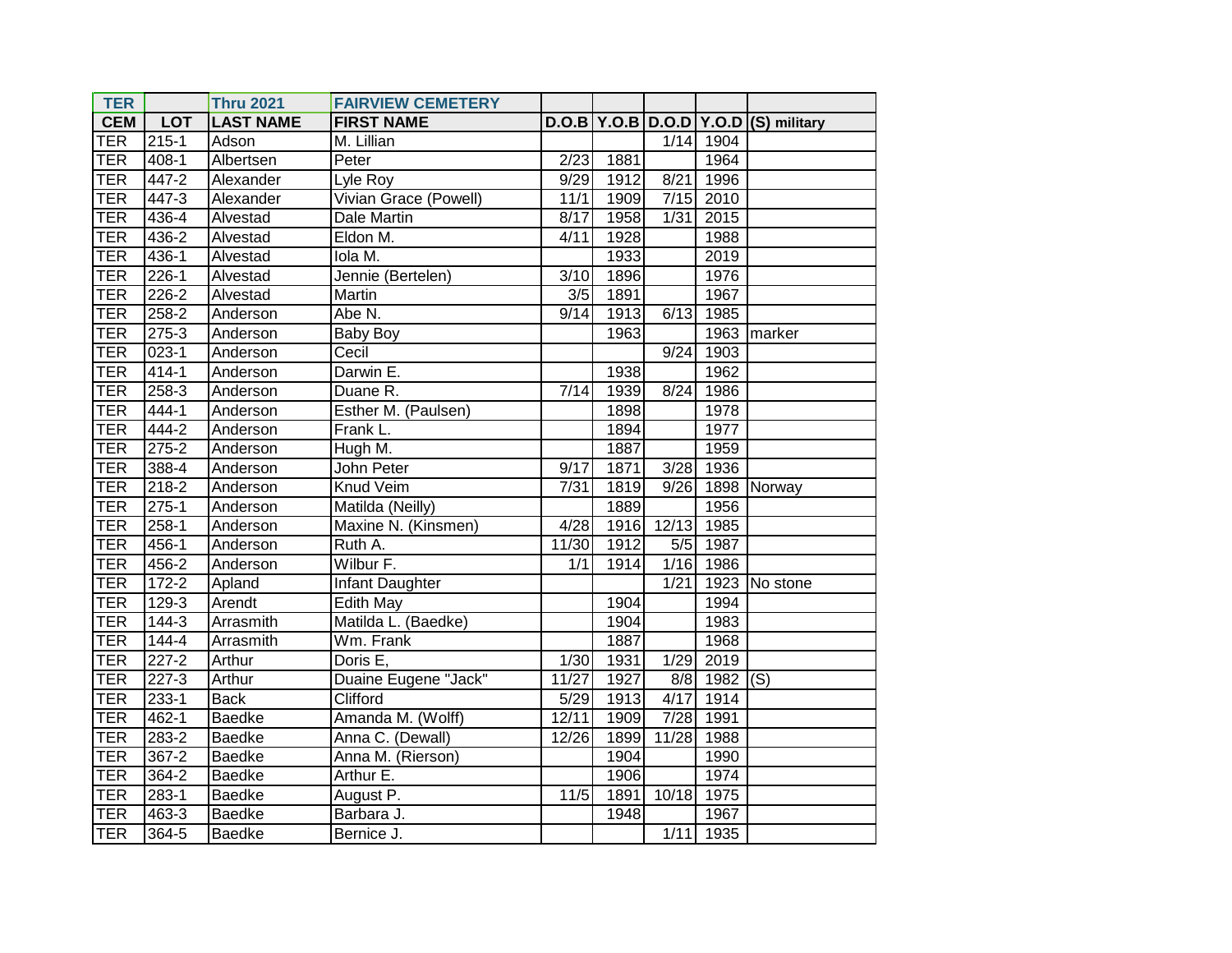| <b>TER</b> | $125 - 1$ | <b>Baedke</b>   | Bertha E. (Wolff)         |                  | 1890 |                   | 1963 |                |
|------------|-----------|-----------------|---------------------------|------------------|------|-------------------|------|----------------|
| <b>TER</b> | $145 - 1$ | <b>Baedke</b>   | Cindy Sue                 |                  |      | $\overline{3/10}$ | 1958 |                |
| <b>TER</b> | $145 - 2$ | <b>Baedke</b>   | Dora E. (Flint)           | 4/14             | 1936 | 9/18              | 1978 |                |
| <b>TER</b> | $283 - 3$ | <b>Baedke</b>   | Dorothy E.                | 8/21             | 1926 | $\overline{2/5}$  | 1946 |                |
| <b>TER</b> | $340 - 4$ | <b>Baedke</b>   | <b>Ernest Leroy</b>       | $\overline{9/7}$ | 1926 | 5/11              | 2012 | $\overline{S}$ |
| <b>TER</b> | 145-3     | <b>Baedke</b>   | <b>Eugene Martin</b>      | 11/9             | 1931 | 7/31              | 1987 | (S)            |
| <b>TER</b> | 267-5     | Baedke          | Fred                      |                  | 1862 |                   | 1933 |                |
| <b>TER</b> | $367 - 3$ | <b>Baedke</b>   | Fred A.                   |                  | 1897 |                   | 1935 |                |
| <b>TER</b> | $367-1$   | <b>Baedke</b>   | <b>Harvey Gene</b>        | 9/23             | 1932 | 12/20             | 2020 | (S)            |
| <b>TER</b> | $125 - 2$ | Baedke          | Henry C.                  |                  | 1888 |                   | 1958 |                |
| <b>TER</b> | $125 - 3$ | <b>Baedke</b>   | Henry F.                  |                  | 1920 |                   | 1979 |                |
| <b>TER</b> | 463-2     | <b>Baedke</b>   | Ida E. (Wolff)            | 10/28            | 1921 | 6/20              | 2009 |                |
| <b>TER</b> | 364-1     | Baedke          | Julia B. (Noram)          |                  | 1915 |                   | 1991 |                |
| <b>TER</b> | $267 - 4$ | <b>Baedke</b>   | Lena (Bottin)             |                  | 1865 |                   | 1927 |                |
| <b>TER</b> | 364-4     | <b>Baedke</b>   | Lena J.                   |                  |      | 1/1               | 1936 |                |
| <b>TER</b> | 283-5     | <b>Baedke</b>   | Margaret                  |                  |      | 1/5               | 1925 |                |
| <b>TER</b> | $340 - 3$ | <b>Baedke</b>   | Marilyn Margaret (Maas)   | 4/11             | 1932 | 2/7               | 2012 |                |
| <b>TER</b> | 462-2     | <b>Baedke</b>   | Martin A.                 | 12/17            | 1908 | 4/18              | 1993 |                |
| <b>TER</b> | $463 - 1$ | <b>Baedke</b>   | Paul H.                   |                  | 1923 |                   | 1976 |                |
| <b>TER</b> | $283 - 4$ | <b>Baedke</b>   | Walter                    |                  |      | 12/25             | 1933 |                |
| <b>TER</b> | $028 - 1$ | Bahl            | Dorthy                    | 11/29            | 1924 | 11/29             | 1924 |                |
| <b>TER</b> | $368 - 5$ | <b>Bailey</b>   | Edwin H.                  |                  | 1873 |                   | 1944 |                |
| <b>TER</b> | 368-4     | <b>Bailey</b>   | Temperance (Hagerty)      |                  | 1877 |                   | 1954 |                |
| <b>TER</b> | $391 - 4$ | <b>Ballah</b>   | Albert                    | $\overline{3/9}$ | 1867 | 4/10              | 1951 |                |
| <b>TER</b> | 686-1     | <b>Ballah</b>   | <b>Alice Marie</b>        | 10/24            | 1926 | 9/11              | 2000 |                |
| <b>TER</b> | $391 - 2$ | <b>Ballah</b>   | Dessie Alice (Miller)     | $\frac{2}{19}$   | 1895 | 8/20              | 1938 |                |
| <b>TER</b> | $178-1$   | <b>Ballah</b>   | Harry L.                  |                  | 1904 |                   | 1918 |                |
| <b>TER</b> | $391 - 1$ | <b>Ballah</b>   | James Lesco               | $\overline{3/3}$ | 1893 | 4/26              | 1962 | (S)            |
| <b>TER</b> | $624 - 2$ | <b>Ballah</b>   | Jim L.                    | $\overline{7/3}$ | 1934 | 10/17             | 2012 |                |
| <b>TER</b> | $624 - 1$ | <b>Ballah</b>   | Louise Victorean (Hanson) | 6/18             | 1935 | 7/1               | 2019 |                |
| <b>TER</b> | $391 - 3$ | <b>Ballah</b>   | Margaret Jane (Landsdown) | 11/20            | 1865 | 3/25              | 1945 |                |
| <b>TER</b> | $178-2$   | <b>Ballah</b>   | Ruth I.                   |                  | 1908 |                   | 1927 |                |
| <b>TER</b> | $285 - 5$ | Banaszak        | Lola (Wingerson)          |                  | 1921 |                   | 1990 | no stone       |
| <b>TER</b> | $256-1$   | Barriage        | Esther M.                 |                  | 1889 |                   | 1975 |                |
| <b>TER</b> | 256-2     | <b>Barriage</b> | LeRoy A.                  |                  | 1890 |                   | 1968 |                |
| <b>TER</b> | 239-1     | <b>Battern</b>  | Mary                      |                  |      |                   |      | 1923 No stone  |
| <b>TER</b> | 324-5     | Bauman          | John T.                   |                  | 1886 |                   | 1928 |                |
| <b>TER</b> | 180-1     | Baumunk         | Harry E.                  |                  |      |                   | 1920 |                |
| TER        | 289-1     | <b>Beaumont</b> | Rachel                    | 12/7             | 1871 | 11/11             | 1921 |                |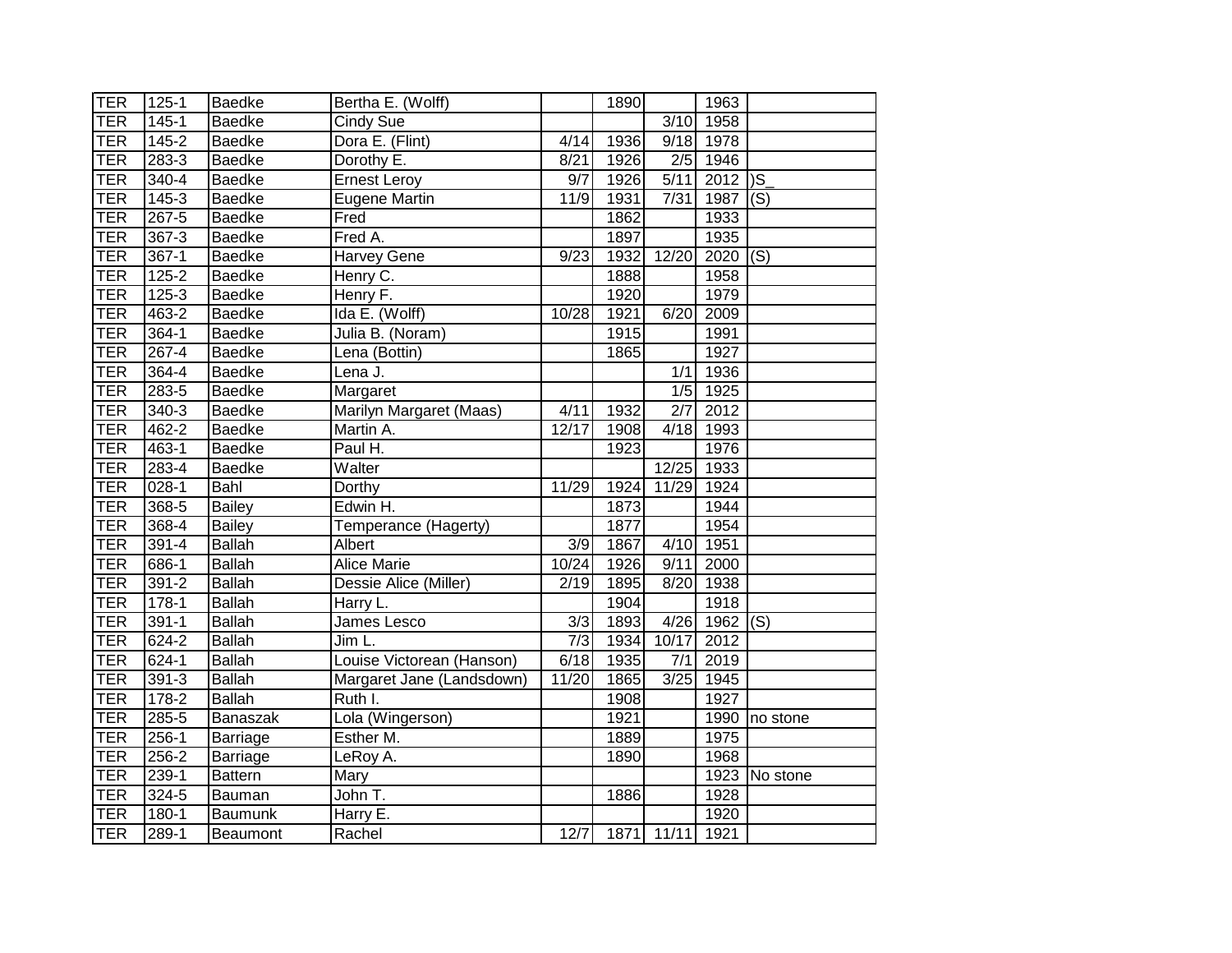| <b>TER</b> | 055-2     | Bendixen         | <b>August Carl "Gus"</b> | $\overline{8}/23$ | 1908              | 8/17               | 2000       |                           |
|------------|-----------|------------------|--------------------------|-------------------|-------------------|--------------------|------------|---------------------------|
| <b>TER</b> | $261 - 3$ | Bendixen         | Betty M.                 |                   | 1919              |                    | 1929       |                           |
| <b>TER</b> | $261 - 2$ | Bendixen         | Christian P.             |                   | 1898              |                    | 1969       |                           |
| <b>TER</b> | $055 - 1$ | Bendixen         | Edna May (Winter)        | 8/12              | $\overline{1910}$ | 1/24               | 2000       |                           |
| <b>TER</b> | $261 - 1$ | Bendixen         | Florence M.              |                   | 1910              |                    | 1980       |                           |
| <b>TER</b> | 055-5     | Bendixen         | Howard R.                | 11/6              |                   | 1911 11-29*        | 2004       | *Burial date              |
| <b>TER</b> | 417-3     | Bendixen         | Lois Ann (Cook)          |                   | 1942              |                    | 2019       |                           |
| <b>TER</b> | $055 - 4$ | Bendixen         | Ruby I. (Tow)            |                   | 1916              |                    | 1968       |                           |
| <b>TER</b> | 316-4     | Bennington       | Donald R. "Don"          | 12/2              | 1915              | 6/1                | 1997       |                           |
| <b>TER</b> | 316-3     | Bennington       | Lola V.                  | 10/5              | 1912              | 9/28               | 2006       |                           |
| <b>TER</b> | $202 - 1$ | Berger           | Margaret Louise (Wright) | 12/22 1930        |                   | $11/4$             | 2004       |                           |
| <b>TER</b> | 216-2     | Bergeson         | 'Mother'                 | 3/27              | 1827              | $\overline{10/19}$ | 1913       |                           |
| <b>TER</b> | 103-5     | Bergeson         | Allen                    | 4/2               | 1941              | 6/9                | 2008       |                           |
| <b>TER</b> | $216 - 3$ | Bergeson         | Berge                    | 6/7               | 1828              | 2/21               | 1902       |                           |
| <b>TER</b> | 104-2     | Bergeson         | Charley G.               |                   | 1910              |                    | 1978       |                           |
| <b>TER</b> | $104-1$   | Bergeson         | Kathryn (Haviland)       |                   | 1912              |                    | 2004       |                           |
| <b>TER</b> | $216 - 4$ | Bergeson         | $\overline{O}$ le        | 1/7               | 1867              | 6/13               | 1899       |                           |
| <b>TER</b> | $216 - 1$ | Bergeson         | Rachel                   |                   | 1862              | 4/12               | 1907       |                           |
| <b>TER</b> | $212 - 1$ | Bergsett         | John & Jane              | $\overline{5/7}$  | 1923              | 5/7                |            | 1923 No stone             |
| <b>TER</b> | $383 - 1$ | Beving           | Florence E. (Farguson)   | 12/20             | 1906              | 4/4                | 1997       |                           |
| <b>TER</b> | 383-2     | Beving           | Reuben L.                | 1/7               | 1907              | 5/29               | 1993       |                           |
| <b>TER</b> | 494-3     | <b>Bielfeldt</b> | Claire B. (Johnson)      | 11/1              | 1913              | 3/14               | 1993       | (S)                       |
| <b>TER</b> | 494-4     | <b>Bielfeldt</b> | John Jr.                 | 11/20             | 1913              | 1/26               | 1977       | (S)                       |
| <b>TER</b> | 494-2A    | <b>Bielfeldt</b> | Phyllis J.               |                   | 1924              |                    | 2020       |                           |
| <b>TER</b> | 494-1     | <b>Bielfeldt</b> | Rhoda E. (Wegener)       |                   | 1917              |                    | 1986       |                           |
| <b>TER</b> | $031 - 3$ | <b>Birt</b>      | <b>Archie Dale</b>       | 2/2               | $\overline{1925}$ | 3/10               | 2007       | $\overline{(\mathsf{S})}$ |
| <b>TER</b> | $107 - 2$ | <b>Birt</b>      | B.M. "Bud"               |                   | 1911              |                    | 1990       |                           |
| <b>TER</b> | 031-5     | <b>Birt</b>      | Durward                  | 4/17              | 1887              | 1/21               | 1955       |                           |
| <b>TER</b> | $031 - 4$ | <b>Birt</b>      | Edith (Winterberg)       | 10/20             | 1886              | 5/4                | 1974       |                           |
| <b>TER</b> | $118-1$   | <b>Bisbing</b>   | Fredinand                | 2/6               | 1900              |                    | 4/15 1905  |                           |
| <b>TER</b> | 097-1     | <b>Bishop</b>    | Henery                   | 7/3               | 1899              | 7/29               | 1900       |                           |
| <b>TER</b> | 210-2     | <b>Bland</b>     | Clarence "Clancy"        | 10/10             | 1930              | 6/3                | $2013$ (S) |                           |
| <b>TER</b> | $210 - 1$ | <b>Bland</b>     | Edna H. (McClain)        | 4/21              | 1920              | 8/8                | 2001       |                           |
| <b>TER</b> | $287-1$   | Bloomquist       | John                     | 6/23              | 1823              | 12/3               |            | 1893 Sweden               |
| <b>TER</b> | 287-2     | Bloomquist       | Lisbet Christina         | 5/6               | 1821              | 9/11               | 1886       |                           |
| <b>TER</b> | 262-5     | <b>Blow</b>      | John S.                  |                   | 1861              |                    | 1922       |                           |
| <b>TER</b> | 262-4     | <b>Blow</b>      | Mae                      |                   | 1873              |                    | 1955       |                           |
| <b>TER</b> | 243-2     | <b>Blum</b>      | Adolph H.                |                   | 1888              |                    | 1961       |                           |
| <b>TER</b> | $451 - 3$ | <b>Blum</b>      | Bertha (Ryon)            |                   | 1899              |                    | 1993       |                           |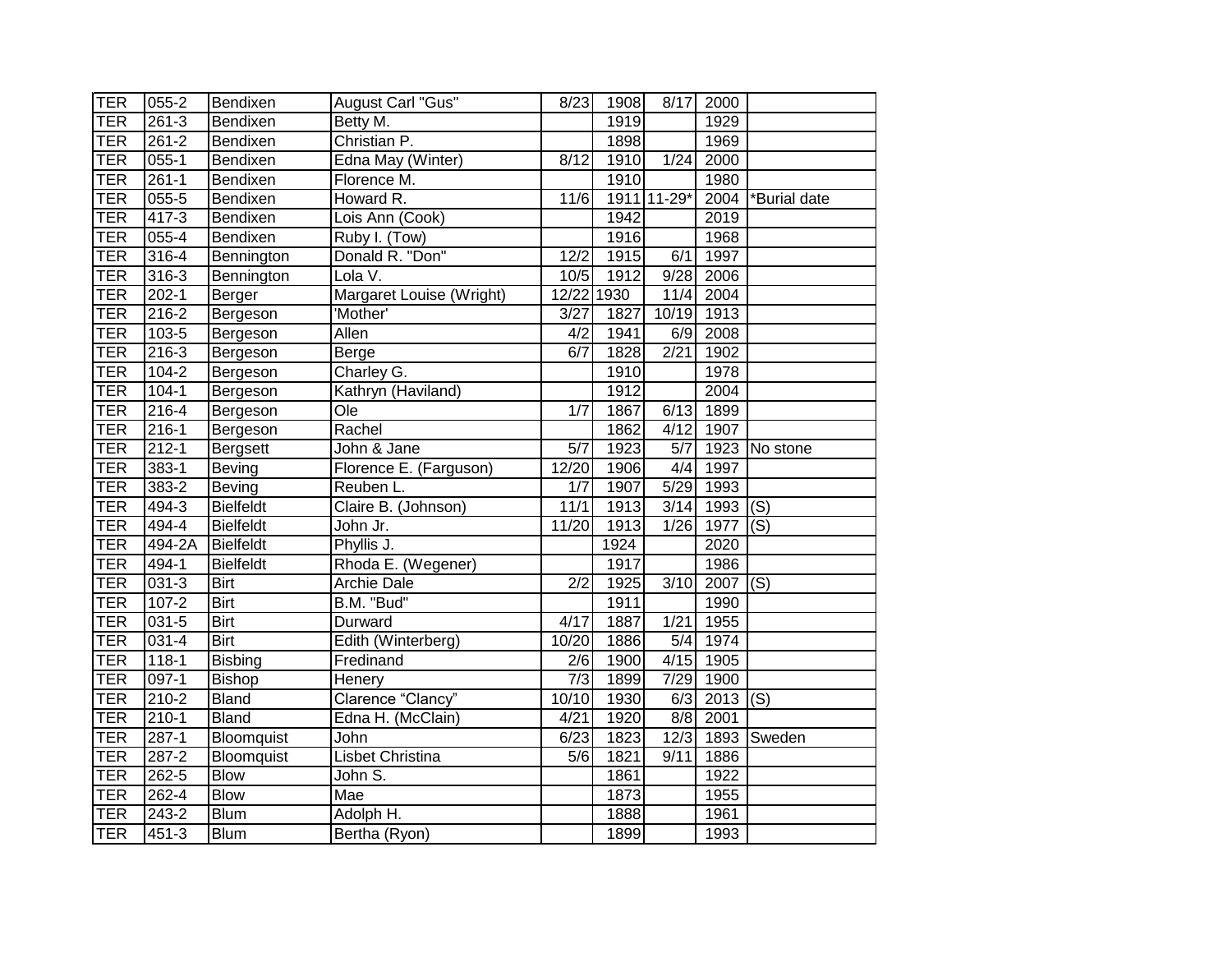| TER        | $222 - 2$ | <b>Blum</b>     | Clifford A.               | 10/31            | $\overline{1912}$ | 5/21  | 2003 |                           |
|------------|-----------|-----------------|---------------------------|------------------|-------------------|-------|------|---------------------------|
| <b>TER</b> | $222 - 1$ | <b>Blum</b>     | Esther Myrna (Brown)      | 9/16             | 1913              | 10/30 | 2008 |                           |
| <b>TER</b> | $243 - 1$ | <b>Blum</b>     | Eva J. (Thompson)         |                  | 1892              |       | 1979 |                           |
| <b>TER</b> | $336-1$   | <b>Blum</b>     | Hazel V. (Will)           |                  | 1898              |       | 1982 |                           |
| <b>TER</b> | $451 - 4$ | <b>Blum</b>     | Minor                     |                  | 1899              |       | 1975 |                           |
| <b>TER</b> | $451 - 2$ | <b>Blum</b>     | Robert Lee "Bob"          | 6/3              | 1926              | 5/25  | 2012 |                           |
| <b>TER</b> | 336-2     | <b>Blum</b>     | <b>Winfred Emil</b>       |                  | 1897              |       | 1970 |                           |
| TER        | $228 - 2$ | <b>Blunt</b>    | Dale Miner                | 2/27             | 1928              | 1/21  | 2014 |                           |
| <b>TER</b> | $228-1$   | <b>Blunt</b>    | Eileen Margene (Swartz)   | 8/1              | 1933              | 2/5   | 2014 |                           |
| <b>TER</b> | $042 - 1$ | <b>Blythe</b>   | Nila                      |                  |                   |       |      | no stone                  |
| TER        | $224 - 1$ | Bonnichsen      | Ingaborg M. (Hansen)      |                  | 1865              |       | 1955 |                           |
| <b>TER</b> | 674-2     | Boone           | Jamie                     | 7/29             | 1972              | 6/5   | 2012 |                           |
| <b>TER</b> | 674-3     | Boone           | Velma                     | 3/3              | 1945              | 2/19  | 2013 |                           |
| <b>TER</b> | $188-3$   | <b>Boston</b>   | Rose (Miller)             | $\sqrt{2/22}$    | 1922              | 9/3   | 2002 |                           |
| <b>TER</b> | 188-4     | <b>Boston</b>   | Vernon Arden              | 12/22            | 1916              | 3/3   | 2012 | (S)                       |
| <b>TER</b> | $177 - 1$ | <b>Boughers</b> | A.H.                      |                  |                   |       |      | No stone                  |
| <b>TER</b> | $209 - 2$ | <b>Brant</b>    | David                     | 9/9              | 1931              | 9/5   | 2019 | (S)                       |
| <b>TER</b> | $352 - 1$ | <b>Brant</b>    | Norma F. (Spencer)        | 1/30             | 1902              | 3/29  | 2001 |                           |
| <b>TER</b> | $352 - 2$ | <b>Brant</b>    | Waldon L. "Roy"           |                  | 1902              |       | 1939 |                           |
| TER        | $198-3$   | <b>Brant</b>    | <b>Wiley Erwin</b>        | 3/31             | 1860              | 4/21  | 1923 |                           |
| TER        | $276-3$   | <b>Bridges</b>  | Charles C.                |                  | 1900              |       | 1962 |                           |
| TER        | $276 - 5$ | <b>Bridges</b>  | <b>David Charles</b>      |                  | 1933              |       | 2012 |                           |
| <b>TER</b> | $276-4$   | <b>Bridges</b>  | Elizabeth J.              |                  | 1940              |       | 2008 |                           |
| <b>TER</b> | $276-2$   | <b>Bridges</b>  | Ruth (Roper)              |                  | 1901              |       | 1975 |                           |
| <b>TER</b> | $276-1$   | <b>Bridges</b>  | Stephen P.                |                  | 1961              |       | 1976 |                           |
| <b>TER</b> | $374 - 1$ | <b>Bridson</b>  | Emmett E.                 |                  | 1899              |       | 1982 |                           |
| <b>TER</b> | $169-3$   | <b>Bridson</b>  | <b>Erwin Emmet</b>        | $\overline{3/1}$ | 1924              | 5/11  | 1993 | $\overline{(\mathsf{S})}$ |
| <b>TER</b> | $374 - 2$ | <b>Bridson</b>  | Florence M. (Tritle)      |                  | 1900              |       | 1997 |                           |
| <b>TER</b> | 169-2     | <b>Bridson</b>  | Leaila Jean (Fairchild)   | 9/21             | 1923              | 6/15  | 2019 |                           |
| <b>TER</b> | $169-1$   | <b>Bridson</b>  | Pamela Sue                | 12/12            | 1947              | 5/1   | 2015 |                           |
| <b>TER</b> | $435 - 4$ | <b>Brix</b>     | Esther M.                 |                  | 1906              |       | 1999 |                           |
| TER        | 435-5     | <b>Brix</b>     | George E.                 |                  | 1903              |       | 1976 |                           |
| TER        | $435 - 1$ | <b>Brix</b>     | Lavon L. (Bendixen)       | 12/1             | 1933              | 9/20  | 1976 |                           |
| <b>TER</b> | $361 - 2$ | <b>Brock</b>    | Bert Herman               | 1/9              | 1922              | 1/15  | 1998 | (S)                       |
| <b>TER</b> | $361 - 1$ | <b>Brock</b>    | Florence Margaret (Heldt) | 1/14             | 1922              | 4/27  | 2011 |                           |
| <b>TER</b> | $112 - 3$ | <b>Brott</b>    | Archie D.                 | 5/20             | 1883              | 9/18  | 1972 |                           |
| <b>TER</b> | 403-2     | <b>Brott</b>    | Dale                      |                  | 1885              |       | 1981 |                           |
| <b>TER</b> | $112 - 2$ | <b>Brott</b>    | Darwin M.                 |                  | 1868              |       | 1906 |                           |
| <b>TER</b> | $403 - 1$ | <b>Brott</b>    | Edith (Clark)             |                  | 1885              |       | 1963 |                           |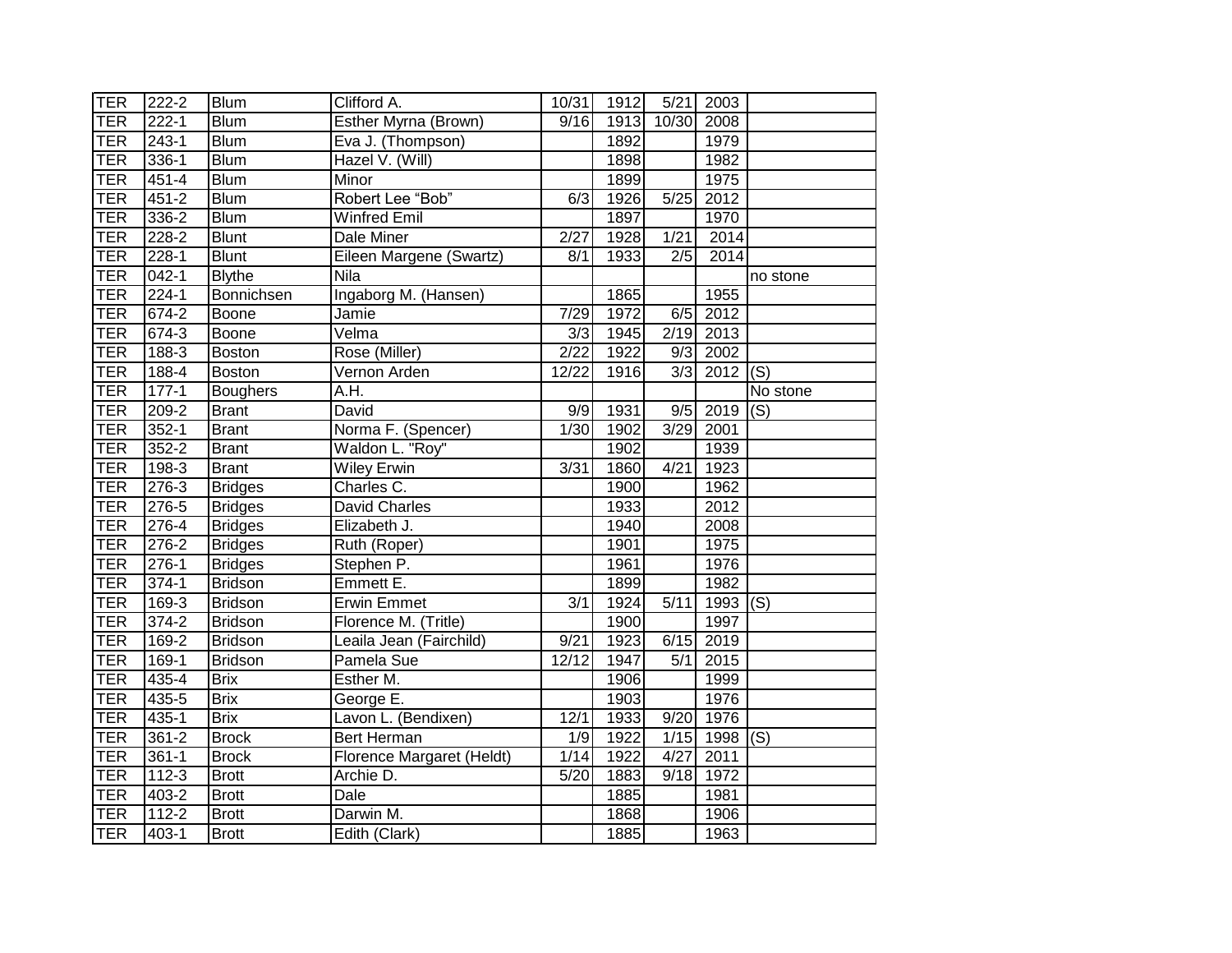| <b>TER</b> | $112 - 1$   | <b>Brott</b>              | Sarah Jane (Eldridge)   | 8/26               | 1865 |                   | 4/16 1938         |              |
|------------|-------------|---------------------------|-------------------------|--------------------|------|-------------------|-------------------|--------------|
| <b>TER</b> | $112 - 4$   | <b>Brott-Aalberg</b>      | Doris Mae               | $\overline{11/28}$ | 1909 | 8/25              | 1933              |              |
| <b>TER</b> | $294-2$     | <b>Brown</b>              | Clarence                |                    | 1905 |                   | 1984              |              |
| <b>TER</b> | $045 - 2$   | <b>Brown</b>              | Emma (Wolle)            | 6/24               | 1872 | $\overline{7/28}$ | 1943              |              |
| <b>TER</b> | $294-1$     | <b>Brown</b>              | Gladyne (Chaffin) "Pat" | 4/29               |      | 1915 10-30*       | 1996              | *Burial date |
| <b>TER</b> | $045 - 1$   | <b>Brown</b>              | Peter                   | 3/22               | 1861 | 12/21             | 1930              |              |
| <b>TER</b> | 467-1       | <b>Bryan</b>              | Joann (Probst)          |                    | 1936 |                   | 1963              |              |
| <b>TER</b> | 395-3       | <b>Buckles</b>            | Anna D. (Schnell)       |                    | 1885 |                   | 1971              |              |
| <b>TER</b> | $395 - 4$   | <b>Buckles</b>            | Clyde E.                |                    | 1882 |                   | 1965              |              |
| <b>TER</b> | $395-1$     | <b>Buckles</b>            | John F.                 | 12/20              |      | 1907 4-28*        | 1996              | *Burial date |
| <b>TER</b> | 395-2       | <b>Buckles</b>            | Robert H.               |                    | 1907 |                   | 1986              |              |
| <b>TER</b> | 232-1       | <b>Buhr</b>               | Fred J.                 | 10/16              | 1895 | 10/28             | 1918              |              |
| <b>TER</b> | $232 - 3$   | <b>Buhr</b>               | Fritz                   |                    | 1856 |                   | 1938              |              |
| <b>TER</b> | 232-2       | <b>Buhr</b>               | Louise (Wischmeier)     |                    | 1855 |                   | 1938              |              |
| <b>TER</b> | $007 - 1/5$ | Building                  |                         |                    |      |                   |                   |              |
| <b>TER</b> | $124 - 3$   | Casperson                 | Dorothy D.              | 8/4                | 1921 | $\overline{5/3}$  | 2018              |              |
| <b>TER</b> | $124 - 2$   | Casperson                 | Harold                  | 9/5                | 1906 | 6/10              | 1961              |              |
| <b>TER</b> | $044 - 2$   | Chapman                   | 'Baby'                  |                    |      |                   |                   |              |
| <b>TER</b> | $052 - 5$   | Chapman                   | Glen H.                 |                    | 1888 |                   | 1954              |              |
| <b>TER</b> | $052 - 4$   | Chapman                   | Ida R. (Kumba)          |                    | 1882 |                   | 1968              |              |
| TER        | $384 - 1$   | Chapman                   | James                   | 3/19               | 1853 | 1/10              | 1940              |              |
| TER        | $052 - 1$   | Chapman                   | Lenore D. (Kahler)      |                    | 1908 |                   | 1970              |              |
| <b>TER</b> | 381-4       | Chapman                   | Lola H. (Mabie)         |                    | 1890 |                   | 1954 DAR          |              |
| <b>TER</b> | $052 - 2$   | Chapman                   | Lyle Jacob              | 5/8                | 1909 | 9/10              | 1991              |              |
| <b>TER</b> | 384-2       | Chapman                   | Mary A. (McAdam)        | 5/10               | 1859 | 4/17              | 1938              |              |
| <b>TER</b> | $381 - 5$   | Chapman                   | <b>Walter Scott</b>     | 3/3                | 1891 | 1/19              | 1950              |              |
| <b>TER</b> | 073-1       | Christiansen              | Dora (Probst)           | $\sqrt{5/22}$      | 1904 | $\overline{5/27}$ | 1955              |              |
| <b>TER</b> | $073 - 2$   | Christiansen              | Melvin                  | 12/22              | 1903 | 3/15              | 1975              |              |
| <b>TER</b> | 115-4       | Clark                     | <b>Blanch</b>           | 4/4                | 1890 | 3/7               | 1903              |              |
| <b>TER</b> | 423-2       | Clark                     | <b>Clarence Orville</b> | 1/10               | 1889 | 12/20             | 1977              | (S)          |
| <b>TER</b> | 420-3       | Clark                     | Doris Ann (Gunderson)   | 3/3                | 1943 | $\overline{7/21}$ | 2010              |              |
| <b>TER</b> | $420 - 4$   | Clark                     | <b>Elwin Eugene</b>     | 12/26              | 1943 | 11/3              | 2011              | (S)          |
| <b>TER</b> | $115 - 1$   | Clark                     | Harold R.               | 2/9                | 1923 | 5/2               | 1923              |              |
| TER        | 098-2       | Clark                     | Helen O. (Wade)         | 3/27               | 1888 | 4/10              | 1982              |              |
| <b>TER</b> | 386-4       | Clark                     | <b>Hollis Roger</b>     | 7/26               | 1925 | 3/3               | 1938              |              |
| TER        | 098-3       | Clark                     | <b>Irvin Franklin</b>   | 7/7                | 1887 | 4/11              | 1978              |              |
| TER        | 274-2       | Clark                     | J. Adrian               |                    | 1901 |                   | 1975              |              |
| <b>TER</b> | 386-1       | $\overline{\text{Clark}}$ | James Russell           |                    | 1957 |                   | 1957              |              |
| <b>TER</b> | 098-4       | Clark                     | John Irvin              | 5/3                | 1927 | 11/12             | $\sqrt{2006}$ (S) |              |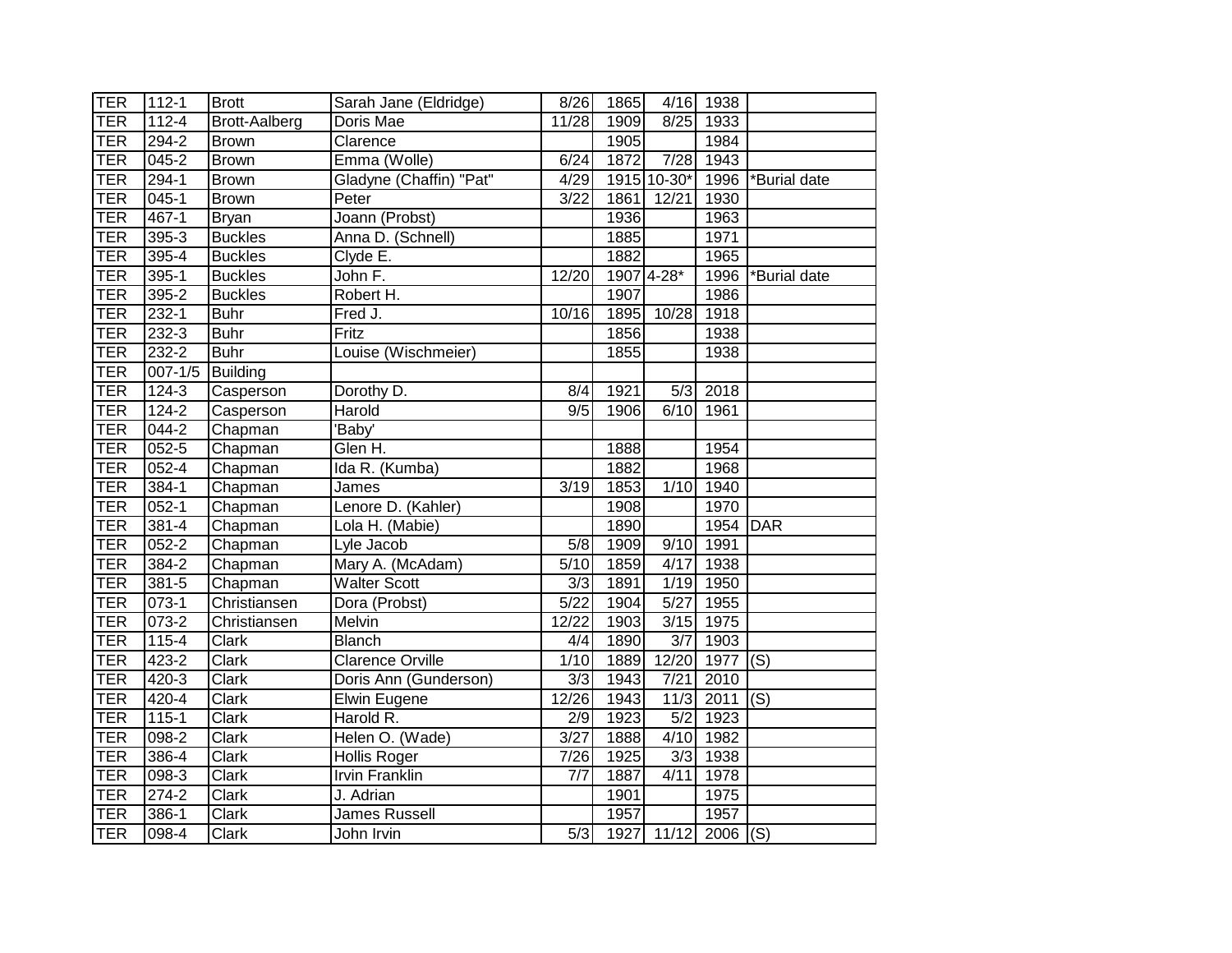| <b>TER</b> | $274-1$   | Clark                     | Minnie K. (Brown)          |                  | 1903 |                  | 1984                  |        |
|------------|-----------|---------------------------|----------------------------|------------------|------|------------------|-----------------------|--------|
| <b>TER</b> | 386-3     | Clark                     | Rhoda M. (Madsen)          | $\overline{3/1}$ | 1895 | 2/10             | 1990                  |        |
| <b>TER</b> | 406-2     | Clark                     | Russell <sub>C.</sub>      | 8/21             | 1929 |                  | 5/15 1987             |        |
| <b>TER</b> | 386-2     | $\overline{\text{Clark}}$ | Vernon                     |                  | 1891 |                  | 1977                  |        |
| <b>TER</b> | $423 - 1$ | Clark                     | Vivian E. (Farguson)       | 11/26            | 1897 | $\overline{5/7}$ | 1973                  |        |
| <b>TER</b> | $115 - 2$ | Clark                     | Wayne J.                   | 9/27             | 1910 |                  | 9/30 1910             |        |
| <b>TER</b> | $021 - 3$ | Clark                     | Wilma E.                   | 2/11             | 1921 | 2/11             | 1921                  |        |
| <b>TER</b> | $098-1$   | Clark                     | Winston                    | 10/15            | 1915 | 2/6              | 1927                  |        |
| <b>TER</b> | $253 - 1$ | Clump                     | Mary Josephine (Daugherty) | 7/31             | 1871 | 10/24            | 1952                  |        |
| <b>TER</b> | 236-3     | Clymer                    | Charles                    |                  | 1888 |                  | 1946                  |        |
| <b>TER</b> | $236 - 4$ | Clymer                    | EraE.                      |                  | 1895 |                  | 1963                  |        |
| <b>TER</b> | 236-1     | Clymer                    | John A.                    |                  | 1859 |                  | 1915                  |        |
| <b>TER</b> | 236-2     | Clymer                    | Minnie                     | 3/20             | 1860 | 9/4              | 1927                  |        |
| <b>TER</b> | $141 - 1$ | Cockburn                  | Eleanor (Wolff)            |                  | 1889 |                  | 1950                  |        |
| <b>TER</b> | $141 - 2$ | Cockburn                  | Keith                      | 6/30             | 1888 | 1/13             | 1974                  | (S)    |
| <b>TER</b> | $256 - 5$ | Code                      | Chester W.                 | 3/12             | 1907 | 3/22             | 1988                  |        |
| <b>TER</b> | $256 - 4$ | Code                      | Katherine E.               |                  | 1907 |                  | 1977                  |        |
| <b>TER</b> | $325 - 3$ | Colby                     | Hazel (Whiteford)          | 12/13            | 1898 |                  | $6/3$ 1955            |        |
| <b>TER</b> | $325 - 4$ | Colby                     | Melvin                     | $\overline{3/8}$ | 1896 | 5/17             | 1928                  |        |
| <b>TER</b> | $253 - 5$ | Coleman                   | <b>Albert David</b>        | 6/8              | 1888 | 4/30             | $1957$ (S)            |        |
| <b>TER</b> | $253 - 4$ | Coleman                   | Beryl F. (Clump)           | 1/27             | 1897 | 12/2             | 1981                  |        |
| <b>TER</b> | $632 - 1$ | Conway                    | Patricia Margaret (O'Neil) | 11/7             | 1947 | 5/20             | 2011                  | "Patt" |
| <b>TER</b> | 417-2     | Cook                      | <b>Alvin Burton</b>        | 10/1             | 1917 |                  | $1/13$ 2000           |        |
| <b>TER</b> | $100-3$   | Cook                      | Carrie (Harksen)           | 1/7              | 1884 | 11/24 1959       |                       |        |
| <b>TER</b> | $223 - 5$ | Cook                      | Donn R.                    |                  |      | 2/20             | 1946                  |        |
| <b>TER</b> | $417 - 1$ | Cook                      | Edith (Philpot)            | 6/19             | 1916 | 3/15             | 2000                  |        |
| <b>TER</b> | 032-1     | Cook                      | Edna (Foldesy)             |                  | 1906 |                  | 1980                  |        |
| <b>TER</b> | 434-2     | Cook                      | Edward B.                  | 12/23            | 1905 | 7/20             | 1993                  |        |
| <b>TER</b> | $223 - 1$ | Cook                      | Eileen A. (Reimer)         | 10/14            | 1918 | 10/8             | 1989                  |        |
| <b>TER</b> | $434 - 1$ | Cook                      | Evalyn A. (Anderson)       | 11/22            | 1913 | 5/31             | 1996                  |        |
| <b>TER</b> | $100 - 4$ | Cook                      | Fred                       | 12/28            | 1875 | 12/27            | 1938                  |        |
| TER        | $070 - 2$ | Cook                      | George                     | 6/10             | 1871 | 10/29            | 1954                  |        |
| <b>TER</b> | $223-3$   | Cook                      | Infant son                 |                  |      | 10/2             | 1947                  |        |
| <b>TER</b> | 223-4     | Cook                      | Infant son                 |                  |      | 12/14            | 1944                  |        |
| <b>TER</b> | $100 - 1$ | Cook                      | Ira Alfred                 | 1/22             | 1914 | 5/4              | 1914 Infant           |        |
| <b>TER</b> | $393 - 2$ | Cook                      | Julius                     | $\overline{2/8}$ | 1875 |                  | $3/14$ 1952           |        |
| <b>TER</b> | 380-4     | Cook                      | Leonard "Lindy"            | 6/15             | 1920 | 8/3              | $\overline{2013}$ (S) |        |
| <b>TER</b> | $393 - 1$ | Cook                      | Maggie (Maas)              | 9/3              | 1883 | 8/16             | 1958                  |        |
| <b>TER</b> | $070 - 1$ | Cook                      | Meta C. (Boysen)           | 5/12             | 1875 |                  | 3/31 1930             |        |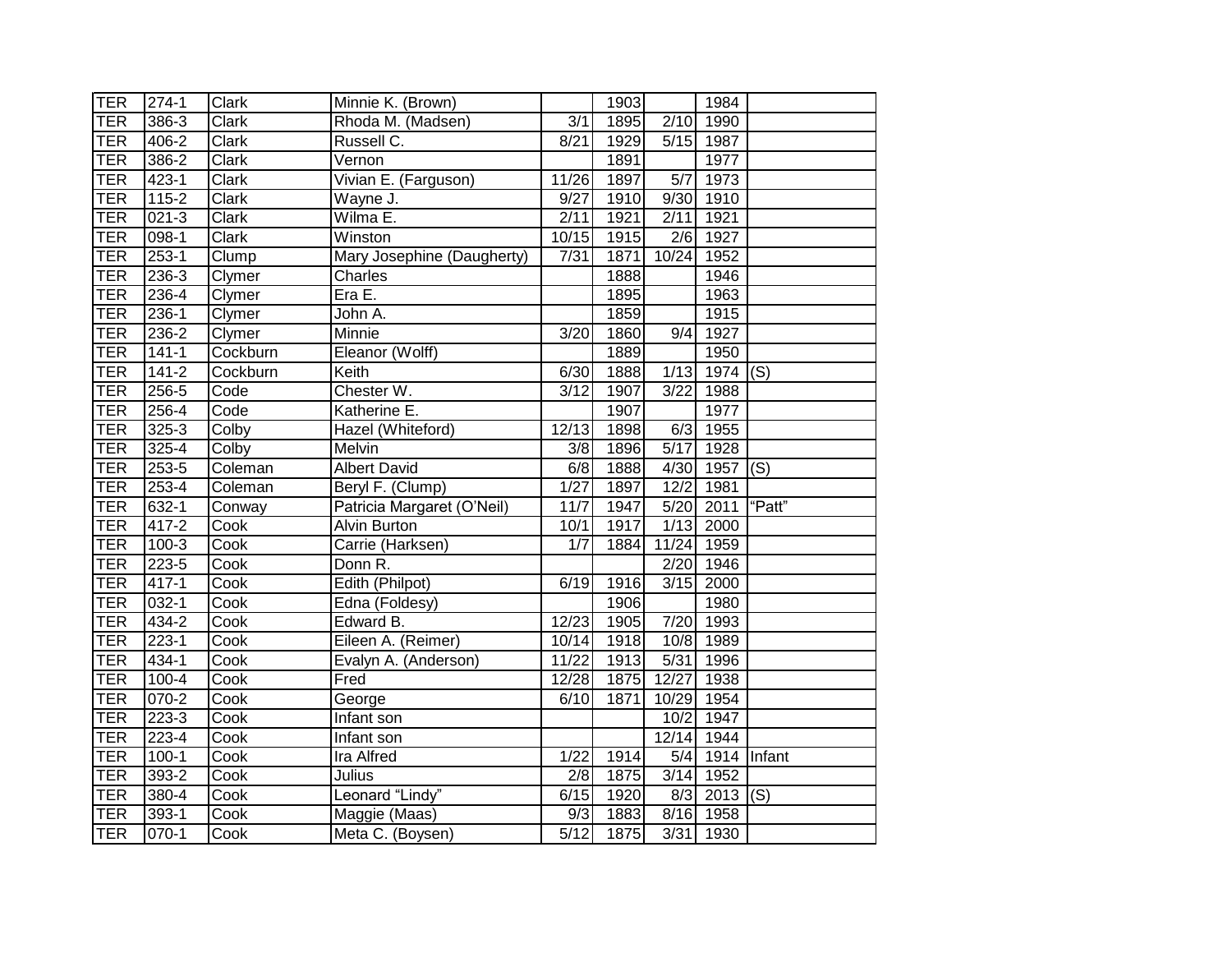| TER        | $100 - 2$ | Cook                        | Wayne Allen             |                           |      |                   | 10/25 1922 Infant |                           |
|------------|-----------|-----------------------------|-------------------------|---------------------------|------|-------------------|-------------------|---------------------------|
| <b>TER</b> | $223 - 2$ | Cook                        | William "Bill"          | 6/20                      | 1914 | 3/3               | 1982              |                           |
| <b>TER</b> | $221 - 1$ | Cowan                       | Elaine Joy (Cuklanz)    | 5/18                      | 1941 | 11/10             | 2009              |                           |
| <b>TER</b> | $221 - 2$ | Cowan                       | John S.                 | $\overline{3/7}$          | 1937 | 3/11              | 2019              |                           |
| <b>TER</b> | $452 - 1$ | Croat                       | Anna E. (Moore)         | $\overline{3/6}$          | 1896 | 10/25             | 1986              |                           |
| <b>TER</b> | $452 - 2$ | Croat                       | Charles H.              | 1/9                       | 1889 | 9/4               | 1960              | (S)                       |
| <b>TER</b> | $382 - 2$ | Crumlett                    | Edward R.               |                           | 1913 |                   | 1976              |                           |
| <b>TER</b> | 382-1     | Crumlett                    | Lillian Mary (Jones)    | 10/17                     | 1912 | $12/5$            | 2004              |                           |
| <b>TER</b> | $382 - 3$ | Crumlett                    | Michael                 |                           | 1941 |                   | 1941              |                           |
| <b>TER</b> | $452 - 4$ | Cruse                       | Clara Ruth (Moore)      | 3/22                      | 1894 | 6/11              | 1983              |                           |
| <b>TER</b> | $181 - 3$ | Cruse                       | Della (Staples)         | 9/16                      | 1892 | 2/1               | 1978              |                           |
| <b>TER</b> | 453-3     | Cruse                       | Elwood                  |                           | 1901 |                   | 1968              | no stone                  |
| <b>TER</b> | $453 - 2$ | Cruse                       | Florence A. (Winslow)   | 11/8                      | 1880 |                   | 1966              |                           |
| <b>TER</b> | $453 - 1$ | Cruse                       | John Emmet              |                           | 1876 |                   | 1963              |                           |
| <b>TER</b> | $181 - 5$ | Cruse                       | Leroy D.                | 4/26                      | 1915 | 5/28              | 1944              | (S)                       |
| <b>TER</b> | $140-3$   | Cruse                       | Margaret E. (Stewart)   | 6/26                      | 1852 | 11/20             | 1933              |                           |
| <b>TER</b> | $140 - 4$ | Cruse                       | Michael R.              | $\overline{2/1}$          | 1852 | 10/4              | 1934              |                           |
| <b>TER</b> | $181 - 4$ | Cruse                       | Michael R. Jr.          | 10/16                     | 1879 | 4/17              | 1966              |                           |
| <b>TER</b> | $140 - 2$ | Cruse                       | Mildred                 | 5/24                      | 1923 | 6/22              | 1923              |                           |
| TER        | $140 - 1$ | Cruse                       | Wayne                   | 5/25                      | 1914 | 6/18              | 1914              |                           |
| TER        | $452 - 5$ | Cruse                       | William                 | 1/6                       | 1890 | 5/24              | 1983              | $\overline{(\mathsf{S})}$ |
| TER        | $074 - 5$ | Cuklanz                     | Amanda D. (Hannover)    | 1/19                      | 1905 | 8/25              | 1989              |                           |
| <b>TER</b> | $251 - 1$ | Cuklanz                     | Arthur                  |                           | 1913 |                   | 1985              |                           |
| <b>TER</b> | $675-1$   | Cuklanz                     | Betty (Roland)          | 8/26                      | 1936 | 7/27              | 2019              |                           |
| <b>TER</b> | $075-1$   | Cuklanz                     | Carl G.                 | 7/24                      | 1903 | 10/14             | 1966              |                           |
| <b>TER</b> | $251 - 3$ | Cuklanz                     | Charles                 | 3/21                      | 1879 | $\overline{5/17}$ | 1944              |                           |
| <b>TER</b> | $201 - 2$ | Cuklanz                     | Dora S. Feger (Hanover) | $\overline{5/1}$          | 1907 | 2/14              | 1995              |                           |
| <b>TER</b> | $675 - 2$ | Cuklanz                     | Duane Carl "Toad"       | 8/2                       | 1932 | 12/29             | 2006              | $\overline{(\mathsf{S})}$ |
| <b>TER</b> | $201 - 3$ | Cuklanz                     | Fred G.                 | 3/29                      | 1905 | 12/1              | 1947              |                           |
| <b>TER</b> | $201 - 1$ | Cuklanz                     | George H.               | $\overline{\frac{8}{19}}$ | 1932 | 5/1               | 1959              | $\overline{(\mathsf{S})}$ |
| <b>TER</b> | $251 - 2$ | Cuklanz                     | Marie (Brunshire)       | 4/11                      | 1884 | 11/22             | 1963              |                           |
| <b>TER</b> | $230 - 2$ | Cuklanz                     | Marvin Henry            | 9/17                      | 1920 | 1/7               | 1990              | (S)                       |
| <b>TER</b> | $201 - 4$ | Cuklanz                     | Walter F.               |                           | 1934 |                   | 1955              |                           |
| <b>TER</b> | $230 - 1$ | Cuklanz-Kussma Arlene (Roy) |                         | 7/3                       | 1925 | 10/19             | 2013              |                           |
| <b>TER</b> | 397-1     | Cushman                     | Elwood Eugene           | 10/8                      | 1931 | 7/7               | 1995              |                           |
| <b>TER</b> | $397 - 2$ | Cushman                     | Winona Rae (Smitley)    | 5/16                      | 1933 | 3/5               | 2005              |                           |
| <b>TER</b> | 409-1     | Cutshall                    | Bertha (Hopkins)        | 2/17                      | 1882 | $\overline{5/27}$ | 1960              |                           |
| <b>TER</b> | $217 - 1$ | Dahna                       | Laesa                   |                           | 1890 | 9/9               | 1891              |                           |
| <b>TER</b> | $217 - 3$ | Dahna                       | Lena (Olson)            | 12/2                      | 1870 | 11/23 1935        |                   |                           |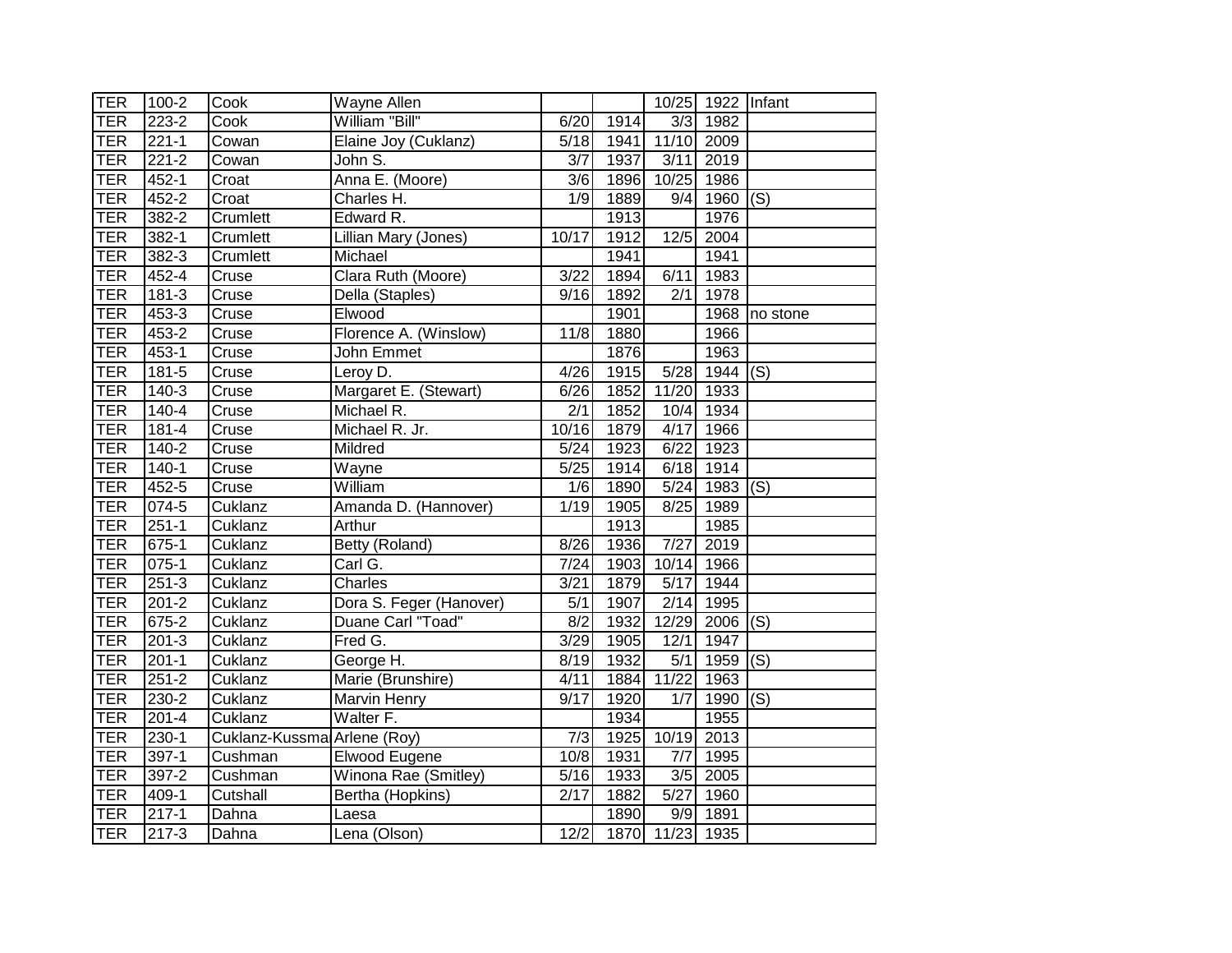| <b>TER</b> | 217-2              | Dahna          | William                |                   | 1864 |        | 1932       |              |
|------------|--------------------|----------------|------------------------|-------------------|------|--------|------------|--------------|
| <b>TER</b> | 494-5              | <b>Dallman</b> | Aimee Celeste          | $\overline{3/8}$  | 1974 | 3/24   | 1974       |              |
| <b>TER</b> | 489-1              | Dallman        | Bessie M. (Barnes)     | 5/30              | 1902 | 12/30  | 2000       |              |
| <b>TER</b> | $300-1$            | <b>Dallman</b> | Beverly E. (Krieger)   | 5/3               | 1924 | 4/26   | 2003       |              |
| <b>TER</b> | $173-3$            | <b>Dallman</b> | Emilie                 |                   | 1865 |        | 1947       |              |
| <b>TER</b> | $173-2$            | Dallman        | Gustav M.              |                   | 1868 |        | 1960       |              |
| <b>TER</b> | $173-1$            | Dallman        | Hugo F.                |                   | 1889 |        | 1969       |              |
| <b>TER</b> | $300 - 2$          | Dallman        | John A. Jr.            | 11/24             | 1924 | 1/11   | $1996$ (S) |              |
| <b>TER</b> | 489-2              | Dallman        | John A. Sr.            | 8/30              | 1897 | 1/19   | 1992       |              |
| <b>TER</b> | $\overline{271-1}$ | Dammann        | Eva Ana (Stephas)      | 4/16              | 1911 | 7/21   | 2006       |              |
| <b>TER</b> | $271 - 2$          | Dammann        | Waldo H.               | 4/10              | 1911 | 12/2   | 1985       |              |
| <b>TER</b> | 303-4              | Daniels        | Betsy M.               |                   | 1868 |        | 1944       |              |
| <b>TER</b> | 303-5              | Daniels        | Delbert A.             | 9/5               | 1858 | 6/4    | 1926       |              |
| <b>TER</b> | 303-3              | Daniels        | Hazel A.               |                   | 1897 |        | 1943       |              |
| <b>TER</b> | $303 - 1$          | Daniels        | Warren G.              | $\overline{1/8}$  | 1896 | 3/15   | 1968       |              |
| <b>TER</b> | 430-5A             | Daugherty      | Archie                 | 10/6              | 1904 | 1/28   | 1982       |              |
| <b>TER</b> | $430 - 5$          | Daugherty      | Barbara M. (Woll)      |                   | 1880 |        | 1967       |              |
| <b>TER</b> | $492 - 1$          | Davis          | <b>Alisha Marie</b>    | 8/21              | 1986 | 8/21   | 1986       |              |
| <b>TER</b> | $272 - 5$          | <b>Davis</b>   | Edman C.               | 4/7               | 1877 | 8/7    | 1954       |              |
| TER        | $310 - 4$          | Davis          | Helen M. (Sytsma)      | 6/17              | 1911 | 5/6    | 1989       |              |
| <b>TER</b> | $272 - 4$          | <b>Davis</b>   | Lulu M. (Martin)       | 4/8               | 1879 | 9/26   | 1965       |              |
| <b>TER</b> | $306 - 5$          | Davis          | Rachael Jane           |                   | 1876 |        | 1926       |              |
| <b>TER</b> | 194-1              | Davis          | Royal Floyd            | 11/25             | 1916 | 4/8    | 1918       |              |
| <b>TER</b> | $310 - 5$          | Davis          | Walter E.              | 10/27             | 1911 |        | 1/18 1974  |              |
| <b>TER</b> | 179-4              | Dean           | Edith (Miller)         | 4/29              | 1877 | $3/14$ | 1919       |              |
| <b>TER</b> | $179-3$            | Dean           | Horace O.              | 4/18              | 1875 | 9/5    | 1928       |              |
| <b>TER</b> | $148 - 1$          | Decker         | Richard F. Sr.         | 9/18              | 1932 | 2/3    | 1986       | (S)          |
| <b>TER</b> | $051 - 3$          | Dewall         | Anna                   | $\frac{1}{9}{23}$ | 1894 | 11/22  | 1933       |              |
| <b>TER</b> | $127 - 2$          | Dewall         | George                 | 8/26              | 1892 | 10/22  | 1981       |              |
| <b>TER</b> | 050-5              | Dewall         | Iva M.                 | 1/2               | 1927 | 1/2    | 1927       |              |
| <b>TER</b> | $127 - 1$          | Dewall         | Jennie                 |                   | 1894 |        | 1979       |              |
| <b>TER</b> | 050-5A             | Dewall         | Martha S.              |                   | 1919 |        |            | 1919 At Foot |
| <b>TER</b> | $050-2$            | Dewall         | Roelf                  | 5/12              | 1861 | 4/1    | 1939       |              |
| <b>TER</b> | $050 - 1$          | Dewall         | Susie                  | 7/24              | 1859 | $1/14$ | 1929       |              |
| <b>TER</b> | $051 - 4$          | Dewall         | William J.             | 3/22              | 1894 | 11/19  | 1975       |              |
| <b>TER</b> | $657 - 1$          | Dingel         | Alyce Mae (Maranell)   | 4/14              | 1922 | $11/4$ | 2012       |              |
| <b>TER</b> | 657-2              | Dingel         | Kenneth Ray            | 6/20              | 1918 | 8/25   | 2011       |              |
| <b>TER</b> | $025 - 1$          | Dixon          | Frances A. (Snodgrass) | 2/11              | 1861 | 11/18  | 1898       |              |
| TER        | $025 - 5$          | Dixon          | Martha Ann (Shinkle)   | 12/11             | 1830 | 7/11   | 1900       |              |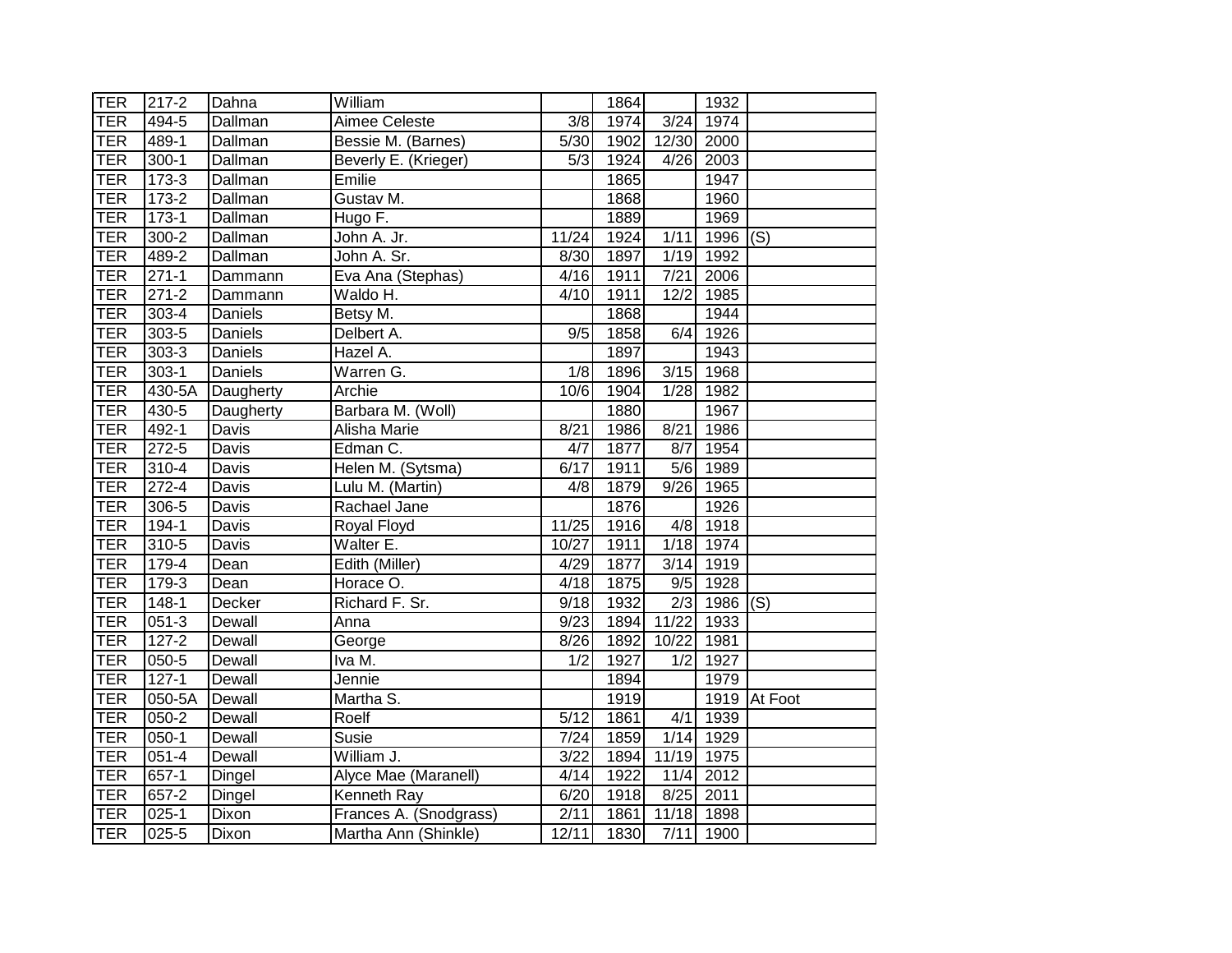| <b>TER</b> | 475-1             | Dodge          | Anna Katherine (Harris)  | 5/2               | 1920 |                  | $2/9$ 2019 |               |
|------------|-------------------|----------------|--------------------------|-------------------|------|------------------|------------|---------------|
| <b>TER</b> | $278-1$           | Dodge          | Beverly Jean (Mohr)      | 7/19              | 1931 | 9/28             | 2018       |               |
| <b>TER</b> | 278-2             | Dodge          | Calvin Clifford          | 1/21              | 1925 | 12/3             | 2021       | (S)           |
| <b>TER</b> | 441-3             | Dodge          | David D.                 |                   | 1970 |                  | 1977       |               |
| <b>TER</b> | 475-2             | Dodge          | Donald L.                | 1/28              | 1917 | 1/5              | 2008       |               |
| <b>TER</b> | $\frac{1}{240-1}$ | Dodge          | Ernest                   | 11/15             | 1873 |                  | 8/15 1925  |               |
| <b>TER</b> | 240-2             | Dodge          | Lizzie E. (Longshore)    | 9/17              | 1876 |                  | 3/10 1972  |               |
| <b>TER</b> | 450-2             | Dodge          | Orville E.               | $\overline{3}/16$ | 1904 | 1/8              | 1992       |               |
| <b>TER</b> | 450-1             | Dodge          | Zeola E. (Baker)         | 2/13              | 1903 | 5/22             | 1980       |               |
| <b>TER</b> | 224-3             | <b>Drucker</b> | <b>Jack Murray</b>       | 7/6               | 1929 | 3/15             | 1990       |               |
| TER        | $179-2$           | Drummond       | Iva (Dean)               |                   | 1897 |                  | 1920       |               |
| TER        | $211 - 1$         | Dundey         | Alpheus                  | 1/4               | 1844 | 3/4              | 1928       |               |
| <b>TER</b> | 334-3             | Earl           | Lavana M. (Johnson)      | 2/10              | 1905 | 4/27             | 1958       |               |
| <b>TER</b> | $334 - 2$         | Earl           | Russell S.               | 10/8              | 1909 | $\frac{1}{3/31}$ | 1998       |               |
| <b>TER</b> | 334-1             | Earl           | Viola Catherine (Sweet)  | 12/24             | 1906 | 3/23             | 2000       |               |
| TER        | $226 - 4$         | Easley         | Vivian Arlene (Alvestad) | $\sqrt{2/26}$     | 1917 | 8/30             | 1994       |               |
| TER        | $356 - 4$         | Eckley         | Ethel M. (Smith)         | 7/18              | 1911 | 2/28             | 1993       |               |
| TER        | 356-5             | Eckley         | G. Fred                  | 4/18              | 1912 | 9/22             | 1973       |               |
| <b>TER</b> | $257 - 2$         | Ehlen          | Rev. Reuben L.           |                   | 1908 |                  | 1976       |               |
| TER        | $372 - 2$         | Eick           | Arlene Joyce             | $\overline{9/4}$  | 1935 | 12/25            | 1937       |               |
| TER        | 661-2             | <b>Eick</b>    | Guy                      | 2/5               | 1927 | 5/18             | 2004       |               |
| TER        | 661-1             | Eick           | Ivadel (Reinhardt)       | 9/15              | 1930 | 12/2             | 2013       |               |
| TER        | 348-2             | Eldridge       | Dennis                   |                   | 1944 |                  |            | 1944 marker   |
| TER        | $106-1$           | Erdman         | Francis B.               |                   | 1948 |                  | 1971       |               |
| <b>TER</b> | 695-2             | Erickson       | Donald Alvin             | 5/13              | 1928 | 10/1             | 2016       |               |
| <b>TER</b> | $302 - 2$         | Erne           | Douglas McArthur         | 3/29              | 1942 | 5/16             | 2008       |               |
| <b>TER</b> | $341 - 3$         | Erne           | Ernest L.                |                   | 1908 |                  | 1960       |               |
| <b>TER</b> | 302-4             | Erne           | Henry B.                 | $\overline{5/28}$ | 1882 | 2/11             | 1958       |               |
| TER        | $302 - 3$         | Erne           | Minnie M. (Peters)       | 10/29             | 1886 | 3/26             | 1927       |               |
| TER        | $372 - 3$         | Evans          | <b>Trista Elizabeth</b>  |                   |      | 8/30             | 1984       |               |
| <b>TER</b> | 268-3             | Evenson        | Belle (Hovie)            | 11/25             | 1867 | 2/25             | 1896       |               |
| TER        | $151 - 1$         | Fairbanks      | Louis                    |                   |      |                  |            | 1920 no stone |
| TER        | 189-3             | Fairchild      | Audrey Rose (Fransen)    | 10/2              | 1930 | 7/8              | 2018       |               |
| TER        | 122-2             | Fairchild      | Bessie B. (Shaffer)      | 10/21             | 1893 | 9/16             | 1990       |               |
| TER        | $122 - 1$         | Fairchild      | Enos E.                  | 1/10              | 1894 | 7/1              | 1950       | (S)           |
| TER        | 143-3             | Fairchild      | H. Robert "Bob"          | 11/2              | 1930 | 8/6              | 2007       | (S)           |
| TER        | 143-4             | Fairchild      | Mary M.                  | 1/30              | 1936 | 1/29             | 1993       |               |
| <b>TER</b> | 383-4             | Farguson       | <b>Elihu Walter</b>      | 10/1              | 1855 | 4/8              | 1941       |               |
| <b>TER</b> | 383-5             | Farguson       | H. Alice (Stoefer)       | 3/25              | 1870 |                  | 10/2 1940  |               |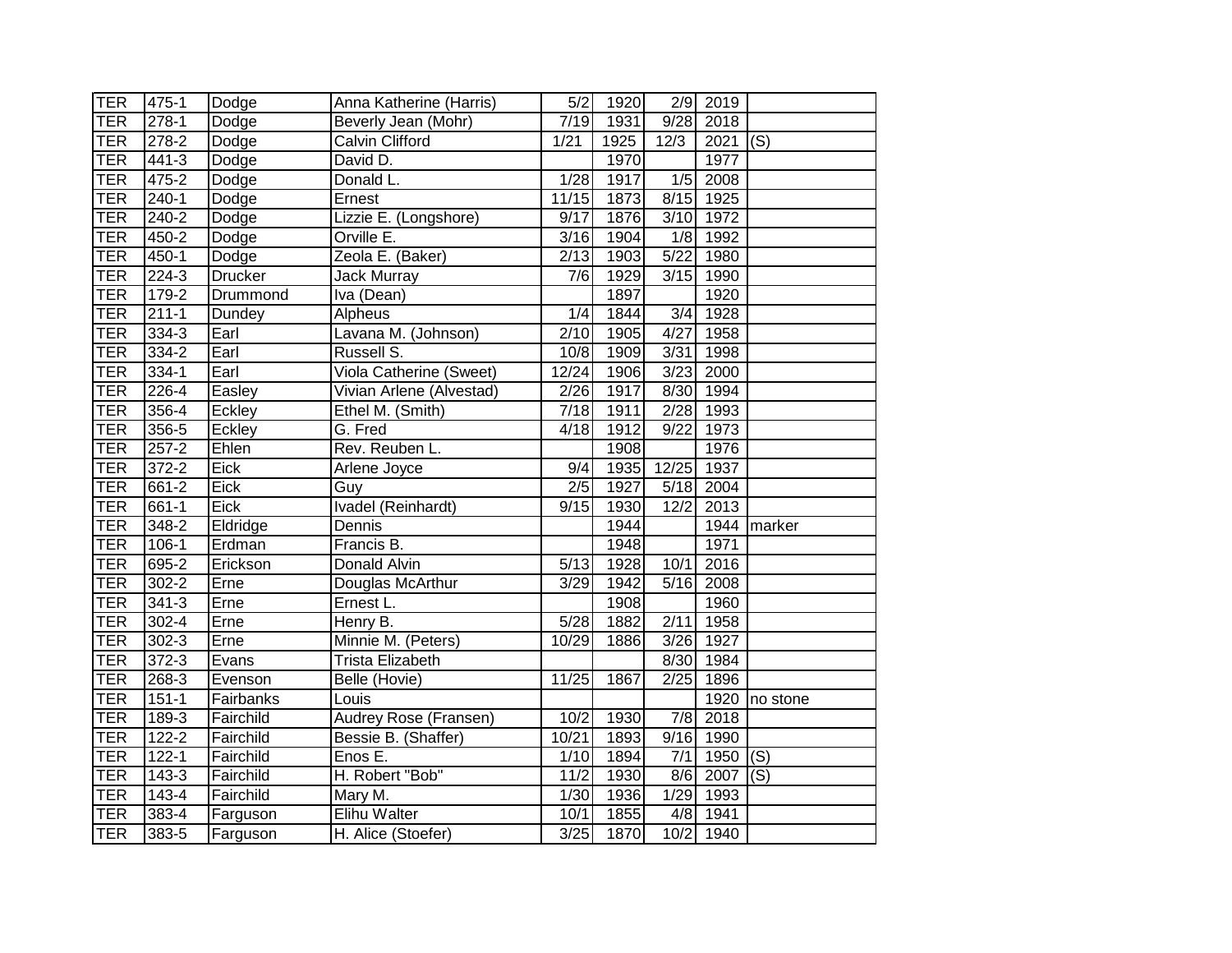| <b>TER</b> | 147-2     | Farmer             | Bert S.                  | 11/6              | 1904 |            | 11/5 1988        |                           |
|------------|-----------|--------------------|--------------------------|-------------------|------|------------|------------------|---------------------------|
| <b>TER</b> | $147 - 1$ | Farmer             | Helen A. (Velte)         | $\sqrt{2/19}$     | 1908 | 6/2        | $\frac{1}{1999}$ |                           |
| <b>TER</b> | $360 - 3$ | Feldman            | Alison Kay "Ali"         | 6/4               | 1983 |            | 8/23 2001        |                           |
| <b>TER</b> | $359 - 4$ | Feldman            | Alison Kay "Ali"         | 6/4               | 1983 | 8/23       | 2007             |                           |
| <b>TER</b> | $359 - 2$ | Feldman            | Joe                      | 8/11              | 1929 | 12/28      | 2007             | $\overline{(\mathsf{S})}$ |
| <b>TER</b> | $359-3$   | Feldman            | Liela A. (Zitterich)     | 12/1              | 1929 | 11/16 2000 |                  |                           |
| <b>TER</b> | $491 - 4$ | Ferguson           | Charlotte E.             |                   | 1899 |            | 1989             |                           |
| <b>TER</b> | 434-5     | Ferguson           | <b>Ernest Harvey</b>     | 4/2               | 1893 | 4/25       | 1970             | (S)                       |
| <b>TER</b> | $690 - 2$ | Ferguson           | Hal                      | 12/31             | 1952 | 8/22       | 1998             |                           |
| <b>TER</b> | 434-4     | Ferguson           | Mary E. (Grant)          | 8/1               | 1897 | 5/2        | 1999             |                           |
| <b>TER</b> | $512 - 4$ | Ferguson           | Nola Jean (Bailey)       | $\sqrt{5/23}$     | 1930 | 1/22       | 2003             |                           |
| <b>TER</b> | $512 - 5$ | Ferguson           | <b>Tommy Vernon</b>      | 9/21              | 1921 | 12/8       | 1994             | $\overline{(\mathsf{S})}$ |
| <b>TER</b> | 491-5     | Ferguson           | <b>William Earl</b>      | 8/30              | 1893 | 10/8       | 1975             | $\overline{(\mathsf{S})}$ |
| <b>TER</b> | 419-2     | Ficken             | Harley                   | 11/28             | 1914 | 4/27       | 1989             |                           |
| <b>TER</b> | $419-1$   | Ficken             | Lorraine (Pickering)     | 12/23             | 1918 | 3/18       | 2012             |                           |
| <b>TER</b> | $333 - 2$ | Finch              | Clarence R.              | $\overline{5/16}$ | 1885 | 7/25       | 1965             |                           |
| <b>TER</b> | $333 - 1$ | Finch              | Edith L. (Warner)        | 1/24              | 1888 | 8/11       | 1943             |                           |
| <b>TER</b> | $292 - 2$ | Finch              | Mabel E. Newby-Petersen- | 8/7               | 1913 | 8/24       | 2020             |                           |
| <b>TER</b> | $324 - 1$ | Flaskegaard        | Elizabeth (Brugmann)     | 4/27              | 1862 | 2/28       | 1936             |                           |
| TER        | $324 - 2$ | Flaskegaard        | Peter C.                 | $\sqrt{5/22}$     | 1865 | 12/16      | 1949             |                           |
| <b>TER</b> | $040 - 3$ | <b>Flick</b>       | Dorthe Jean (Clark)      | 6/11              | 1922 | 4/28       | 2020             |                           |
| <b>TER</b> | $040 - 4$ | <b>Flick</b>       | George C.                | 8/23              | 1925 | 5/10       | 1992             |                           |
| <b>TER</b> | 039-2     | <b>Flick</b>       | Philip C.                | 9/13              | 1958 | 6/15       | 2013             |                           |
| <b>TER</b> | $265 - 1$ | Floyd              | Christenia M.            | 1/28              | 1873 | 4/4        | $\frac{1}{1897}$ |                           |
| <b>TER</b> | 173-5     | Friske             | Lomina                   |                   |      | 2/26       | 1918             | no stone                  |
| <b>TER</b> | $421 - 1$ | Gaines             | Sherrill Renée (Schnell) | 7/27              | 1950 | 2/10       | 2018             |                           |
| <b>TER</b> | $161 - 1$ | Gallimore          | J. Edgar                 | 8/23              | 1875 |            | 7/15 1949        |                           |
| <b>TER</b> | $161 - 2$ | Gallimore          | Minnie M. (Holding)      | 6/24              | 1875 | 8/6        | 1956             |                           |
| <b>TER</b> | $448 - 1$ | Gardner            | Imogene N. (Zenor)       | 8/20              | 1920 | 1/14       | 2010             |                           |
| <b>TER</b> | 448-2     | Gardner            | Wade F.                  | 2/27              | 1917 | 7/28       | 1963             |                           |
| TER        | $326 - 5$ | Garner             | Andrew                   |                   | 1850 |            | 1930             |                           |
| TER        | $326 - 4$ | Garner             | Julettie (Kite)          |                   | 1855 |            | 1940             |                           |
| <b>TER</b> | 129-1     | Garton             | Florence                 |                   | 1909 |            | 1988             |                           |
| <b>TER</b> | $129 - 2$ | Garton             | Ralph                    |                   | 1904 |            | 1986             |                           |
| <b>TER</b> | 327-3-5   | <b>GAZEBO</b>      |                          |                   |      |            |                  |                           |
| <b>TER</b> | 159-2     | Gill               | Bertha G. (Giese)        |                   | 1884 |            | 1954             |                           |
| <b>TER</b> | $139-1$   | $\overline{G}$ ill | Eugene                   |                   | 1913 | 4/29       | 1914             |                           |
| <b>TER</b> | 159-4     | Gill               | Foster                   |                   | 1901 |            | 1919             |                           |
| <b>TER</b> | 159-5     | Gill               | Keith E.                 |                   | 1903 |            | 1948             |                           |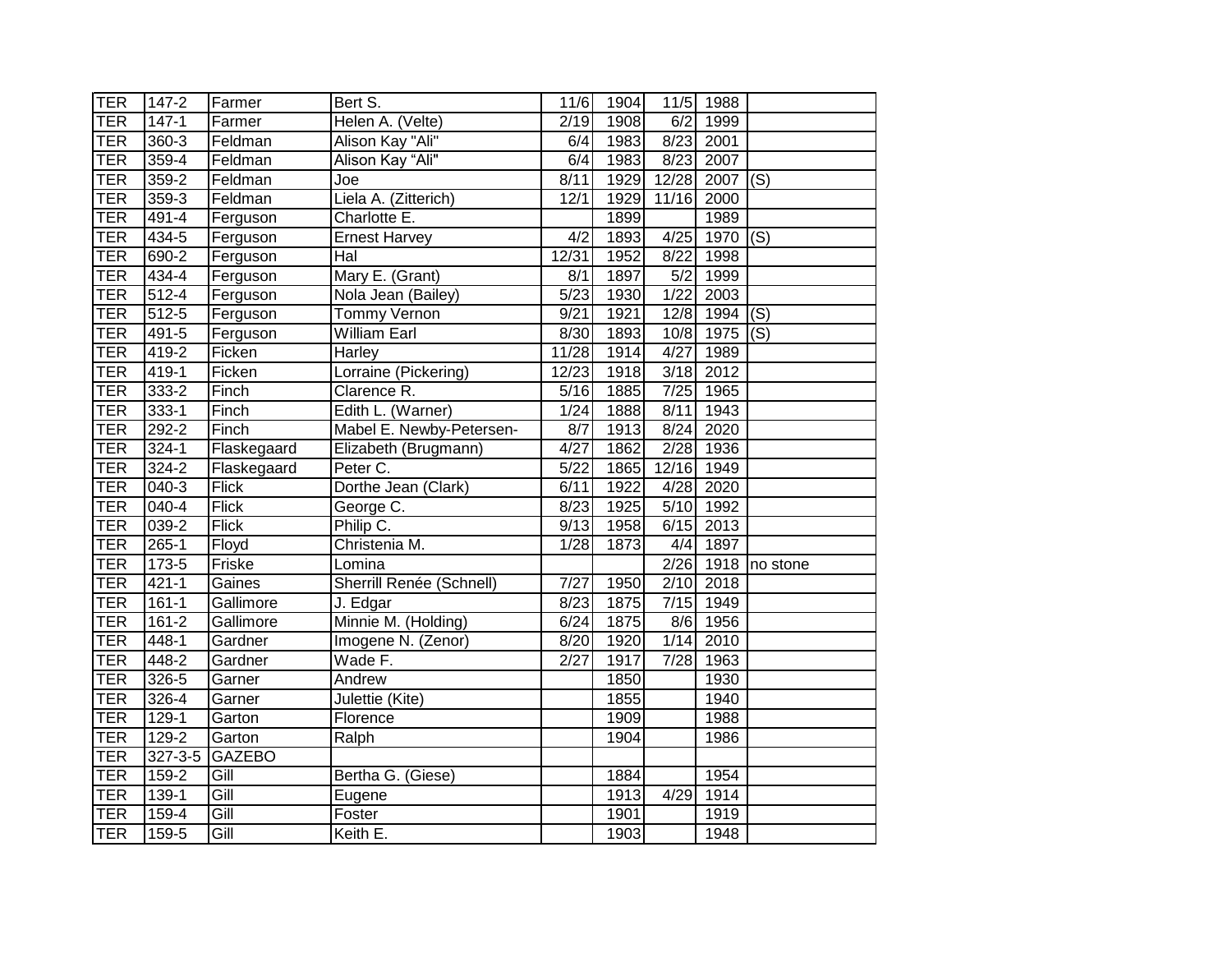| <b>TER</b> | 159-1     | Gill      | William H.             | 5/23              | 1876 |                   | 12/7 1917        |               |
|------------|-----------|-----------|------------------------|-------------------|------|-------------------|------------------|---------------|
| <b>TER</b> | $250 - 3$ | Glover    | Allen Kenneth          | 6/8               | 1925 | 6/10              | 2011             |               |
| <b>TER</b> | 259-1     | Glover    | Dale Francis           | 1/22              | 1939 |                   | 10/9 1983        |               |
| <b>TER</b> | $259 - 4$ | Glover    | Darrel Ray             | 9/15              | 1932 | 9/22              | $1985$ (S)       |               |
| TER        | $156 - 2$ | Glover    | Dora (Kallsen)         |                   | 1887 |                   | 1957             |               |
| <b>TER</b> | $156 - 1$ | Glover    | Edna                   |                   |      | 4/12              | 1914             |               |
| <b>TER</b> | 250-4     | Glover    | Evelyn Marie (Calvert) | 12/31             | 1928 |                   | 2/10 2016        |               |
| <b>TER</b> | $156-3$   | Glover    | Guy                    | 12/28             | 1887 | 5/15              | $\frac{1}{1964}$ |               |
| <b>TER</b> | $271 - 4$ | Glover    | Harold M.              | 3/22              | 1911 | 1/14              | 1944             |               |
| <b>TER</b> | 308-2     | Glover    | Jessie M. (Milton)     | 2/2               | 1891 | 10/14             | 1982             |               |
| <b>TER</b> | $271 - 5$ | Glover    | Joann J.               | 1/21              | 1943 | 1/11              | 1944             |               |
| <b>TER</b> | 329-4     | Glover    | Mabel E. (Olson)       | 12/27             | 1882 | 4/8               | 1951             |               |
| <b>TER</b> | 308-5     | Glover    | Peggy Lou (Houser)     | $\frac{1}{11/10}$ | 1927 | 7/20              | 2017             |               |
| <b>TER</b> | $308-1$   | Glover    | Ray W.                 | $\overline{3/18}$ | 1891 | 2/26              | 1927             |               |
| <b>TER</b> | $329 - 5$ | Glover    | Roy                    | 7/17              | 1893 | 2/11              | $\frac{1}{1949}$ | (S)           |
| TER        | $308 - 4$ | Glover    | Wayne D.               | 6/16              | 1926 | 11/3              | 1997             |               |
| <b>TER</b> | $288-1$   | Goetsch   | Della M. (Probst)      | 10/24             | 1913 | 7/13              | 2003             |               |
| <b>TER</b> | $288 - 2$ | Goetsch   | Harry A.               | 2/15              | 1911 |                   | 6/16 1977        |               |
| <b>TER</b> | $196 - 5$ | Gordon    | Darlene F. (Leighter)  | 12/30             | 1911 |                   |                  | 1983 No stone |
| <b>TER</b> | $072 - 2$ | Graf      | Adam                   |                   | 1879 |                   | 1954             |               |
| <b>TER</b> | $072 - 1$ | Graf      | Clara                  |                   | 1893 |                   | 1977             |               |
| <b>TER</b> | $072 - 3$ | Graf      | Everett                |                   | 1911 |                   | 1962             |               |
| <b>TER</b> | $072 - 4$ | Graf      | Verna                  |                   | 1905 |                   | 2003             |               |
| <b>TER</b> | 366-1     | Graham    | Mary Elizabeth         | 6/14              | 1930 | 7/24              | 2009             |               |
| <b>TER</b> | $388-1$   | Grant     | John                   | 4/20              | 1866 | 11/10             |                  | 1955 No stone |
| <b>TER</b> | $162 - 3$ | Grant     | Louise (Heerde)        |                   | 1925 |                   | 1966             |               |
| <b>TER</b> | $196-1$   | Gravatt   | child                  |                   | 1917 |                   |                  | 1917 no stone |
| <b>TER</b> | 254-2     | Griffin   | Herb H.                | 5/6               | 1902 | 9/9               | 1986             |               |
| <b>TER</b> | 393-4     | Griffin   | Iva L. (Cook)          |                   | 1906 |                   | 1997             |               |
| <b>TER</b> | $362 - 5$ | Griffin   | James Clair            | 12/13             | 1897 | 8/17              | 1946             | (S)           |
| <b>TER</b> | 393-5     | Griffin   | Lloyd E.               | 9/5               | 1900 | 10/19 1978        |                  |               |
| <b>TER</b> | $254-1$   | Griffin   | Mabelle L. (Brown)     | 9/15              | 1906 | 6/3               | 1980             |               |
| <b>TER</b> | $362 - 4$ | Griffin   | Viola Alma (Johnson)   | 11/30             | 1910 | 7/11              | 2004             |               |
| <b>TER</b> | 474-1     | Gumz      | Elise B.P. (Grell)     | 3/8               | 1901 | 1/21              | 1971             |               |
| <b>TER</b> | 474-4     | Gumz      | Magdalene C.           | 1/4               | 1902 | 6/8               | 1995             |               |
| <b>TER</b> | 474-2     | Gumz      | Max Ernest Karl        | 11/24             | 1887 | $\overline{8}/11$ | 1987             | (S)           |
| <b>TER</b> | 474-5     | Gumz      | Richard A.             |                   | 1901 |                   | 1981             |               |
| <b>TER</b> | $503-1$   | Gunderson | Esther (Luehring)      | 8/15              | 1909 | 5/9               | 1989             |               |
| TER        | 503-2     | Gunderson | Gilbert Burton         | 8/7               | 1901 |                   | 4/7 1976         |               |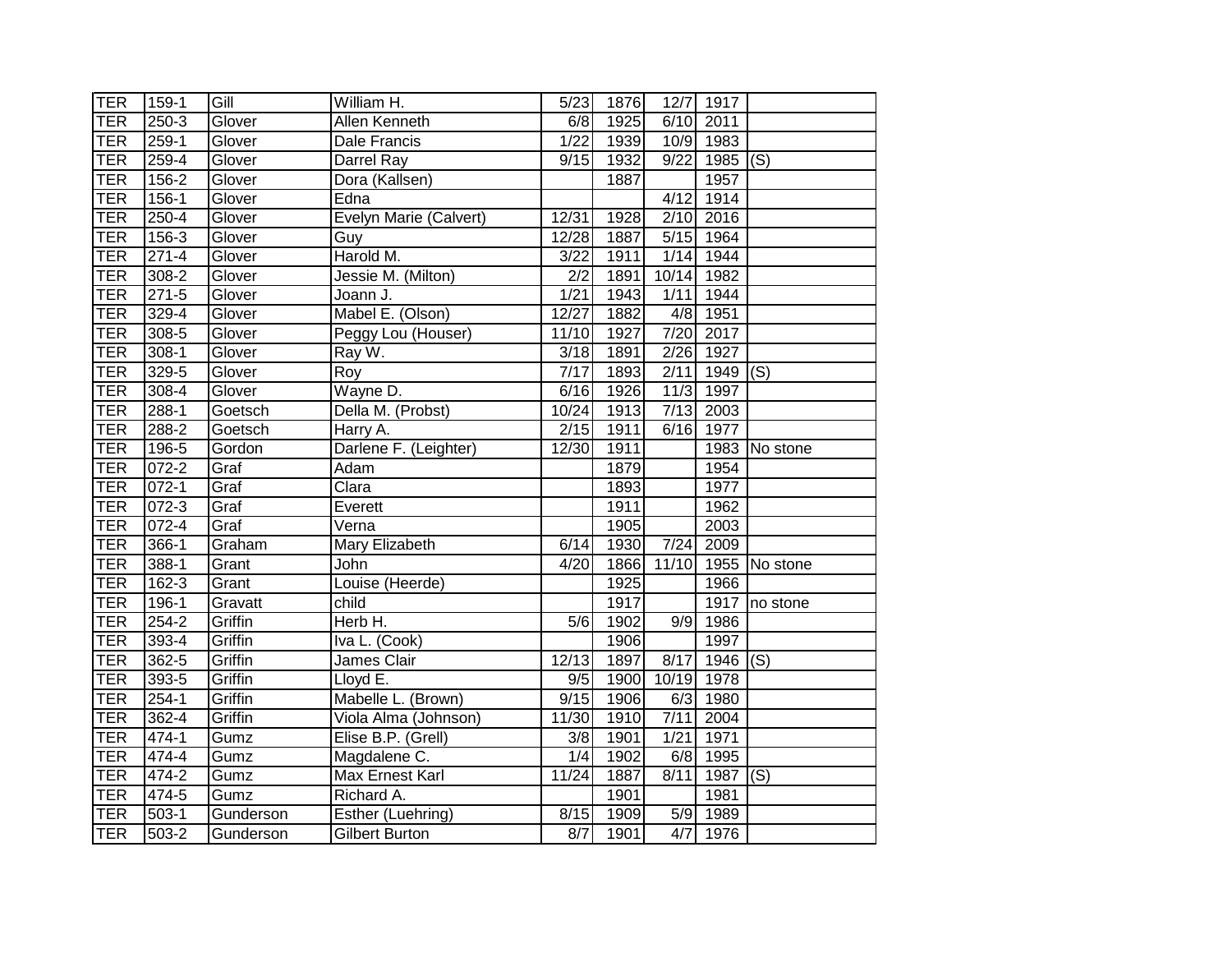| <b>TER</b> | 687-1     | Gunderson      | Yvonne Louise (Bennett)     | 8/21               | 1931 | 12/21 2013        |            |                           |
|------------|-----------|----------------|-----------------------------|--------------------|------|-------------------|------------|---------------------------|
| <b>TER</b> | $325 - 2$ | Gunther        | Annie (Rankin)              | 11/9               | 1890 | 5/31              | 1928       |                           |
| <b>TER</b> | $325 - 1$ | Gunther        | John                        | $\overline{12/16}$ | 1874 | 9/30              | 1944       |                           |
| <b>TER</b> | 113-5     | Η.             | Initials "W.H."             |                    |      |                   |            | marker                    |
| <b>TER</b> | $410-1$   | Haffey         | James                       | 6/11               | 1946 | 10/1              | 2009       | $\overline{(\mathsf{S})}$ |
| <b>TER</b> | $224 - 5$ | Halquist       | Clayton $E$ .               |                    | 1903 |                   | 1967       |                           |
| <b>TER</b> | 224-4     | Halquist       | Gladice L. (Bonnichsen)     | 5/4                | 1908 | 11/1              | 1980       |                           |
| <b>TER</b> | $327 - 2$ | Halterman      | Floyd M.                    |                    | 1881 |                   | 1964       |                           |
| <b>TER</b> | 422-2     | Halva          | Joseph Victor               | 2/28               | 1902 | 2/2               | $1975$ (S) |                           |
| <b>TER</b> | 422-1     | Halva          | Millie                      | 4/11               | 1911 | 12/2              | 1983       |                           |
| <b>TER</b> | 332-2     | Hanke          | Ernest                      | 4/14               | 1862 | 12/23             | 1945       |                           |
| <b>TER</b> | $332 - 1$ | Hanke          | George                      | 6/1                | 1890 | 5/1               | 1953       |                           |
| <b>TER</b> | 332-3     | Hanke          | Pauline (Pedersen)          | 1/12               | 1865 | 1/7               | 1942       |                           |
| <b>TER</b> | $412 - 2$ | Hanners        | Bert H.                     |                    | 1890 |                   | 1959       |                           |
| <b>TER</b> | 412-4     | Hanners        | John H.                     |                    | 1862 |                   | 1943       |                           |
| <b>TER</b> | $412 - 1$ | <b>Hanners</b> | Mabel M.(Strohman)          |                    | 1899 |                   | 1985       |                           |
| <b>TER</b> | $346 - 2$ | Hannover       | Herman                      | 8/4                | 1876 | 9/25              | 1934       |                           |
| <b>TER</b> | $346 - 3$ | Hannover       | Louie C.                    |                    | 1908 |                   | 1966       |                           |
| <b>TER</b> | $346 - 1$ | Hannover       | Sophie D.M. (Probst)        | $\sqrt{2/25}$      | 1881 | 3/8               | 1932       |                           |
| <b>TER</b> | $117 - 1$ | Hannover       | 'infant children of Herman' |                    |      |                   |            |                           |
| <b>TER</b> | $092-1$   | Hansen         | Anna M. (Schlie)            | 12/14              | 1875 | 5/13              | 1947       |                           |
| <b>TER</b> | $362 - 1$ | Hansen         | Bertha (Patten)             |                    | 1919 |                   | 1998       |                           |
| <b>TER</b> | 092-4     | Hansen         | Peter                       |                    | 1835 |                   | 1914       |                           |
| <b>TER</b> | 092-2     | Hansen         | Peter $\overline{F}$ .      | 8/1                | 1870 | $\overline{1}/30$ | 1954       |                           |
| <b>TER</b> | $362 - 2$ | Hansen         | Robert W.                   |                    | 1905 |                   | 1973       |                           |
| <b>TER</b> | $092 - 5$ | Hansen         | Wilhelmena                  |                    | 1845 |                   | 1902       |                           |
| <b>TER</b> | $512 - 1$ | Hanson         | Harry W.                    |                    | 1911 |                   | 1976       |                           |
| <b>TER</b> | $512 - 2$ | Hanson         | Joan (Ferguson)             | 5/23               | 1924 | 10/29             | 1993       |                           |
| <b>TER</b> | 496-1     | Hash           | Nancy J. (Moyer)            |                    | 1930 | 4/8               | 1998       |                           |
| <b>TER</b> | 496-2     | Hash           | Terry J.                    |                    | 1933 |                   | 1995       |                           |
| <b>TER</b> | 270-2     | Haugen         | Christena (Olson)           |                    | 1847 |                   | 1925       |                           |
| <b>TER</b> | $270-1$   | Haugen         | Kittil R.                   |                    | 1838 | 6/17              | 1922       |                           |
| <b>TER</b> | 433-2     | Hedge          | Gary Lynn, M.D.             | 2/16               | 1942 | 2/21              | 1980       | (S)                       |
| <b>TER</b> | $433 - 1$ | Hedge          | Mary K. (Cook)              | 8/30               | 1943 | 2/21              | 1980       |                           |
| <b>TER</b> | $162 - 2$ | Heerde         | Charlie                     |                    | 1884 |                   | 1968       |                           |
| <b>TER</b> | $162 - 1$ | Heerde         | Minnie (Baedke)             | $\overline{7/12}$  | 1893 | $\overline{4/20}$ | 1950       |                           |
| <b>TER</b> | 343-3     | <b>Heldt</b>   | Anchen J. (Mohlenbrook)     |                    | 1887 |                   | 1992       |                           |
| <b>TER</b> | $343 - 5$ | Heldt          | Clarence L.                 |                    | 1931 |                   | 1934       |                           |
| <b>TER</b> | 343-2     | Heldt          | Harry P.                    |                    | 1913 |                   | 1998       |                           |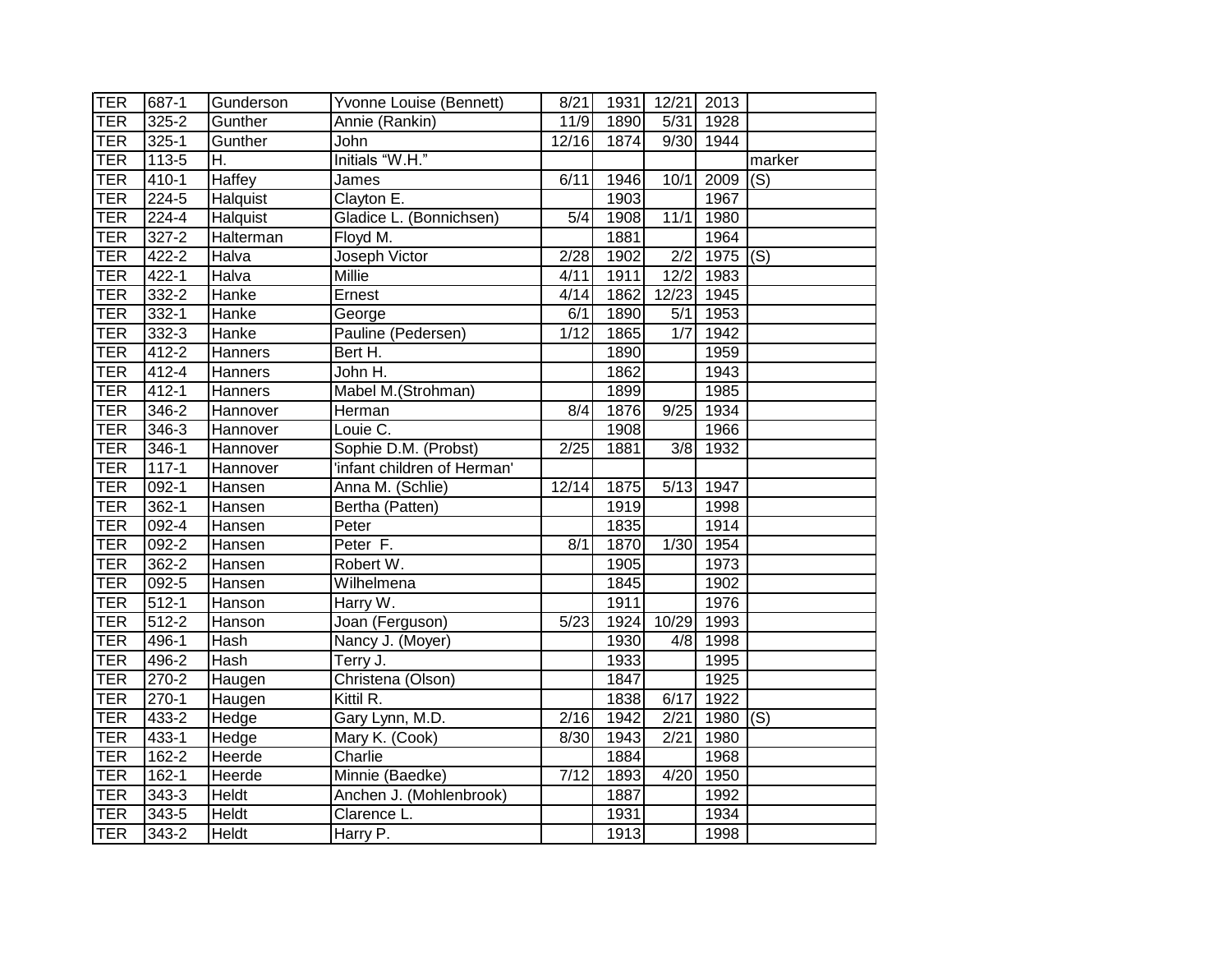| <b>TER</b> | $343 - 4$ | <b>Heldt</b>    | Henry P.A.             |                   | 1881 |       | 1935        |          |
|------------|-----------|-----------------|------------------------|-------------------|------|-------|-------------|----------|
| <b>TER</b> | $343 - 1$ | <b>Heldt</b>    | Laverna E. (Spoo)      |                   | 1916 |       | 2000        |          |
| <b>TER</b> | $138-3$   | Hemme           | Raymond                |                   | 1919 |       | 1995        |          |
| <b>TER</b> | $138 - 2$ | Hemme           | Ruth E. (Schroeder)    |                   | 1919 | 8/18  | 1999        |          |
| <b>TER</b> | $074 - 1$ | Henn            | Gladys (Higgins)       | $\overline{7/21}$ | 1914 | 7/30  | 2013        |          |
| <b>TER</b> | $074 - 2$ | Henn            | William F. "Bill"      |                   | 1909 | 6/16  | 2003        |          |
| <b>TER</b> | $207 - 3$ | Hess            | Marie Gladys (Lampher) | 10/5              | 1923 | 4/1   | 2018        |          |
| <b>TER</b> | $207 - 2$ | <b>Hess</b>     | Milo E.                |                   | 1912 |       | 1978        |          |
| <b>TER</b> | 200-4     | <b>Hewitt</b>   | Claude H.              |                   | 1881 |       | 1960        |          |
| <b>TER</b> | $200 - 2$ | Hewitt          | Donald S.              | 10/16             | 1921 | 10/11 | 1925        |          |
| <b>TER</b> | $200 - 3$ | Hewitt          | Emma (Nelson)          |                   | 1890 |       | 1971        |          |
| <b>TER</b> | 299-2     | Hewitt          | Howard C.              | 11/6              | 1918 | 7/8   | 2003        |          |
| <b>TER</b> | 299-1     | <b>Hewitt</b>   | Leora F. (Canady)      | 10/30             | 1915 | 9/25  | 1993        |          |
| <b>TER</b> | $200 - 1$ | Hewitt          | Orville                | 1/14              | 1925 | 6/23  | 1925        |          |
| <b>TER</b> | 084-2     | Higgins         | George A.              |                   | 1878 |       | 1958        |          |
| <b>TER</b> | $084 - 1$ | <b>Higgins</b>  | Gracia M. (Resseguie)  |                   | 1883 |       | 1979        |          |
| <b>TER</b> | 197-5     | Hildreth        | Arnold F.              |                   |      |       | 1921        |          |
| <b>TER</b> | 197-5A    | Hildreth        | Baby M.                |                   |      |       | 1966        | No stone |
| <b>TER</b> | $080 - 4$ | <b>Hildreth</b> | <b>Bruce</b>           | 6/12              | 1927 | 12/19 | 1994        |          |
| <b>TER</b> | $043 - 2$ | Hildreth        | <b>Charles</b>         |                   | 1908 |       | 1919        |          |
| <b>TER</b> | $062 - 2$ | Hildreth        | Dora (Boda)            | 10/22             | 1874 | 3/12  | 1925        |          |
| <b>TER</b> | $062 - 4$ | <b>Hildreth</b> | Frank A.               | $\overline{1/8}$  | 1874 | 7/15  | 1953        |          |
| <b>TER</b> | 490-2     | Hildreth        | Howard H.              |                   | 1903 |       | 1991        |          |
| <b>TER</b> | 062-1     | Hildreth        | <u>T</u> va            | 3/25              | 1901 | 2/28  | 1902        |          |
| <b>TER</b> | $043 - 4$ | Hildreth        | Jennie                 | 9/12              | 1877 | 1/18  | 1949        |          |
| <b>TER</b> | $080 - 3$ | <b>Hildreth</b> | Joyce Belle (Petersen) | 5/22              | 1929 | 1/18  | 2001        |          |
| <b>TER</b> | $400 - 3$ | Hildreth        | Lavita (Rasmussen)     | $\overline{2/3}$  | 1927 | 3/21  | 2016        |          |
| <b>TER</b> | $197 - 3$ | Hildreth        | Lena V. (Whiteford)    |                   | 1901 |       | 1976        |          |
| <b>TER</b> | 400-4     | Hildreth        | Marvin W.              | 7/29              | 1924 | 1/7   | 1993        |          |
| <b>TER</b> | $043 - 1$ | <b>Hildreth</b> | Orville                |                   | 1906 |       | 1906        |          |
| <b>TER</b> | $241 - 3$ | Hildreth        | Randy Lee              | $\overline{7/23}$ | 1954 | 11/8  | 2019        |          |
| <b>TER</b> | 043-3     | Hildreth        | Russel                 |                   | 1901 |       | 1920        |          |
| <b>TER</b> | $490 - 1$ | <b>Hildreth</b> | Stella K. (Cook)       | 3/27              | 1904 | 3/20  | 1976        |          |
| <b>TER</b> | 488-5     | <b>Hildreth</b> | Wilbur A.              | 8/25              | 1910 | 6/17  | 1968        |          |
| <b>TER</b> | 043-5     | Hildreth        | William                | $\overline{8}/20$ | 1871 | 7/4   | 1949        |          |
| <b>TER</b> | $197 - 4$ | Hildreth        | William F.             |                   | 1895 |       | 1964        |          |
| <b>TER</b> | $402 - 1$ | Hill            | Cynthia L.             |                   | 1948 |       | 1991        |          |
| <b>TER</b> | $317 - 4$ | Hodge           | <b>Frank Andrew</b>    | 8/31              | 1929 | 10/24 | 2018        | (S)      |
| TER        | $500 - 2$ | Hoelterhoff     | Ernest                 | $\overline{5/8}$  | 1928 |       | $9/21$ 2010 | (S)      |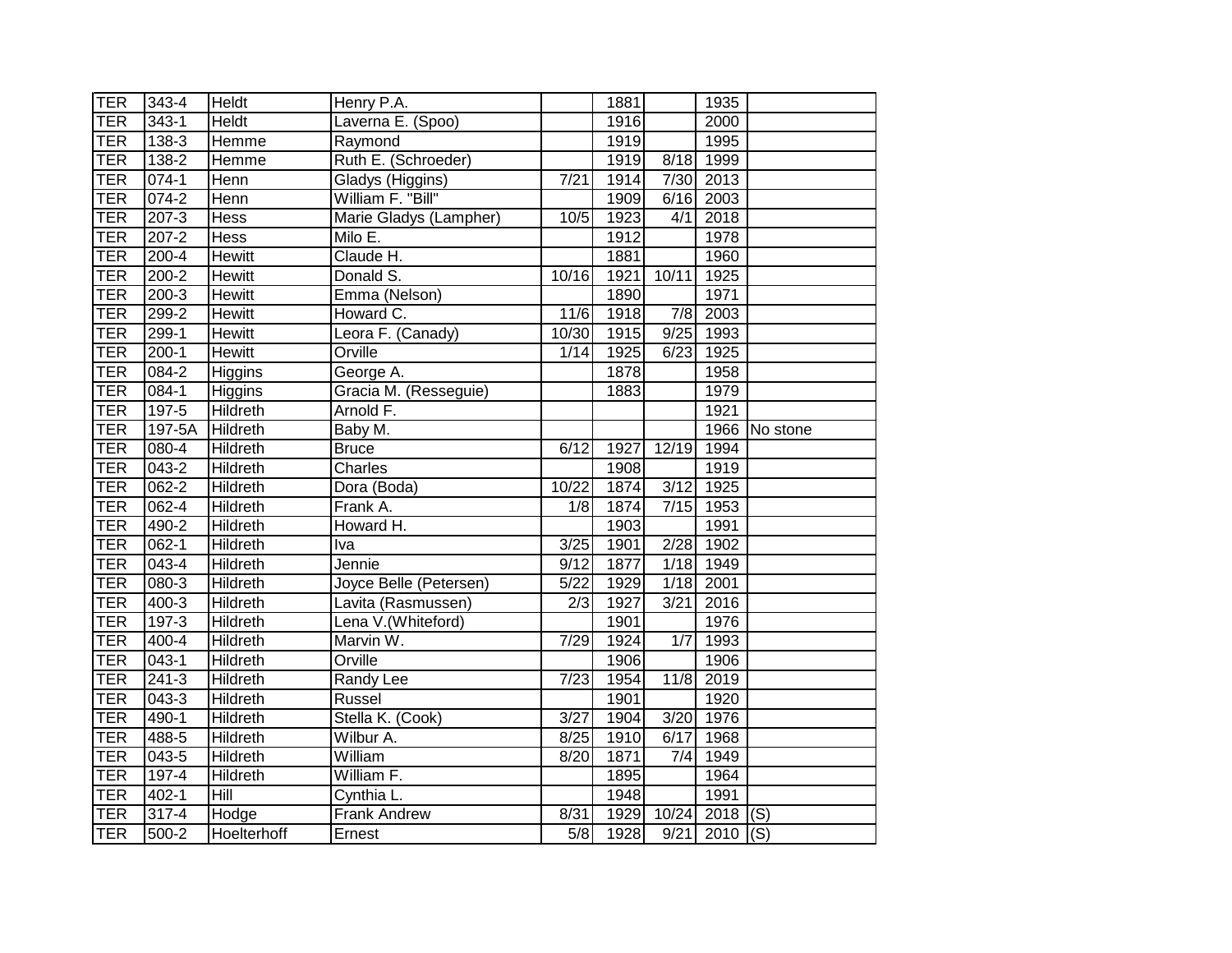| <b>TER</b> | 029-2     | Hoffman        | Emma                 |                   | 1874 |                  | 1908                  |             |
|------------|-----------|----------------|----------------------|-------------------|------|------------------|-----------------------|-------------|
| <b>TER</b> | $004 - 1$ | Hoit           | Willie               | 9/1               | 1897 | $\overline{3/2}$ | 1898                  |             |
| <b>TER</b> | $095 - 2$ | Holding        | David H.             |                   | 1849 |                  | 1918                  |             |
| <b>TER</b> | $095-1$   | Holding        | Edwin L.             |                   | 1873 |                  | 1939                  |             |
| <b>TER</b> | $095 - 3$ | Holding        | Mary E.              |                   | 1849 |                  | 1917                  |             |
| <b>TER</b> | $022 - 1$ | Hopkins        | <b>Alice Ethel</b>   | 11/20             | 1887 | 4/10             | 1897                  |             |
| <b>TER</b> | $022 - 3$ | <b>Hopkins</b> | Alva J.              | 10/2              | 1880 | 3/30             | 1897                  |             |
| <b>TER</b> | $210 - 4$ | <b>Hopkins</b> | Cleo Clayton         | 8/11              | 1919 | 1/5              | $\overline{2007}$ (S) |             |
| TER        | $210-3$   | <b>Hopkins</b> | Dorothy              | 8/18              | 1918 | 2/9              | 2021                  |             |
| <b>TER</b> | $022 - 2$ | <b>Hopkins</b> | Walter D.            | 11/10             | 1882 | 4/1              | 1897                  |             |
| TER        | $022 - 4$ | <b>Hopkins</b> | Willie H.            | 5/8               | 1877 | 8/19             | 1878                  |             |
| TER        | 413-2     | Hoppe          | Francis Junior       | 10/22             | 1917 | 3/1              | 1961                  | (S)         |
| TER        | $413 - 1$ | Hoppe          | Mauriece E.          | 11/25             | 1920 | 3/27             | 2001                  |             |
| <b>TER</b> | $102 - 2$ | Hovie          | $\overline{G}$ .O.   |                   | 1859 |                  | 1952                  |             |
| <b>TER</b> | 268-1     | Hovie          | Guri                 | 3/24              | 1832 | 5/16             | 1871                  | Norway      |
| <b>TER</b> | $268 - 2$ | Hovie          | Ole P.               | 3/24              | 1835 | 11/8             |                       | 1886 Norway |
| TER        | $102 - 1$ | Hovie          | Sally (Roth)         |                   | 1875 |                  | 1964                  |             |
| TER        | $076 - 4$ | Hyde           | Iola May (Johnson)   | $\sqrt{5/17}$     | 1916 | 7/22             | 2002                  |             |
| TER        | $076 - 5$ | Hyde           | Raymond A.           |                   | 1906 |                  | 1975                  |             |
| TER        | $206 - 4$ | Jackson        | Bertha G. (Pedersen) |                   | 1916 |                  | 1975                  |             |
| TER        | $511 - 1$ | Jackson        | Cody Lee             | 7/28              | 1984 | 10/1             | 1984                  |             |
| TER        | $206 - 5$ | Jackson        | Elvin E.             | 8/4               | 1917 | 6/23             | 1998                  |             |
| TER        | 509-5     | Jackson        | Richard              | 3/24              | 1960 | 2/6              | 2015                  |             |
| <b>TER</b> | $328-1$   | James          | Arthur H.            | $\overline{5/26}$ | 1884 | 10/22            | 1956                  |             |
| <b>TER</b> | $328 - 2$ | James          | Trixie R.            | 5/8               | 1881 | 12/24            | 1929                  |             |
| <b>TER</b> | 144-2     | Janssen        | Leo H.               | 2/16              | 1922 | 11/22            | 1985                  |             |
| TER        | $144 - 1$ | Janssen        | Vera Irene (Baedke)  | 5/13              | 1925 | 5/18             | 2011                  |             |
| <b>TER</b> | $455 - 2$ | Jensen         | Arthur               |                   | 1910 |                  | 1970                  |             |
| TER        | 432-2     | Jensen         | Edwin W.             |                   | 1910 |                  | 1975                  |             |
| <b>TER</b> | 348-1     | Jensen         | Francis E.           |                   | 1918 |                  | 1991                  |             |
| TER        | $455 - 1$ | Jensen         | Leota`               |                   | 1916 |                  | 2005                  |             |
| TER        | 432-1     | Jensen         | Mildred A.           |                   | 1908 |                  | 1964                  |             |
| <b>TER</b> | 348-3     | Jensen         | Wynona R. (Olson)    |                   | 1916 |                  | 1998                  |             |
| TER        | 399-2     | Johansen       | Arlene (Kroenke)     | 1/23              | 1930 | 4/11             | 2016                  |             |
| TER        | 399-1     | Johansen       | Jerry                |                   | 1957 |                  | 2008                  |             |
| TER        | 363-4     | Johnson        | Alma C. (Swenson)    | 6/5               | 1875 | 1/1              | 1935                  |             |
| <b>TER</b> | 166-1     | Johnson        | Alta M. (Dotson)     | $\overline{11}/9$ | 1918 | 5/30             | 1999                  |             |
| <b>TER</b> | $371 - 1$ | Johnson        | Anna R. (Roalfs)     | 10/1              | 1863 | 3/20             | 1946                  |             |
| <b>TER</b> | 186-2     | Johnson        | Arthur D.            | 2/12              | 1888 | 10/29 1963       |                       |             |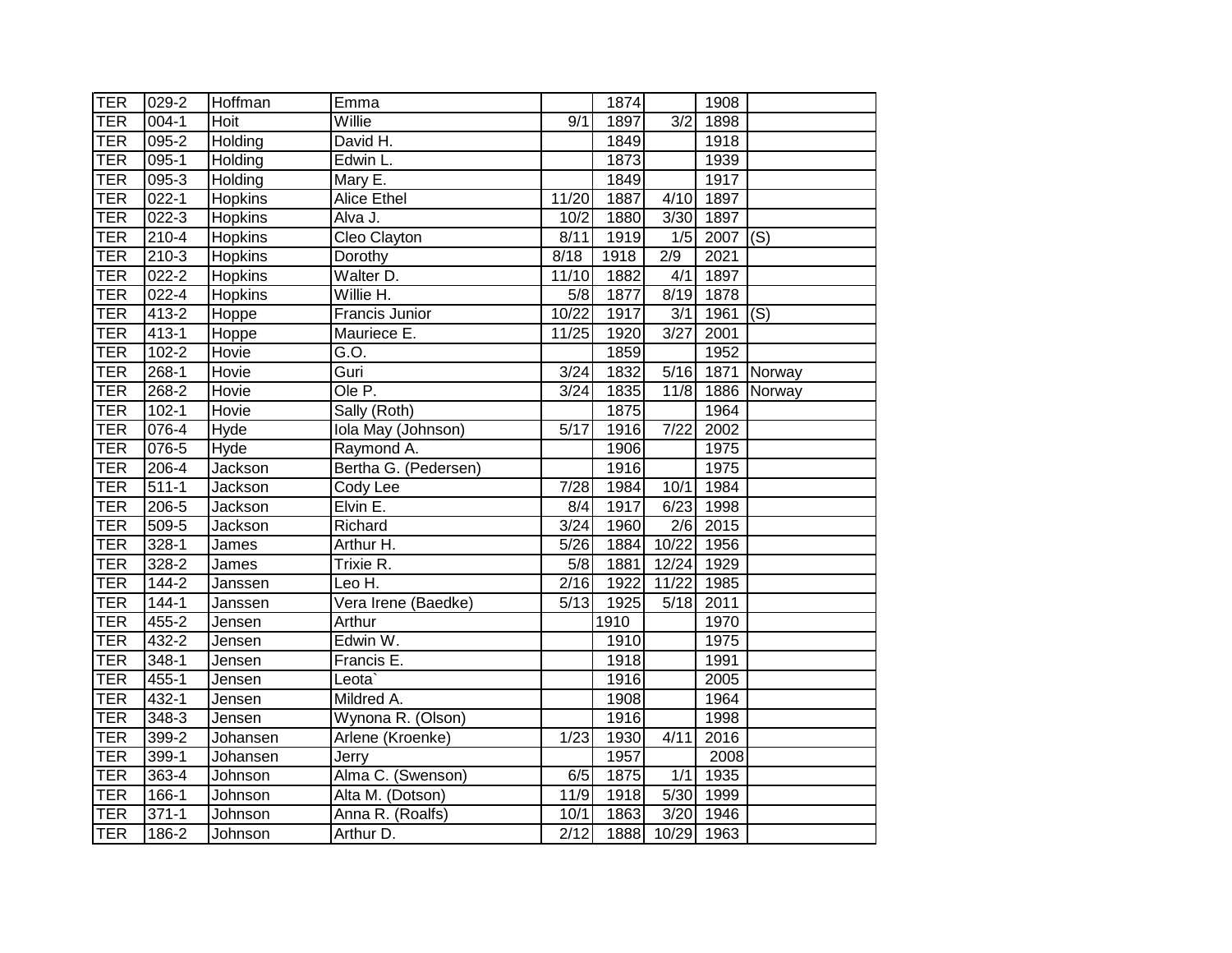| <b>TER</b> | $411 - 1$ | Johnson | Bess E.                   |                  | 1887 |                   | 1950      |                   |
|------------|-----------|---------|---------------------------|------------------|------|-------------------|-----------|-------------------|
| <b>TER</b> | $306-1$   | Johnson | Bess E. (Trenary)         | 12/10            | 1887 | 11/25             | 1950      | no stone          |
| <b>TER</b> | 472-5     | Johnson | Brenton D.                | 2/10             | 1965 | 2/11              | 1965      |                   |
| <b>TER</b> | $342 - 3$ | Johnson | Candace                   | 3/23             | 1947 | 7/2               | 1947      |                   |
| <b>TER</b> | $342 - 2$ | Johnson | Carl Virgil               | 11/23            | 1903 | $\frac{6}{8}$     | 1987      |                   |
| <b>TER</b> | 313-2     | Johnson | Cathinka (Hendricksen)    | 12/6             | 1868 | 7/28              | 1952      |                   |
| <b>TER</b> | 363-3     | Johnson | Charley L.                | 5/6              | 1878 | 12/4              | 1959      |                   |
| <b>TER</b> | 166-2     | Johnson | Christie A.               | 8/21             | 1917 | 2/19              | 2008      |                   |
| <b>TER</b> | 313-4     | Johnson | Christine (Hendricksen)   | 12/6             | 1868 | 11/25             | 1943      |                   |
| <b>TER</b> | $103 - 1$ | Johnson | Cora L. (Nott)            | 1/11             | 1872 | 11/8              | 1969      |                   |
| <b>TER</b> | 326-3     | Johnson | Darlene                   |                  | 1928 |                   |           | 1978 No stone     |
| <b>TER</b> | 484-3     | Johnson | Delbert Dwayne            | 2/6              | 1930 | 10/1              | 2019      | (S)               |
| <b>TER</b> | $313 - 1$ | Johnson | Edward                    | 10/10            | 1869 | 7/28              | 1947      |                   |
| <b>TER</b> | 363-1     | Johnson | Elfie May                 | 6/5              | 1890 | $\overline{4/22}$ | 1941      |                   |
| <b>TER</b> | $101 - 1$ | Johnson | Ella M. (Hansen)          | 7/27             | 1902 | 1/16              | 1951      |                   |
| <b>TER</b> | $424 - 1$ | Johnson | Elnora (Mills)            | 12/10            | 1910 | 8/3               | 2002      |                   |
| <b>TER</b> | $313 - 3$ | Johnson | <b>Family Monument</b>    |                  |      |                   |           |                   |
| <b>TER</b> | $126 - 2$ | Johnson | Floyd Eugene              | 3/29             | 1929 | 7/30              | 1995      |                   |
| <b>TER</b> | $371 - 2$ | Johnson | Frank H.                  | 10/25            | 1861 | 1/1               | 1937      |                   |
| <b>TER</b> | 682-4     | Johnson | Gaylin Derold             | 5/20             | 1934 | 8/4               | 2010      |                   |
| <b>TER</b> | $235 - 5$ | Johnson | Hans                      | 4/28             | 1835 | $\frac{4}{8}$     | 1914      | no stone          |
| <b>TER</b> | $003-1$   | Johnson | Harold L.                 | 12/20            | 1891 | 12/20             | 1891      |                   |
| <b>TER</b> | $146 - 1$ | Johnson | Inger Marie (Christensen) | 8/20             | 1908 | 2/5               | 2005      |                   |
| <b>TER</b> | $146 - 2$ | Johnson | Iver Ludwig               | 5/8              | 1906 | 3/9               | 1975      |                   |
| <b>TER</b> | 470-5     | Johnson | J. Leonard                | $\overline{8/9}$ | 1910 | $\overline{2/1}$  | 2001      |                   |
| <b>TER</b> | $235 - 1$ | Johnson | Jacob R.                  |                  | 1831 |                   | 1906      |                   |
| <b>TER</b> | 484-5     | Johnson | John LeRoy                | 12/2             | 1902 | 12/2              | 1994      |                   |
| <b>TER</b> | 484-2     | Johnson | Josephine Vera (Kuepper)  | 10/27            | 1932 | 7/9               | 2015      |                   |
| <b>TER</b> | 103-2     | Johnson | Lewis                     | 4/23             | 1867 | 3/8               | 1953      |                   |
| <b>TER</b> | $644 - 1$ | Johnson | Lilian Ruth (Severson)    | 12/1             | 1932 | 12/15             | 2021      |                   |
| <b>TER</b> | $472 - 2$ | Johnson | Lucille (Brown)           | 9/23             | 1903 | 2/24              | 1993      |                   |
| <b>TER</b> | $377 - 2$ | Johnson | Luverne N.                | 9/26             | 1906 | 4/25              | 1980      | (S)               |
| <b>TER</b> | $342 - 1$ | Johnson | Madalene M. (Gibbs)       | 4/14             | 1908 | $\overline{2/1}$  | 1974      |                   |
| <b>TER</b> | $377-1$   | Johnson | Marie Elizabeth (Grady)   | 3/29             | 1915 | 6/18              | 2000      |                   |
| <b>TER</b> | 424-2     | Johnson | Martin                    | 12/15            | 1907 | 4/18              | 1975      |                   |
| <b>TER</b> | 235-2     | Johnson | Mary (Sarsdatter)         | 5/8              | 1834 | 8/2               | 1921      |                   |
| <b>TER</b> | 640-2     | Johnson | Melvin Eugene             | 4/28             | 1928 | 2/9               | 2019      |                   |
| <b>TER</b> | $146 - 4$ | Johnson | Merlin Iver               | 11/25            | 1931 | 6/5               | 2011      | $\overline{S}(s)$ |
| TER        | 186-1     | Johnson | Nellie M. (Will)          | 4/24             | 1896 |                   | 6/21 1990 |                   |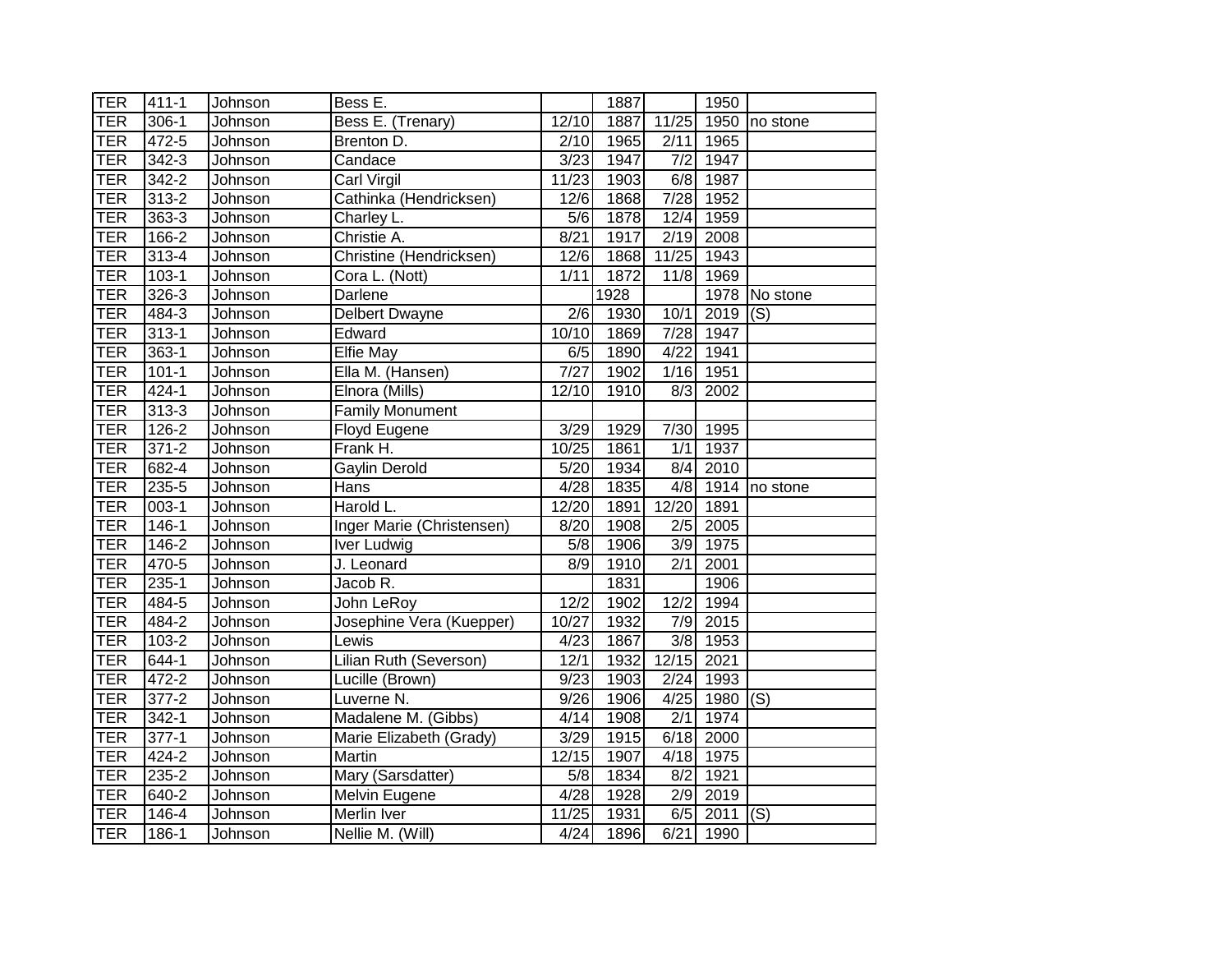| TER        | $101 - 2$            | Johnson     | Oliver                | 8/9              | 1894              |                   | 5/26 1979         |                           |
|------------|----------------------|-------------|-----------------------|------------------|-------------------|-------------------|-------------------|---------------------------|
| <b>TER</b> | $306 - 2$            | Johnson     | Paul R.               |                  | 1893              |                   | $19 -$            |                           |
| <b>TER</b> | $313 - 5$            | Johnson     | Peter                 | 3/3              | 1876              | 10/17             | 1961              |                           |
| <b>TER</b> | $682 - 2$            | Johnson     | Ronald E.             | 3/11             | 1936              | 12/9              | 2003              |                           |
| <b>TER</b> | 484-4                | Johnson     | Ruth E. (Webb)        | 3/20             | 1904              | 6/5               | 1996              |                           |
| <b>TER</b> | $472 - 1$            | Johnson     | Valoris               | $\overline{7/2}$ | 1902              | 10/29 1973        |                   |                           |
| <b>TER</b> | 470-4                | Johnson     | Vera R. (Reunitz)     | 4/4              | 1906              | 2/14              | 1998              |                           |
| <b>TER</b> | $003 - 2$            | Johnson     | Vernon L.             | 2/25             | 1893              | 2/25              | 1893              |                           |
| <b>TER</b> | $306 - 3$            | Johnson     |                       |                  |                   | 2/9               | 1928              | no stone                  |
| <b>TER</b> | $068 - 2$            | Kallsen     | Dora (Cruse)          | 10/15            | 1860              | 10/14             | 1896              |                           |
| <b>TER</b> | 068-3                | Kallsen     | Emma                  | 1/5              | 1884              | 12/6              | 1907              |                           |
| <b>TER</b> | $068 - 1$            | Kallsen     | John                  |                  | 1848              |                   | 1925              |                           |
| <b>TER</b> | $104 - 4$            | Keel        | Amanda (Naeve)        |                  | 1893              |                   | 1990              |                           |
| <b>TER</b> | 392-1                | Keel        | <b>Clifford Duane</b> | 8/9              | 1938              | 11/8              | 1938              |                           |
| <b>TER</b> | $392 - 5$            | Keel        | Clifford W.           | 9/14             | 1914              | 12/8              | 1978              |                           |
| <b>TER</b> | $392 - 4$            | Keel        | Helen Mae (Forsyth)   | 12/29            | 1915              | 1/26              | 2008              |                           |
| <b>TER</b> | $392 - 3$            | Keel        | Janet Kay             | 4/13             | 1943              | 4/29              | 1944              |                           |
| <b>TER</b> | $104 - 5$            | Keel        | William               |                  | 1888              |                   | 1972              |                           |
| <b>TER</b> | $392 - 2$            | Keel        | William B.            | 1/3              | 1942              | 2/17              | 1942              |                           |
| TER        | $198-1$              | Keller      | Charles               |                  | 1876              |                   | 1917              |                           |
| TER        | 198-2                | Keller      | Emma (Staples)        |                  | 1879              |                   | 1919              |                           |
| TER        | $358-2$              | Kelley      | Dan Eugene            | 10/26            | 1954              | 1/3               | 2013              |                           |
| <b>TER</b> | 053-5                | Kelley      | Thomas R.             |                  |                   | 8/20              | 1955              | Infant                    |
| <b>TER</b> | 262-1A               | Kendrick    | William John          | 11/25            | 1870              | $\overline{1}/10$ | 1960              |                           |
| <b>TER</b> | $328 - 5$            | Kindlespire | Donald B.             | 1/15             | 1909              |                   | 1987              |                           |
| <b>TER</b> | $328 - 3$            | Kindlespire | James A.              | 8/12             | 1937              | 4/15              | 2010              |                           |
| <b>TER</b> | $328 - 4$            | Kindlespire | Marjorie M. (James)   |                  | 1916              | 9/21              | 1971              |                           |
| <b>TER</b> | $057 - 2$            | King        | Charles W.            | 12/20            | 1915              | 11/18             | 2001              |                           |
| <b>TER</b> | $037 - 4$            | King        | David W.              | 6/7              | 1948              | 7/19              | 2007              | $\overline{(\mathsf{S})}$ |
| <b>TER</b> | $057 - 4$            | King        | David William         | 6/7              | 1946              | 7/23              | 2007              | (S)                       |
| <b>TER</b> | $057-1$              | King        | June M.               | 9/23             | 1924              | 10/8              | 2005              |                           |
| TER        | $355 - 1$            | Kinsman     | Erma N. (Stotts)      |                  | 1892              |                   | 1962              |                           |
| <b>TER</b> | $355 - 2$            | Kinsman     | Ralph L.              | 1/9              | 1892              | 9/29              | 1972              |                           |
| <b>TER</b> | $671 - 1$            | Klepper     | Laurene Kay (Wycoff)  | 9/24             | 1957              | 2/9               | $200\overline{7}$ |                           |
| <b>TER</b> | $121 - 2$            | Klingbeil   | Gustav                | 9/1              | 1856              | 6/28              | 1951              |                           |
| <b>TER</b> | $\overline{121} - 1$ | Klingbeil   | Martha (Goelz)        |                  | 1872              |                   | 1950              |                           |
| <b>TER</b> | 069-1                | Kock        | Henry P.              | 1/10             | $\overline{1870}$ | 12/8              | $\overline{19}20$ |                           |
| <b>TER</b> | $069 - 2$            | Kock        | Lena (Harstmann)      | 11/8             | 1876              | 4/14              | 1900              |                           |
| <b>TER</b> | 026-3                | Kohlstedt   | Charles E.            |                  | 1872              |                   | 1951              |                           |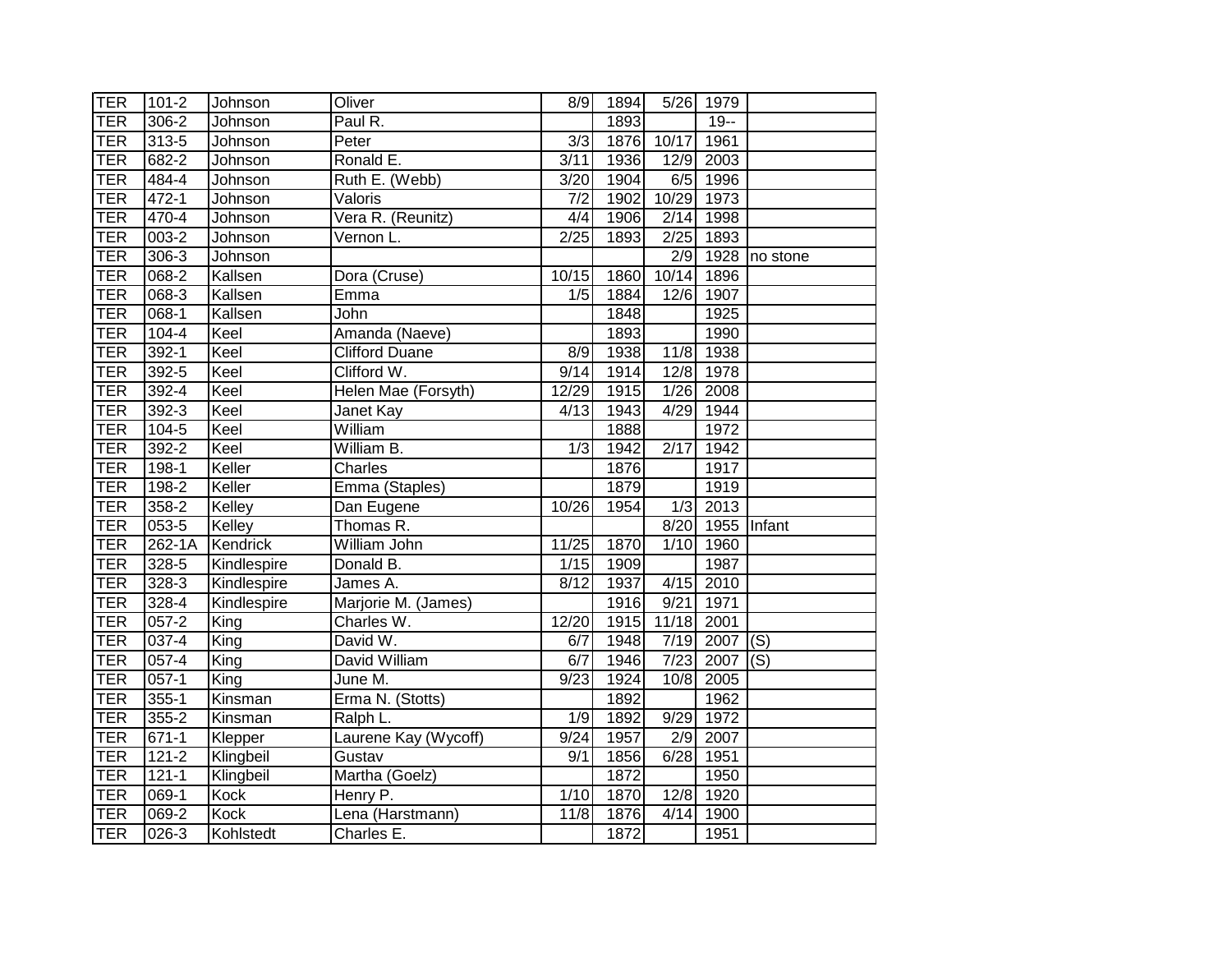| <b>TER</b> | 026-4     | Kohlstedt   | Harley C.                      |                  | 1903              |                  | 1949      |                           |
|------------|-----------|-------------|--------------------------------|------------------|-------------------|------------------|-----------|---------------------------|
| <b>TER</b> | $026 - 2$ | Kohlstedt   | Josephine                      |                  | $\overline{1879}$ |                  | 1951      |                           |
| <b>TER</b> | $026 - 5$ | Kohlstedt   | Vern                           | $11 -$           | 1899              | 3/1              | 1900      |                           |
| <b>TER</b> | $152 - 1$ | Kohlwes     | Elmer                          | 11/29            | 1902              | 6/4              | 1925      |                           |
| <b>TER</b> | $152 - 3$ | Kohlwes     | Henry                          | 5/24             | 1875              | $\overline{2/1}$ | 1940      |                           |
| <b>TER</b> | $152 - 2$ | Kohlwes     | Mathilda (Hagen)               | 10/4             | 1876              |                  | 1/19 1981 |                           |
| <b>TER</b> | $135 - 1$ | Kraft       | Carrie E. (Lockard)            | $\overline{2/4}$ | 1876              | 5/2              | 1949      |                           |
| <b>TER</b> | $135 - 4$ | Kraft       | Leo L.                         | 7/27             | 1901              | 7/29             | 1917      |                           |
| <b>TER</b> | 485-4     | Kraft       | Naomi B. (Crew)                | 7/24             | 1921              | 3/30             | 2001      |                           |
| <b>TER</b> | 135-3     | Kraft       | Robert                         | 2/6              | 1936              | 9/26             |           | 2012 No stone             |
| <b>TER</b> | 485-5     | Kraft       | Roy W.                         | 10/1             | 1910              | 1/15             | 1988      |                           |
| <b>TER</b> | $135 - 2$ | Kraft       | William                        |                  | 1868              |                  | 1912      |                           |
| <b>TER</b> | 347-5     | Krieger     | Adelene (Walker)               |                  | 1874              |                  | 1935      |                           |
| <b>TER</b> | $318 - 2$ | Krieger     | Adrian W.                      |                  | 1895              |                  | 1990      |                           |
| <b>TER</b> | 164-2     | Krieger     | Claude L.                      | 10/2             | 1896              | 11/21            | 1966      | (S)                       |
| <b>TER</b> | $509 - 2$ | Krieger     | Clifford O.                    |                  | 1906              |                  | 1986      |                           |
| <b>TER</b> | 347-5A    | Krieger     | Frank                          |                  | 1869              |                  | 1933      |                           |
| <b>TER</b> | $164-1$   | Krieger     | Herma B. (Leighter)            |                  | 1902              |                  | 1976      |                           |
| <b>TER</b> | $184 - 2$ | Krieger     | <b>Kelly Lee</b>               |                  |                   |                  | 1954      |                           |
| <b>TER</b> | $509-1$   | Krieger     | Leona L. (Nissen)              | 11/21            | 1916              | 3/16             | 2011      |                           |
| <b>TER</b> | $279-1$   | Krieger     | Lorraine Ruth (Thorn)          | 8/14             | 1922              | 6/3              | 2019      |                           |
| <b>TER</b> | $318 - 1$ | Krieger     | Mabel E. (Bailey)              |                  | 1899              |                  | 1990      |                           |
| <b>TER</b> | 184-1     | Krieger     | Mark Steven                    |                  |                   |                  | 1956      |                           |
| <b>TER</b> | 279-2     | Krieger     | Raymond Leslie                 | 8/2              | 1923              | 5/9              | 2010      | $\overline{(\mathsf{S})}$ |
| <b>TER</b> | $184 - 5$ | Krieger     | Robert                         |                  | 1930              |                  | 1998      | (S)                       |
| <b>TER</b> | $204 - 5$ | Krieger     | Wayne Ivan                     | 3/2              | 1928              | 12/30            | 2019      |                           |
| <b>TER</b> | $429 - 1$ | Krueger     | Charles C.                     |                  | 1907              |                  | 2001      |                           |
| <b>TER</b> | $429 - 2$ | Krueger     | Vera M. (Rowe)                 |                  | 1914              |                  | 1978      |                           |
| <b>TER</b> | 136-2     | Kummerfeldt | Alvina E. (Hagge)              |                  | 1875              |                  | 1934      |                           |
| <b>TER</b> | 136-1     | Kummerfeldt | Edna May                       |                  | 1907              |                  | 1910      |                           |
| <b>TER</b> | $136 - 3$ | Kummerfeldt | Henry                          |                  | 1866              |                  | 1950      |                           |
| <b>TER</b> | 136-4     | Kummerfeldt | Otto                           | 4/18             | 1863              | 11/18            | 1944      |                           |
| <b>TER</b> | 369-1     | Kurtz       | Jessie C. (Stauffer)           |                  | 1890              |                  | 1950      |                           |
| <b>TER</b> | 369-2     | Kurtz       | Ralph J.                       | 9/16             | 1888              | 2/24             | 1935      | (S)                       |
| <b>TER</b> | 131-4     | Kutches     | George                         | 7/9              | 1900              | $7/15$           | 1908      |                           |
| <b>TER</b> | 678-1     | Laing       | Thomas J.                      |                  | 1935              |                  | 2016      |                           |
| <b>TER</b> | $027 - 5$ | Lamaak      | Elizabeth "Lizzie" (Schroeder) |                  | 1872              |                  | 1943      |                           |
| <b>TER</b> | $027 - 2$ | Lamaak      | John Henry                     | 7/13             | 1870              | 1/13             | 1916      |                           |
| TER        | $027 - 1$ | Lamaak      | <b>Walter Henry</b>            | 8/17             | 1915              |                  | 6/22 1916 |                           |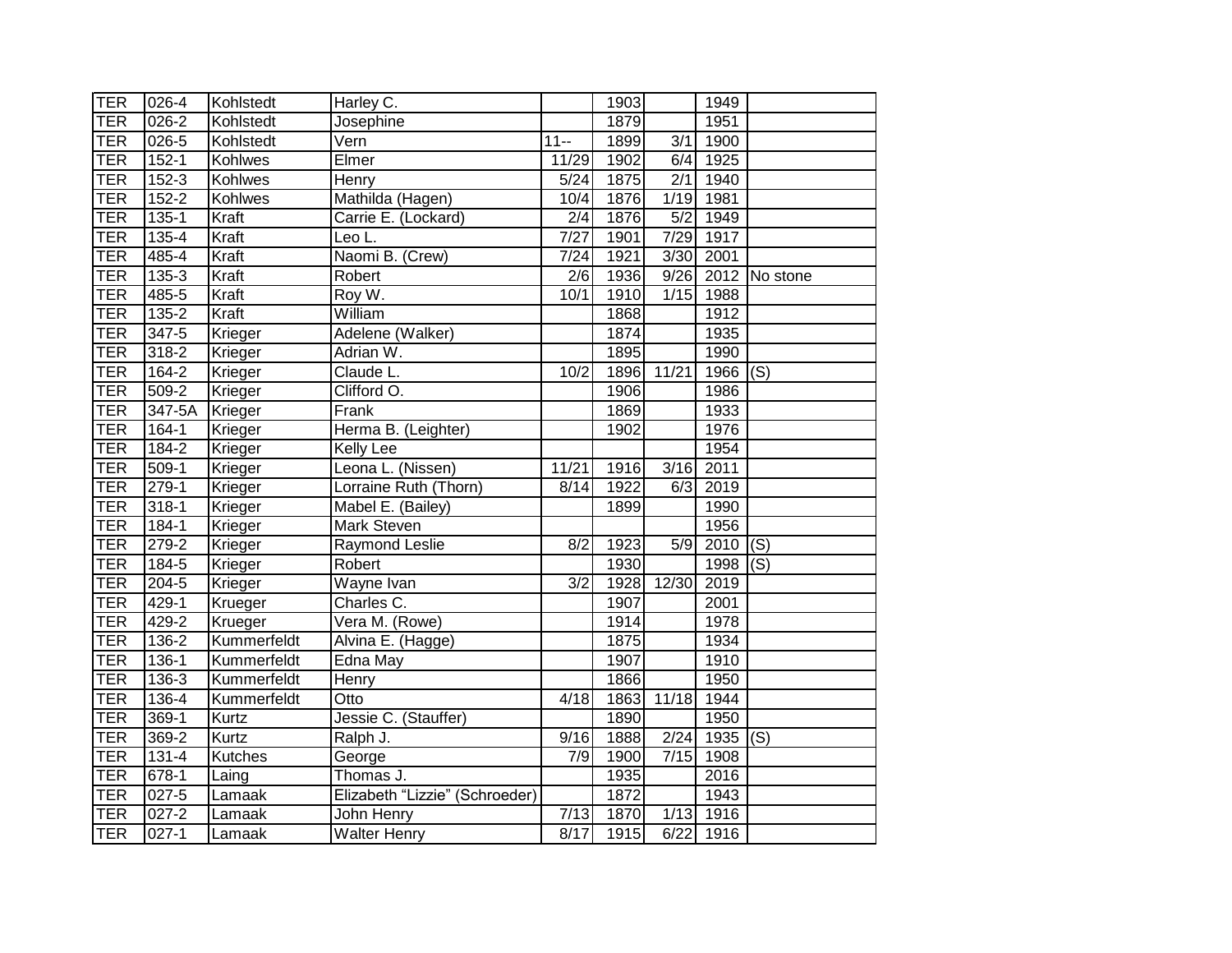| <b>TER</b> | 027-4     | Lamaak   | Willie                   |                   | 1909 |        | 1922 |                            |
|------------|-----------|----------|--------------------------|-------------------|------|--------|------|----------------------------|
| <b>TER</b> | $426 - 2$ | Langner  | Wayne Lyle               | 12/12             | 1931 | 4/4    | 1973 | $\overline{(S)}$           |
| <b>TER</b> | 024-4     | Lapp     | Blanche                  | 3/23              | 1894 | 3/30   | 1894 |                            |
| <b>TER</b> | $071 - 1$ | Larson   | Arlene (Olson)           | 9/16              | 1920 | 3/27   | 2004 |                            |
| <b>TER</b> | $071 - 2$ | Larson   | J.A. "Bob"               |                   | 1916 |        | 1953 | $\overline{(\mathsf{S})}$  |
| <b>TER</b> | $280 - 2$ | Larson   | Lee O.                   |                   | 1914 |        | 1996 |                            |
| <b>TER</b> | $280 - 1$ | Larson   | Leona M. (Krieger)       |                   | 1921 |        | 2017 |                            |
| <b>TER</b> | $206 - 2$ | Larson   | Timothy E.               | 8/14              | 1951 | 12/8   | 2017 |                            |
| <b>TER</b> | 196-2     | Leighter | Anna (Newby)             |                   | 1888 |        | 1959 |                            |
| <b>TER</b> | 193-5     | Leighter | Elizabeth E.             | 3/29              | 1919 | $5/14$ | 1922 |                            |
| <b>TER</b> | 368-1     | Leighter | John W.                  |                   | 1863 |        | 1935 |                            |
| <b>TER</b> | 196-3     | Leighter | Lee                      |                   | 1887 |        | 1968 |                            |
| <b>TER</b> | 368-2     | Leighter | Mary E. (Elliott)        |                   | 1868 |        | 1957 |                            |
| <b>TER</b> | $065 - 1$ | Lenox    | Carrie                   |                   | 1857 |        | 1932 |                            |
| <b>TER</b> | 065-2     | Lenox    | Henry George             | 1/11              | 1896 | 6/22   | 1962 | (S)                        |
| <b>TER</b> | $064 - 5$ | Lenox    |                          |                   |      |        |      | no stone                   |
| <b>TER</b> | $290 - 2$ | Lewis    | Berdelia (Ellefson)      |                   | 1892 |        | 1982 |                            |
| <b>TER</b> | $015 - 3$ | Lewis    | Bernice (Bridson)        | $\overline{3/28}$ | 1926 | 4/10   | 2019 |                            |
| <b>TER</b> | $290-1$   | Lewis    | <b>Clinton Leroy</b>     | 3/30              | 1917 | 8/17   | 1925 |                            |
| <b>TER</b> | 466-1     | Lewis    | Hazel (Sausaman)         |                   | 1895 |        | 1976 |                            |
| <b>TER</b> | $015 - 4$ | Lewis    | James "Weldon"           | 11/24             | 1920 | 1/15   | 2017 | (S)                        |
| <b>TER</b> | $350-3$   | Lewis    | James A.                 |                   | 1872 |        | 1957 |                            |
| <b>TER</b> | $350 - 1$ | Lewis    | Meryl Allen              | 11/25             | 1905 | 6/9    | 1978 | (S)                        |
| <b>TER</b> | 350-2     | Lewis    | Olive H.                 |                   | 1878 |        | 1934 |                            |
| <b>TER</b> | $177 - 4$ | Lewis    | Philip Benton            |                   | 1918 |        |      | 1919 No stone              |
| <b>TER</b> | $290-3$   | Lewis    | Roy                      |                   | 1886 |        | 1979 |                            |
| <b>TER</b> | 466-2     | Lewis    | Walter                   |                   | 1889 |        | 1984 |                            |
| <b>TER</b> | 139-4     | Lighter  | Kenneth G.               |                   | 1902 |        | 1915 |                            |
| <b>TER</b> | $372 - 5$ | Linge    | Ivan D.                  | 11/18             | 1905 | 10/13  | 2000 | $\overline{$ ("Uncle Ike") |
| <b>TER</b> | $178-4$   | Lombard  | infant                   | 9/16              | 1921 | 9/16   | 1921 | no stone                   |
| <b>TER</b> | 199-1     | Lowery   | Smith G.                 | 1/17              | 1865 | 2/1    | 1921 | marker                     |
| <b>TER</b> | 199-2     | Lowrey   | Baby                     |                   |      |        |      | marker                     |
| <b>TER</b> | $046 - 3$ | Luehring | Baby                     |                   |      |        |      | marker                     |
| <b>TER</b> | 046-2     | Luehring | <b>Dick</b>              |                   |      |        | 1938 | marker                     |
| <b>TER</b> | $311 - 3$ | Luehring | Dora Katharina (Schnell) | 3/21              | 1881 | 4/20   | 1960 |                            |
| <b>TER</b> | 465-4     | Luehring | Edna E. (Spencer)        | 1/12              | 1910 | 11/9   | 1992 |                            |
| <b>TER</b> | 150-3     | Luehring | Florence Ann (Straight)  | 10/23             | 1932 | 1/21   | 2015 |                            |
| <b>TER</b> | 481-3     | Luehring | Harry                    |                   | 1906 |        | 1984 |                            |
| TER        | 483-4     | Luehring | Hazel V.                 |                   | 1921 |        | 2007 |                            |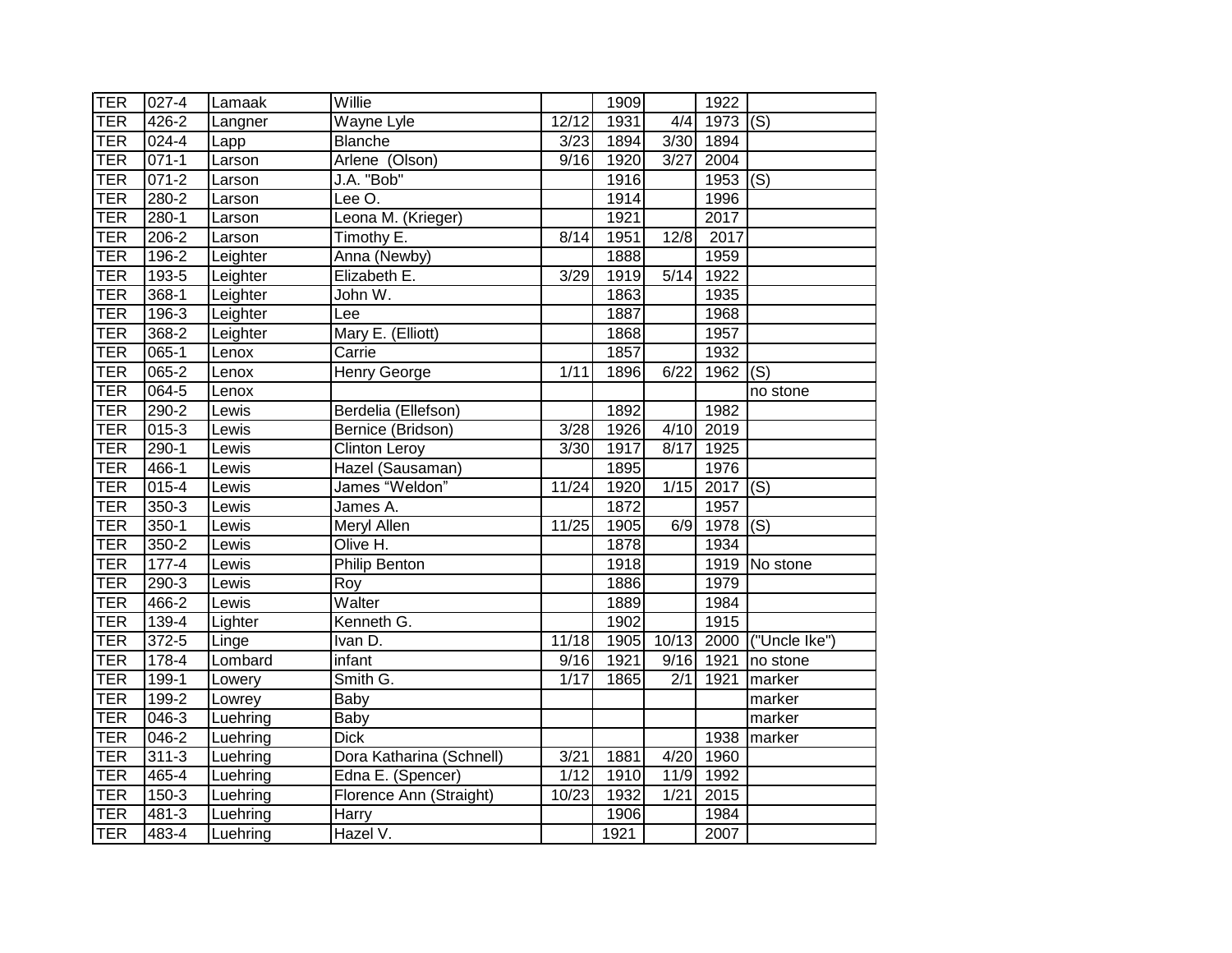| TER        | $046 - 1$ | Luehring      | Henry G.              | $\overline{1}/26$ | 1900 |                   | $2/10$ 1903 |                            |
|------------|-----------|---------------|-----------------------|-------------------|------|-------------------|-------------|----------------------------|
| <b>TER</b> | $311 - 1$ | Luehring      | Herman C.             |                   | 1911 |                   | 1991        |                            |
| <b>TER</b> | $311 - 4$ | Luehring      | Herman H.             |                   | 1871 |                   | 1939        |                            |
| <b>TER</b> | $046 - 4$ | Luehring      | Louise                | 4/10              | 1874 |                   |             | $\overline{19}15$ no stone |
| <b>TER</b> | $046 - 5$ | Luehring      | Mary                  |                   | 1841 |                   | 1911        | no stone                   |
| <b>TER</b> | 481-4     | Luehring      | Olga (Cuklanz)        |                   | 1911 |                   | 1965        |                            |
| <b>TER</b> | 465-5     | Luehring      | Richard D.            |                   | 1902 |                   | 1967        |                            |
| <b>TER</b> | 483-5     | Luehring      | Victor J.W.           |                   | 1904 |                   | 1974        |                            |
| <b>TER</b> | 347-3     | Lundstrom     | Adelene (Krieger)     | 6/22              | 1918 | 4/29              | 1987        |                            |
| <b>TER</b> | $347 - 2$ | Lundstrom     | Debra Kay             |                   | 1951 |                   | 1951        |                            |
| <b>TER</b> | $347 - 1$ | Lundstrom     | Diana Lea             |                   |      |                   | 1946        |                            |
| <b>TER</b> | 347-4     | Lundstrom     | Lynn                  |                   | 1919 |                   | 1984        | (S)                        |
| <b>TER</b> | 298-1     | Maas          | Alvera E. (Hewitt)    |                   | 1912 |                   | 1980        |                            |
| <b>TER</b> | $158-1$   | Maas          | <b>Arnold Everett</b> | 11/23             | 1905 | 8/19              | 1920        |                            |
| <b>TER</b> | 345-2     | Maas          | <b>Arthur Carl</b>    | 9/15              | 1904 | 6/7               | 1948        |                            |
| <b>TER</b> | $345 - 3$ | Maas          | Chas                  |                   | 1876 |                   | 1960        |                            |
| <b>TER</b> | $298-2$   | Maas          | Everett L.            |                   | 1911 |                   | 1984        |                            |
| <b>TER</b> | 293-2     | Maas          | Harley                | 5/4               | 1906 | 11/15             | 1991        |                            |
| <b>TER</b> | $345 - 5$ | Maas          | Margaret (Ficken)     | 8/27              | 1883 | $\overline{5/2}$  | 1931        |                            |
| TER        | $293 - 1$ | Maas          | Marian (Russell)      | $\overline{3/1}$  | 1912 | 11/4              | 1993        |                            |
| TER        | $345 - 1$ | Maas          | Vernon                | 9/5               | 1912 | 6/7               | 1948        | (S)                        |
| <b>TER</b> | $370 - 2$ | <b>MaClay</b> | Sarah A. (Holding)    |                   | 1876 |                   | 1941        |                            |
| <b>TER</b> | $370-1$   | MaClay        | William F.            |                   | 1873 |                   | 1956        |                            |
| <b>TER</b> | $370-3$   | MaClay        | William Lester "Red"  |                   | 1906 | 6/11              | 1935        |                            |
| <b>TER</b> | $131 - 1$ | Marienau      | Anna M. (Osterbuhr)   | 7/20              | 1871 |                   | 9/3 1936    |                            |
| <b>TER</b> | $131 - 2$ | Marienau      | John A.               | 5/4               | 1861 | 7/15              | 1942        |                            |
| <b>TER</b> | $114 - 1$ | Marienau      | Marie                 | 7/14              | 1902 | 10/21             | 1901        |                            |
| <b>TER</b> | 410-3     | Marsh         | Charles P.            | 12/18             | 1925 | 7/2               | 2001        |                            |
| <b>TER</b> | $410-2$   | Marsh         | Irene (Haffey)        | 10/4              | 1922 |                   | 1/20 1996   |                            |
| <b>TER</b> | $255 - 1$ | Martin        | Alma (Munsterman)     | $\overline{1}/25$ | 1916 | 5/22              | 1958        |                            |
| <b>TER</b> | 163-2     | Martin        | Arnold C.             | 12/20             | 1910 | 7/3               | 1954        |                            |
| TER        | $286 - 1$ | Martin        | Darlene               |                   | 1919 |                   | 1924        |                            |
| TER        | $252 - 4$ | Martin        | Ella (Ashbaugh)       | 4/15              | 1880 | 9/23              | 1962        |                            |
| <b>TER</b> | 255-2     | Martin        | <b>Glenn Lewis</b>    | 4/13              | 1913 | 2/1               | 1956        |                            |
| <b>TER</b> | 255-5     | Martin        | John L. "Butch"       | 6/19              | 1940 | $\overline{1/2}$  | 2001        | (S)                        |
| <b>TER</b> | $252 - 5$ | Martin        | Marion M.             | 12/6              | 1869 |                   | 8/19 1944   |                            |
| <b>TER</b> | 255-3     | Martin        | <b>Tammy Marie</b>    | 5/14              | 1970 | $\overline{5/17}$ | 1970        |                            |
| <b>TER</b> | 047-2     | Martini       | Cornelia (Schmidt)    | 2/9               | 1857 | 6/28              | 1933        |                            |
| <b>TER</b> | $047 - 1$ | Martini       | Jacob J.              | 12/9              | 1853 |                   | 8/29 1934   |                            |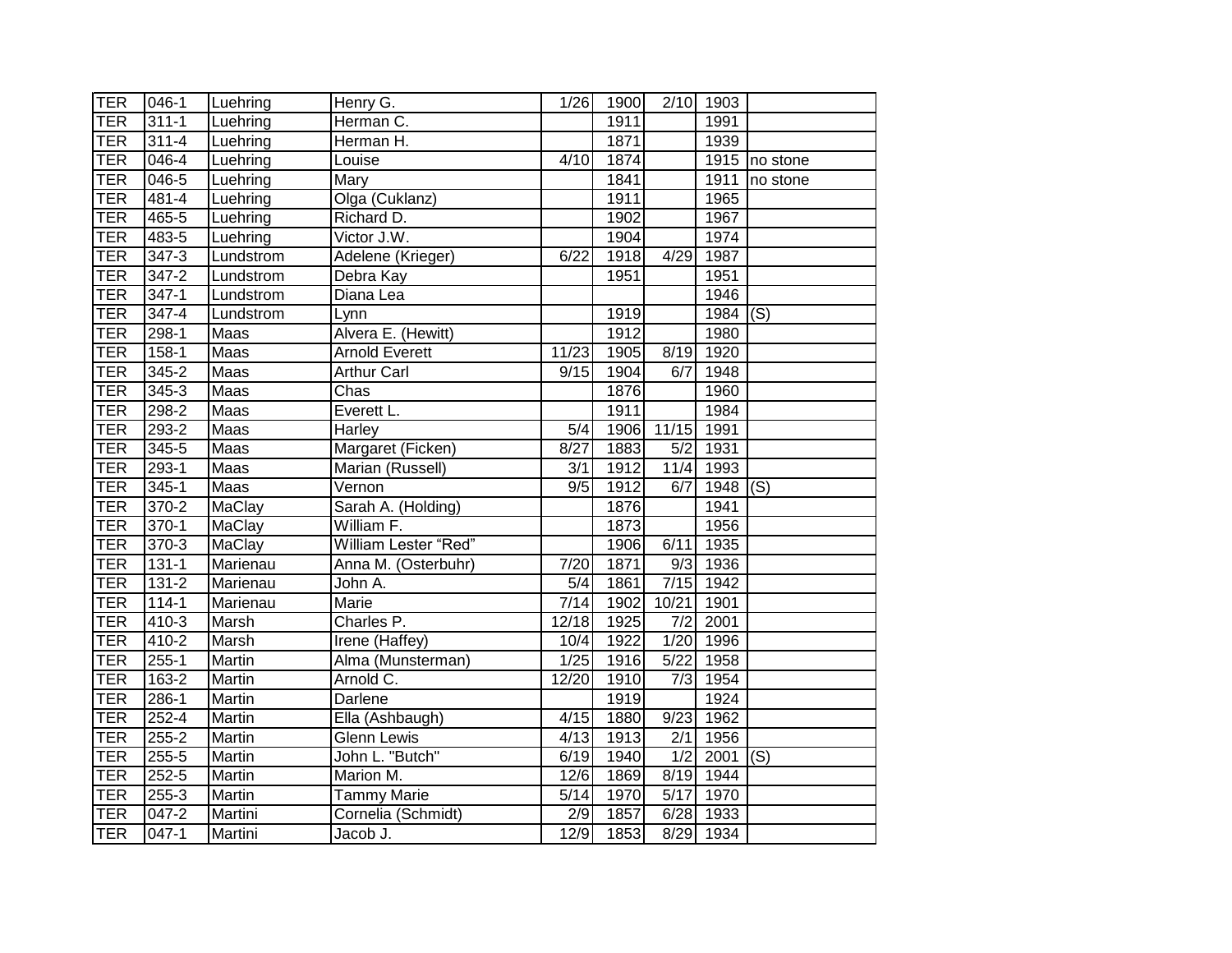| <b>TER</b> | 047-3     | Martini         | Marie G.                 |                   | 1804 |                   | 1909        |     |
|------------|-----------|-----------------|--------------------------|-------------------|------|-------------------|-------------|-----|
| <b>TER</b> | $372 - 4$ | <b>Matthews</b> | Alexa Danielle           |                   |      | $\overline{7/17}$ | 1986        |     |
| <b>TER</b> | 089-1     | <b>Matthews</b> | Alma J.                  | 7/6               | 1927 | 1/31              | 2016        |     |
| <b>TER</b> | $089 - 2$ | <b>Matthews</b> | Leo W.                   | $\overline{3/12}$ | 1924 | 5/3               | 1990        |     |
| TER        | $089-3$   | <b>Matthews</b> | Monte Ryan               | 10/7              | 1966 |                   | 7/28 1992   |     |
| <b>TER</b> | $513 - 4$ | McBain          | Albert John              | 7/9               | 1922 |                   | $1/28$ 1984 |     |
| <b>TER</b> | $513-3$   | <b>McBain</b>   | Evelyn Alleda (Dodge)    | 12/1              | 1921 |                   | $4/15$ 2014 |     |
| <b>TER</b> | 450-5     | <b>McBain</b>   | Jimmie Edward            | 6/20              | 1962 | 6/22              | 1962        |     |
| <b>TER</b> | 450-4     | McBain          | Kami La Ray              | 3/19              | 1963 |                   | $3/19$ 1963 |     |
| <b>TER</b> | 450-3     | <b>McBain</b>   | Todd Ray                 | 4/10              | 1964 | 4/12              | 1964        |     |
| <b>TER</b> | 330-2     | <b>McNary</b>   | Cecil                    |                   | 1870 |                   | 1943        |     |
| <b>TER</b> | 330-3     | <b>McNary</b>   | Howard L.                |                   | 1905 |                   | 1927        |     |
| <b>TER</b> | $330-1$   | <b>McNary</b>   | Marie (Burton)           |                   | 1876 |                   | 1957        |     |
| <b>TER</b> | $036 - 2$ | <b>McVicker</b> | Gladys                   |                   | 1920 |                   | 2019        |     |
| <b>TER</b> | $036-1$   | McVicker        | Lawrence "Larry"         | 2/10              | 1917 | 9/21              | 2003        | (S) |
| <b>TER</b> | $036 - 3$ | <b>McVicker</b> | Maryann                  |                   | 1957 |                   | 1981        |     |
| <b>TER</b> | $257 - 3$ | Meyer           | Anna M. (Frank)          | $\overline{2/2}$  | 1903 | 2/20              | 1999        |     |
| <b>TER</b> | 649-2     | Meyer           | Austin W.                | 12/25             | 1923 | $\overline{1/2}$  | 2009        |     |
| <b>TER</b> | $006 - 1$ | Meyer           | Fritz W.H.               | $\overline{3/8}$  | 1889 | 6/1               | 1901        |     |
| <b>TER</b> | $649-1$   | Meyer           | Mary (Ruckman)           | 5/20              | 1924 | 5/14              | 2012        |     |
| <b>TER</b> | 648-2     | Meyer           | <b>Royal Charles</b>     | 12/31             | 1932 | 4/15              | $1997$ (S)  |     |
| <b>TER</b> | $257 - 4$ | Meyer           | <b>William Emil</b>      | 8/9               | 1900 | 12/3              | 1979        |     |
| <b>TER</b> | 356-1     | Michael         | Hazel E.                 |                   | 1904 |                   | 2002        |     |
| <b>TER</b> | 356-2     | Michael         | L. C. "Tommy"            |                   | 1905 |                   | 1971        |     |
| <b>TER</b> | $183 - 2$ | <b>Miller</b>   | Benjamin W.              | 6/30              | 1880 |                   | 11/6 1963   |     |
| <b>TER</b> | $265 - 4$ | <b>Miller</b>   | Christ                   |                   |      | $11 -$            | 1872        |     |
| <b>TER</b> | $130 - 2$ | Miller          | Dan L.                   | 3/18              | 1907 | 10/8              | 1988        |     |
| <b>TER</b> | $265 - 5$ | <b>Miller</b>   | Ellen M. (Care)          |                   | 1823 |                   | 5/8 1893    |     |
| <b>TER</b> | 473-4     | Miller          | Eva D. (Cook)            | 9/25              | 1910 |                   | $9/26$ 1983 | (S) |
| <b>TER</b> | 183-1     | Miller          | Frances B. (Butterfield) | 11/17             | 1892 |                   | 10/29 1947  | (S) |
| <b>TER</b> | $473 - 5$ | <b>Miller</b>   | Gus C.                   | $\sqrt{2/27}$     | 1899 | 6/12              | 1971        |     |
| <b>TER</b> | 183-4     | <b>Miller</b>   | Kenneth                  | 1/7               | 1941 | 5/14              | 2019        |     |
| <b>TER</b> | $130 - 1$ | Miller          | LaVernia I. (Hildreth)   | 11/9              | 1919 | 8/18              | 2004        |     |
| <b>TER</b> | 183-3     | <b>Miller</b>   | Maurice M.               | 1/3               | 1915 | 12/11             | $1941$ (S)  |     |
| <b>TER</b> | $120 - 1$ | Mitchell        | Mary Louise              | 1/11              | 1898 | 11/15             | 1906        |     |
| <b>TER</b> | 278-4     | Mohr            | Albert A.                |                   | 1906 |                   | 1991        |     |
| <b>TER</b> | 323-4     | Mohr            | Anna M. (Smith)          | 5/14              | 1907 | 9/22              | 1975        |     |
| <b>TER</b> | 415-3     | Mohr            | <b>Arthur Albert</b>     | 4/18              | 1936 | 7/31              | 2004        |     |
| TER        | $171 - 1$ | Mohr            | Catherine E. (Harksen)   | 12/10             | 1871 |                   | 1935        |     |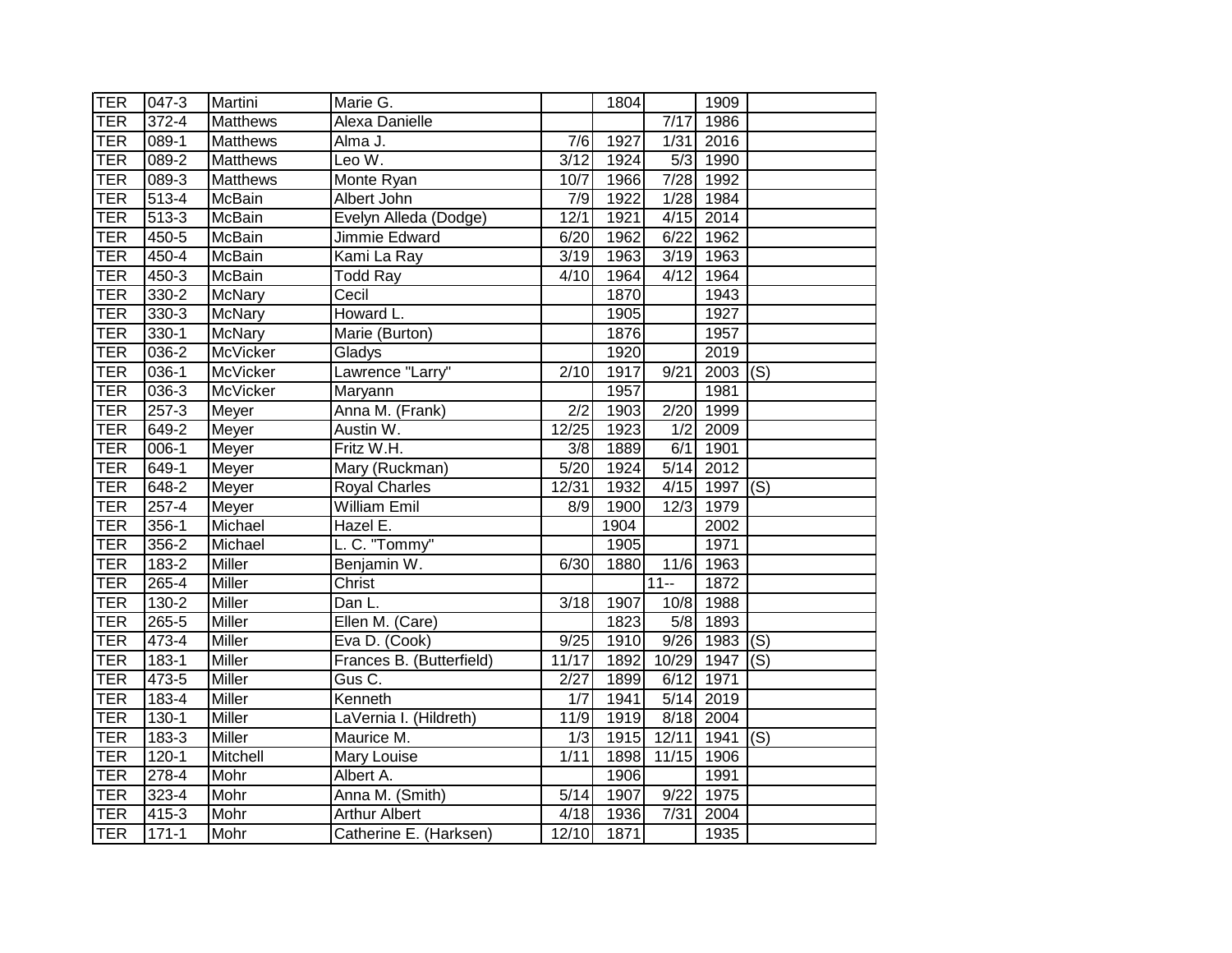| TER        | 281-5             | Mohr      | D. Harry                  |                           | 1900 |                | 1937           |          |
|------------|-------------------|-----------|---------------------------|---------------------------|------|----------------|----------------|----------|
| <b>TER</b> | $171 - 2$         | Mohr      | Detlef O.                 |                           | 1862 |                | 1933           |          |
| <b>TER</b> | $171-3$           | Mohr      | Eleanor <sub>E.</sub>     | 5/5                       | 1914 | $7/27$         | 1925           |          |
| <b>TER</b> | $278-3$           | Mohr      | Esther I. (Sullivan)      |                           | 1914 |                | 1984           |          |
| <b>TER</b> | $323 - 1$         | Mohr      | Fred A. Jr.               |                           | 1928 |                | 1930           |          |
| <b>TER</b> | 323-5             | Mohr      | Fred Alvin                | 2/20                      | 1897 | 4/8            | 1969           | (S)      |
| <b>TER</b> | $415 - 2$         | Mohr      | Georgia E. (Lorenz)       | $\overline{\frac{3}{28}}$ | 1938 | 7/16           | 1994           |          |
| <b>TER</b> | 454-4             | Mohr      | Herbert J.                | 11/15                     | 1898 | 11/21          | 1966           |          |
| <b>TER</b> | 454-2             | Mohr      | Larry Gene                | 1/14                      | 1962 | 12/3           | 2011           |          |
| <b>TER</b> | $454 - 1$         | Mohr      | Lynn Loid                 | 6/8                       | 1932 | 7/6            | 1981 (S)       |          |
| <b>TER</b> | 454-3             | Mohr      | Margaret N. (Jorgensen)   |                           | 1905 |                | 1996           |          |
| <b>TER</b> | $281 - 4$         | Mohr      | Matilda A.                |                           | 1909 |                | 1981           |          |
| <b>TER</b> | $415 - 1$         | Mohr      | Sally Ann                 |                           |      |                | 1959           |          |
| <b>TER</b> | $035 - 4$         | Moorberg  | Joseph Melvin             | 5/30                      | 1925 | 7/28           | 1974           |          |
| <b>TER</b> | $035 - 3$         | Moorberg  | Leona May (Whitacre)      | 5/13                      | 1929 | 4/6            | 2017           |          |
| <b>TER</b> | $107 - 4$         | Moore     | Carlyle Clinton, M.D.     | 11/13                     | 1921 | 5/12           | 1983           | (S)      |
| <b>TER</b> | $187 - 1$         | Moore     | Dr. Leslie John "Les"     | 11/17                     | 1919 | 3/24           | 2013           | (S)      |
| <b>TER</b> | 446-2             | Moore     | Eleanor R.                |                           | 1923 |                | 2010           |          |
| TER        | $446 - 4$         | Moore     | Elizabeth S. (Shorey)     |                           | 1887 |                | 1974           |          |
| <b>TER</b> | $314 - 2$         | Moore     | Erma M. (Alvestad)        | 3/23                      | 1915 | 8/13           | 2003           |          |
| <b>TER</b> | $096-1$           | Moore     | <b>Helen</b>              | 8/14                      | 1899 | 10/4           | 1900           |          |
| <b>TER</b> | $351 - 1$         | Moore     | Jane Ann (Pattison)       |                           | 1860 |                | 1937           |          |
| <b>TER</b> | $351 - 2$         | Moore     | John H.                   |                           | 1858 |                | 1940           |          |
| <b>TER</b> | 446-3             | Moore     | Leland Arthur             |                           | 1919 | 5/5            | $2005$ (S)     |          |
| <b>TER</b> | $107 - 3$         | Moore     | Lillian E. (Anderson)     | 12/28                     | 1921 | 8/18           | 2000           |          |
| <b>TER</b> | $187 - 3$         | Moore     | Linda L.                  | 1/11                      | 1957 |                | 4/13 1978      |          |
| <b>TER</b> | 187-4             | Moore     | Mabel T. (Pedersen)       | 7/26                      | 1918 | 3/14           | 1984           |          |
| <b>TER</b> | $314 - 1$         | Moore     | Noel "Kent"               | 7/20                      | 1942 |                | $9/30$ 1956    |          |
| <b>TER</b> | $314 - 3$         | Moore     | Wayne Edwin               | 8/18                      | 1913 | $\frac{11}{7}$ | 1995           |          |
| <b>TER</b> | 446-5             | Moore     | William A.                | 10/30                     | 1886 | 1/26           | 1983           |          |
| <b>TER</b> | $064 - 1$         | Morgan    |                           |                           |      |                |                | no stone |
| <b>TER</b> | $013 - 3$         | Mortenson | Donna (Dallman)           | 4/11                      | 1934 | 8/3            | 2009           |          |
| <b>TER</b> | 636-4             | Mortenson | James D.                  | 6/25                      | 1932 | 8/21           | $2014$ (S)     |          |
| <b>TER</b> | 013-4             | Mortenson | Laurence Martin           | 5/21                      | 1926 | 1/27           | 1984           | (S)      |
| <b>TER</b> | $514 - 1$         | Moyer     | Alice Marie (Johnson)     | 10/23                     | 1949 | 12/22          | 2011           |          |
| <b>TER</b> | 514-2             | Moyer     | James Duane               | 3/25                      | 1936 | 6/27           | 1997           | (S)      |
| <b>TER</b> | $516 - 2$         | Moyer     | Marilyn Maxine (Anderson) | $\overline{3/17}$         | 1935 | 2/10           | 2015           |          |
| <b>TER</b> | $516 - 1$         | Moyer     | Michael R.                | 6/4                       | 1953 | 7/9            | 1987           |          |
| <b>TER</b> | $\frac{1}{516-3}$ | Moyer     | Wavel Daniel "Dan"        | 1/30                      | 1932 |                | $7/3$ 1986 (S) |          |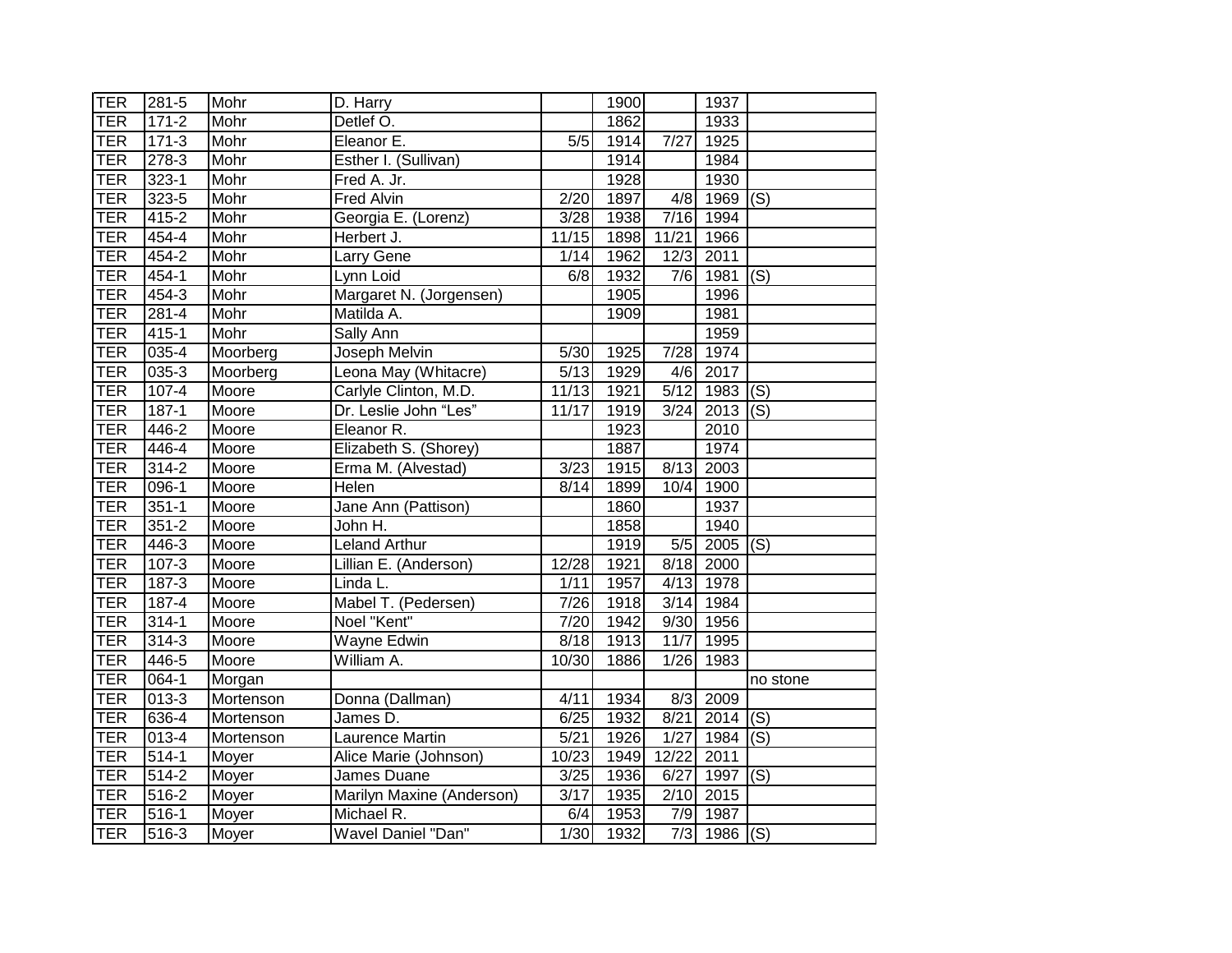| <b>TER</b> | 263-5A    | Munsterman   | Amelia M.                    |                   | 1903 |       | 1987      |                           |
|------------|-----------|--------------|------------------------------|-------------------|------|-------|-----------|---------------------------|
| TER        | $263 - 1$ | Munsterman   | Anna Maria (Koening)         | 6/21              | 1872 | 8/13  | 1961      |                           |
| <b>TER</b> | 263-5     | Munsterman   | <b>Edward Heinrich</b>       | $\overline{3}/16$ | 1898 | 10/2  | 1980      |                           |
| <b>TER</b> | 263-2     | Munsterman   | <b>Ernest Heinrich</b>       | 4/19              | 1868 | 12/20 | 1928      | Germany                   |
| <b>TER</b> | 263-4     | Munsterman   | <b>Ernest William</b>        | 8/20              | 1899 | 3/4   | 1918      |                           |
| <b>TER</b> | 263-5B    | Munsterman   | Esther D.                    | 7/20              | 1901 | 5/13  | 1976      |                           |
| <b>TER</b> | $085-1$   | Munsterman   | Esther D. (Hoffman)          | 7/9               | 1903 | 2/21  | 1985      |                           |
| <b>TER</b> | $263-3$   | Munsterman   | Margaret E.                  | 12/14             | 1912 | 12/14 | 1915      |                           |
| <b>TER</b> | 085-2     | Munsterman   | Theodore C.                  | $\overline{2}/20$ | 1905 | 2/19  | 1963      |                           |
| TER        | 430-2     | Murphy       | Joseph Clement               | 12/29             | 1897 | 7/20  | 1974      | (S)                       |
| TER        | 430-1     | Murphy       | Josephine D. (Daugherty)     | 1/16              | 1902 | 11/21 | 1986      |                           |
| TER        | 267-2     | <b>Myhre</b> | Gunild M. (Solberg)          | 5/12              | 1870 | 2/12  | 1962      |                           |
| TER        | $267 - 1$ | <b>Myhre</b> | Oliver I.                    | 2/2               | 1869 | 8/20  | 1926      |                           |
| <b>TER</b> | $407 - 5$ | Nachtigal    | $\overline{\text{Chris}}$ J. | 4/18              | 1894 | 12/29 | 1959      | (S)                       |
| <b>TER</b> | 387-3     | Nachtigal    | Dora (Strube)                |                   | 1868 |       | 1937      |                           |
| TER        | $407 - 2$ | Nachtigal    | Emil "Pat"                   |                   | 1901 |       | 1989      |                           |
| TER        | $387 - 1$ | Nachtigal    | Louie                        |                   | 1889 |       | 1959      | (S)                       |
| TER        | $407 - 1$ | Nachtigal    | Sophia Irene (Buckles)       | 1/25              | 1910 | 1/13  | 2012      |                           |
| TER        | $387 - 2$ | Nachtigal    | William                      |                   | 1858 |       | 1940      |                           |
| TER        | $407 - 4$ | Nachtigal    | William H. "Bill"            | 4/27              | 1897 | 9/20  | 1966      | $\overline{(\mathsf{S})}$ |
| TER        | 195-3     | Namtvedt     | Baby                         |                   |      | 9/28  | 1918      |                           |
| TER        | $195 - 2$ | Namtvedt     | Borghild O. (Olson)          |                   | 1897 |       | 1968      |                           |
| TER        | $471 - 1$ | Namtvedt     | Paul Iversen                 | 10/18             | 1919 | 12/28 | 1963      |                           |
| TER        | $195 - 1$ | Namtvedt     | Peter Iversen                | 10/14             | 1886 | 12/14 | 1962      |                           |
| <b>TER</b> | $321 - 3$ | Nance        | Lorna Lea (Wilcox)           | 12/27             | 1945 | 2/24  | 2003      |                           |
| <b>TER</b> | $321 - 2$ | Nance        | <b>Todd LeRoy</b>            | 8/27              | 1964 | 10/7  | 2012      | $\overline{(\mathsf{S})}$ |
| <b>TER</b> | $262 - 1$ | Nefzger      | George W.                    |                   | 1858 |       | 1941      |                           |
| <b>TER</b> | 262-2A    | Nefzger      | Leah Mae                     |                   | 1904 |       | 1971      |                           |
| TER        | 262-2     | Nefzger      | Margaret (Kendrick)          | $\overline{1/2}$  | 1877 | 1/25  | 1949      |                           |
| TER        | $322 - 4$ | Nelson       | Christina M. (Ohmi)          | 10/28             | 1886 | 5/23  | 1961      | Norway                    |
| TER        | 378-2     | Nelson       | Ed M.                        | 11/11             | 1913 | 6/24  | 1996      |                           |
| <b>TER</b> | 378-1     | Nelson       | Esther A. (Melchow)          |                   | 1913 |       | 1986      |                           |
| TER        | $127 - 3$ | Nelson       | Grace Odell (DeWall)         | 6/18              | 1921 | 9/11  | 2016      |                           |
| TER        | $211 - 4$ | Nelson       | Harvey                       |                   |      |       |           | 1926 No stone             |
| TER        | $505-1$   | Nelson       | Jean (Lampher)               | 6/30              | 1931 | 7/20  | 2005      |                           |
| TER        | $127 - 4$ | Nelson       | Keith Davis                  | $\overline{3/28}$ | 1921 | 1/20  | 1983      | (S)                       |
| <b>TER</b> | 658-3     | Nelson       | Linda (Paris)                | 8/14              | 1951 | 6/3   | 2010      |                           |
| TER        | $301 - 2$ | Nelson       | <b>Marland Curtis</b>        | 6/13              | 1957 | 5/28  | 2012      |                           |
| <b>TER</b> | 322-5     | Nelson       | Ole Edward                   | 1/22              | 1869 |       | 2/10 1941 |                           |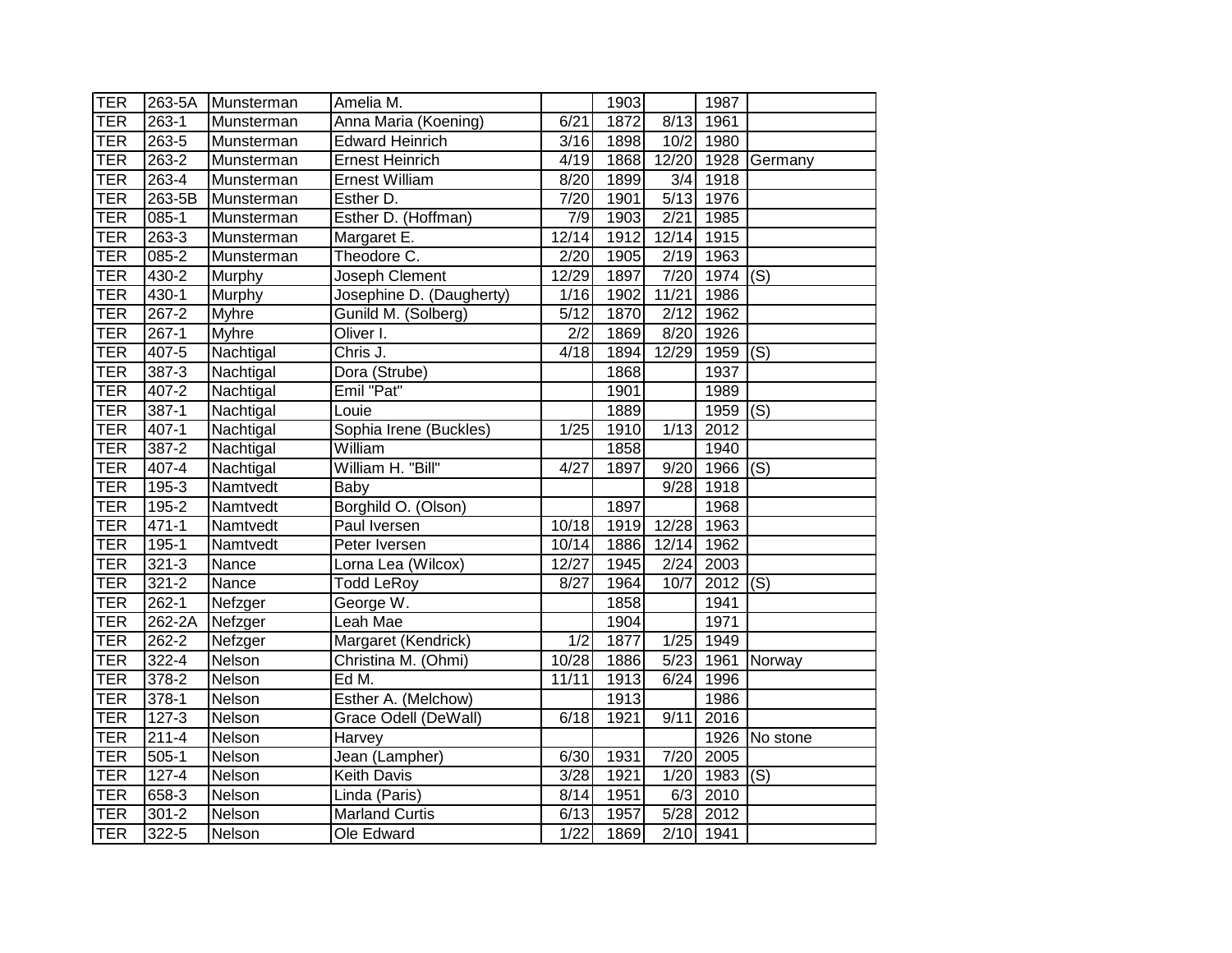| TER        | 505-2     | Nelson         | <b>Stanley Herbert</b>           | 5/3               | 1926 |                  | $1/23$ 2004 (S) |                           |
|------------|-----------|----------------|----------------------------------|-------------------|------|------------------|-----------------|---------------------------|
| <b>TER</b> | $172 - 4$ | Nentvig        | Regina                           |                   | 1882 | 1/13             | 1921            | No stonme                 |
| <b>TER</b> | 471-2     | <b>Nerhus</b>  | Austinette P.(Hefty) Namtvedt    | 3/10              | 1922 | 8/23             | 2015            | "Tudy"                    |
| <b>TER</b> | $170-1$   | Netsch         | Edith (Pedersen)                 | 12/7              | 1921 | 2/18             | 2018            |                           |
| <b>TER</b> | $170-2$   | Netsch         | $\overline{\mathsf{M}}$ iles E.  |                   | 1919 |                  | 2013            |                           |
| <b>TER</b> | $292 - 3$ | Newby          | C. Berton                        |                   | 1909 |                  | 1951            |                           |
| <b>TER</b> | $292 - 4$ | Newby          | Ella M. (Smith)                  |                   | 1881 |                  | 1956            |                           |
| <b>TER</b> | 292-5     | Newby          | W. Emmet                         |                   | 1886 |                  | 1943            |                           |
| <b>TER</b> | $353 - 4$ | Nichols        | <b>Albert LeRoy</b>              | 12/7              | 1897 | 3/30             | 1966            |                           |
| <b>TER</b> | $353-1$   | <b>Nichols</b> | Janet Irene                      | 10/6              | 1935 | 8/5              | 1942            |                           |
| <b>TER</b> | $507-1$   | <b>Nichols</b> | Jeffrey L.                       |                   | 1951 |                  | 1990            |                           |
| <b>TER</b> | $507 - 2$ | Nichols        | John William "Jack"              | 7/23              | 1926 | 11/28            | 2015            | (S)                       |
| <b>TER</b> | 353-3     | Nichols        | Loretta Mae (Greene)             | 10/21             | 1914 | 2/27             | 2011            |                           |
| <b>TER</b> | 661-3     | Nissen         | Kora Lee                         | $\overline{5}/31$ | 2007 | 5/31             | 2007            | Infant                    |
| <b>TER</b> | $225 - 1$ | Noehren        | Ellen (Nutting)                  | 12/20             | 1894 | 12/10            | 1988            |                           |
| <b>TER</b> | $225 - 2$ | Noehren        | <b>Harry</b>                     |                   | 1886 |                  | 1956            |                           |
| <b>TER</b> | $291 - 2$ | Nutting        | Cornelia (Stratman)              |                   | 1900 |                  | 1982            |                           |
| <b>TER</b> | $291 - 3$ | Nutting        | Daniel Benjamin                  | 7/19              | 1897 | 6/5              | 1966            | $\overline{(\mathsf{S})}$ |
| <b>TER</b> | $291 - 1$ | <b>Nutting</b> | <b>Elaine Marie</b>              | 3/18              | 1941 | 3/22             | 1941            |                           |
| TER        | $322 - 1$ | Ohmi           | Hans                             | $\overline{3/9}$  | 1884 | 2/11             | 1949            |                           |
| <b>TER</b> | $322 - 2$ | Ohmi           | Stefen                           | $\overline{3/9}$  | 1884 | 4/25             | 1946            |                           |
| <b>TER</b> | $133 - 1$ | Olsen          | Chris (Hansen)                   | 11/21             | 1887 | 6/8              | 1911            |                           |
| <b>TER</b> | 133-2     | Olsen          | Christina                        |                   | 1865 |                  | 1937            |                           |
| <b>TER</b> | 195-4     | Olsen          | Clara Lilly                      |                   | 1899 |                  | 1933            |                           |
| <b>TER</b> | $133 - 3$ | Olsen          | Peter                            |                   | 1855 |                  | 1938            |                           |
| <b>TER</b> | $329 - 1$ | Olson          | Anna (Sampson)                   |                   | 1862 |                  | 1954            |                           |
| <b>TER</b> | 344-1     | Olson          | Bertha M. (Frederickson)         |                   | 1897 |                  | 1978            |                           |
| <b>TER</b> | $348 - 5$ | Olson          | Blanche (Higley)                 |                   | 1890 |                  | 1933            |                           |
| <b>TER</b> | $242 - 2$ | Olson          | Carol E. (Blum)                  | 11/14             | 1914 | 7/19             | 2010            |                           |
| <b>TER</b> | 168-1     | Olson          | Clarabelle "Tillie" (Noble)      | 8/28              | 1930 | 1/28             | 2007            |                           |
| <b>TER</b> | $014 - 5$ | Olson          | Connie M.                        |                   | 1954 |                  | 1974            |                           |
| <b>TER</b> | $036 - 5$ | Olson          | Donelly Eugene "Don"             | 1/3               | 1932 | 6/9              | 1994            | (S)                       |
| <b>TER</b> | 344-3     | Olson          | Elmer R.                         |                   | 1917 |                  | 1934            |                           |
| <b>TER</b> | $014 - 3$ | Olson          | <b>Esther Frances (Pekelder)</b> | 9/12              | 1918 | 12/6             | 2008            |                           |
| <b>TER</b> | 309-4     | Olson          | Gaylord                          |                   | 1881 |                  | 1970            |                           |
| <b>TER</b> | $260 - 1$ | Olson          | Glee (Lewis)                     | 12/20             | 1912 | 8/28             | 2001            |                           |
| <b>TER</b> | 349-2     | Olson          | Helen (Jensen)                   |                   | 1897 |                  | 1990            |                           |
| <b>TER</b> | $349-1$   | Olson          | <b>Herbert LRoy</b>              | 11/19             | 1930 | $\overline{1/2}$ | 1931            |                           |
| TER        | $217 - 4$ | Olson          | Jacob                            |                   | 1832 |                  |                 | 2/12 1872 Norway          |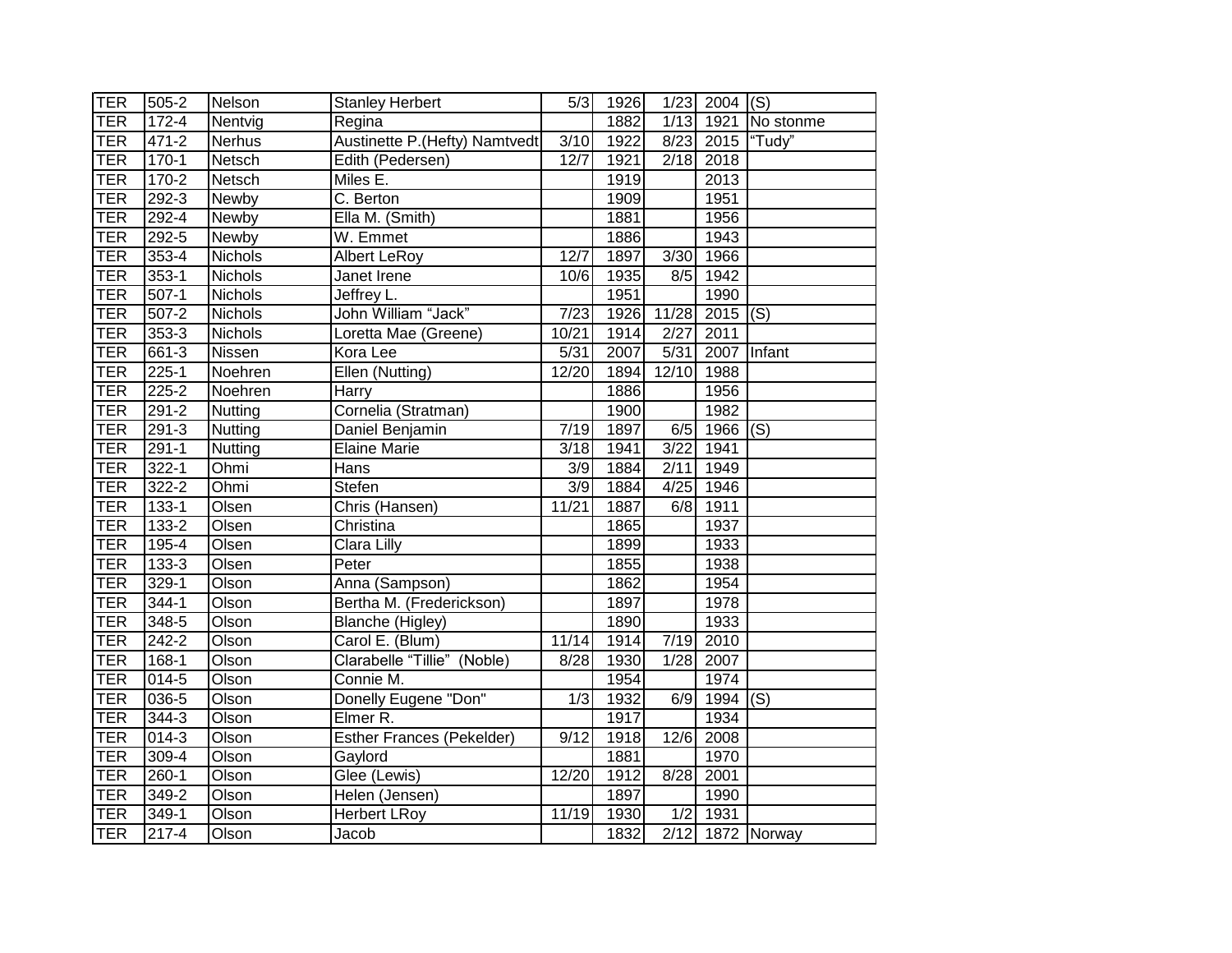| TER        | $242 - 1$ | Olson          | Laurel Wayne              | 2/21             | 1936 |                  | $11/8$ 2002 (S)   |                           |
|------------|-----------|----------------|---------------------------|------------------|------|------------------|-------------------|---------------------------|
| <b>TER</b> | $309-1$   | <b>Olson</b>   | Leila Mae                 | 9/27             | 1908 | 4/14             | 1927              |                           |
| <b>TER</b> | $309-3$   | Olson          | Lena (Johannsen)          | 11/2             | 1883 | 2/16             | 1975              |                           |
| <b>TER</b> | $349-3$   | Olson          | Leon                      | 9/20             | 1894 |                  | 1975              |                           |
| <b>TER</b> | $014 - 4$ | Olson          | <b>Myrl Allen Olson</b>   | 9/27             | 1922 | 8/14             | 2011              | (S)                       |
| <b>TER</b> | $329 - 2$ | Olson          | Ole M.                    | 12/8             | 1858 |                  | 1/8 1937          |                           |
| <b>TER</b> | $344 - 2$ | Olson          | Ole Severt                | 5/23             | 1889 |                  | 6/20 1972         |                           |
| <b>TER</b> | 168-2     | Olson          | Richard D "Dick"          | 6/17             | 1926 | 11/12            | 2018              |                           |
| <b>TER</b> | 260-2     | Olson          | Roy                       | 10/30            | 1912 | 4/30             | 2003              |                           |
| <b>TER</b> | 418-1     | Olson          | Scott E.                  | 8/14             | 1942 | 4/25             | 2000              |                           |
| <b>TER</b> | 217-5     | Olson          | Thomas                    | 3/26             | 1852 | 2/12             |                   | 1872 Norway               |
| <b>TER</b> | 242-3     | Olson          | W. Wayne                  |                  | 1913 |                  | 1982              |                           |
| <b>TER</b> | $348 - 4$ | Olson          | <b>William Alfred</b>     | 12/20            | 1887 | $\overline{2/2}$ | 1961              |                           |
| <b>TER</b> | $513 - 1$ | Oman           | Joan                      |                  | 1933 |                  | $\overline{2005}$ |                           |
| <b>TER</b> | $513 - 2$ | Oman           | Leonard                   |                  | 1922 |                  | 1993              |                           |
| <b>TER</b> | $335 - 2$ | Osborn         | W. Gerald                 | 12/12            | 1906 | 8/21             | 1957              |                           |
| <b>TER</b> | $335 - 1$ | Osborne        | Irene L.                  |                  | 1919 |                  | 2005              |                           |
| <b>TER</b> | $138 - 1$ | Pape           | Theodore                  | 8/8              | 1912 | 1/28             | 1914              |                           |
| <b>TER</b> | $154-1$   | <b>Patrick</b> | <b>Willis Baby</b>        |                  | 1913 |                  | 1913              | no stone                  |
| <b>TER</b> | $185 - 2$ | Pedersen       | Beth Ann                  | 7/10             | 1984 | 7/11             | 1984              |                           |
| <b>TER</b> | $427 - 2$ | Pedersen       | Elvira Christina (Hansen) | 8/7              | 1918 | 5/4              | 2011              |                           |
| <b>TER</b> | $185 - 1$ | Pedersen       | Joey Lynn                 |                  |      |                  | 1957              |                           |
| <b>TER</b> | $427 - 1$ | Pedersen       | Nels A.                   | 12/17            | 1893 | 7/8              |                   | 1997 Denmark              |
| <b>TER</b> | $205-1$   | Pedersen       | Sam                       |                  | 1888 |                  | 1957              |                           |
| <b>TER</b> | $205 - 2$ | Pedersen       | Theresa (Handler)         | $\overline{5/9}$ | 1892 | 8/7              | 1983              |                           |
| <b>TER</b> | $185 - 3$ | Pedersen       | Verdene (Zelinsky)        | 2/18             | 1931 | 6/22             | 2010              |                           |
| <b>TER</b> | 185-4     | Pedersen       | Vernon "Pete"             | 12/24            | 1925 | 4/19             | 2009              | $\overline{(\mathsf{S})}$ |
| <b>TER</b> | $632 - 4$ | Peta           | Alan J.                   | 1/24             | 1974 | 12/18            | 2018              |                           |
| <b>TER</b> | $282 - 1$ | Peters         | Adolph E.                 |                  | 1866 |                  | 1941              |                           |
| <b>TER</b> | 396-2     | Peters         | Adolph E.                 |                  | 1927 |                  | 1981              | $\overline{(\mathsf{S})}$ |
| <b>TER</b> | $304 - 1$ | Peters         | Anna                      |                  | 1898 |                  | 1975              |                           |
| <b>TER</b> | 464-2     | Peters         | Chris J.                  |                  | 1894 |                  | 1981              | (S)                       |
| <b>TER</b> | $374 - 4$ | Peters         | Elizabeth C. (Reeley)     |                  | 1909 |                  | 1983              |                           |
| <b>TER</b> | 464-1     | Peters         | Hazel W. (Peterson)       |                  | 1904 |                  | 1992              |                           |
| <b>TER</b> | 304-3     | Peters         | Henry                     |                  | 1850 |                  | 1933              |                           |
| <b>TER</b> | 445-1     | Peters         | Herman H.                 |                  | 1901 |                  | 1981              |                           |
| <b>TER</b> | 282-2     | Peters         | Margaret K. (Knapp)       |                  | 1865 |                  | 1948              |                           |
| <b>TER</b> | 268-4     | Peters         | Mary (Hahn)               |                  | 1859 | 1/18             | 1894              |                           |
| <b>TER</b> | 445-2     | Peters         | Myrtle C.(Johnson)        | 2/7              | 1901 | 10/14 1983       |                   |                           |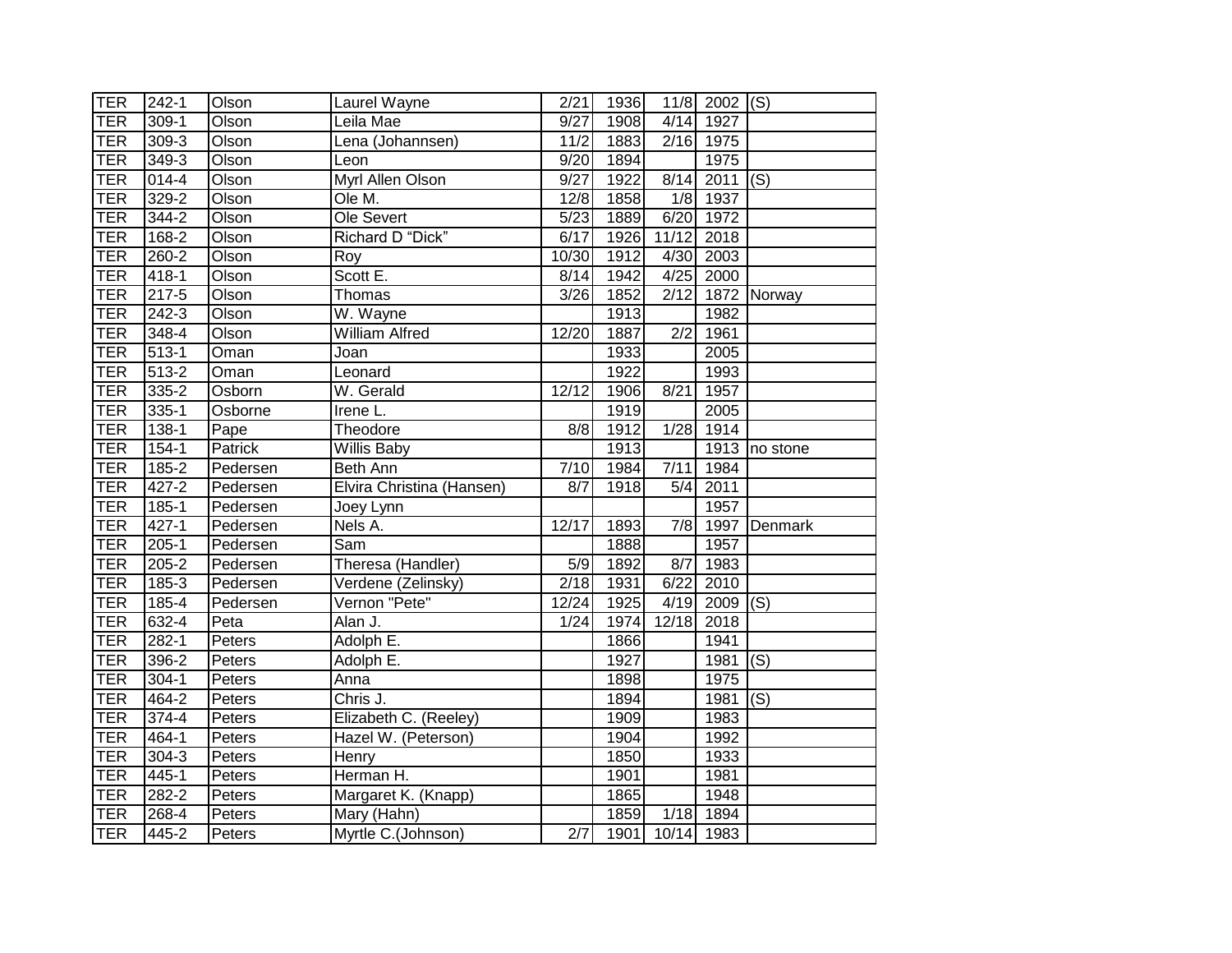| <b>TER</b> | 282-4     | Peters    | Otto F.                   |                   | 1903 |                  | 1925 |                   |
|------------|-----------|-----------|---------------------------|-------------------|------|------------------|------|-------------------|
| <b>TER</b> | $374 - 5$ | Peters    | Ralph K.                  |                   | 1899 |                  | 1967 |                   |
| <b>TER</b> | 304-4     | Peters    | Sophia                    |                   | 1863 |                  | 1926 |                   |
| <b>TER</b> | $082 - 1$ | Petersen  | Clara M.                  |                   | 1903 |                  | 1953 |                   |
| <b>TER</b> | $295 - 4$ | Petersen  | Duane                     | 4/16              | 1938 | 4/17             | 2013 |                   |
| <b>TER</b> | 295-1     | Petersen  | F. John                   | $\overline{6/17}$ | 1907 | 6/28             | 1957 |                   |
| <b>TER</b> | 295-2     | Petersen  | Mamie Wilhelmina (Bremer) | 5/14              | 1907 | $\overline{2/9}$ | 2011 |                   |
| <b>TER</b> | $295-3$   | Petersen  | Ronald H.                 | 2/21              | 1936 | 9/16             | 2003 |                   |
| <b>TER</b> | $082 - 2$ | Petersen  | Thorvald                  |                   | 1905 |                  | 1969 |                   |
| <b>TER</b> | $047 - 4$ | Peterson  | Cornelia (Martini)        | 10/8              | 1888 | 2/15             | 1908 |                   |
| <b>TER</b> | $212 - 4$ | Peterson  | Paul                      | 2/22              | 1919 | 3/2              | 1919 |                   |
| TER        | $365 - 1$ | Pickering | Mabel G. (Wood)           |                   | 1889 |                  | 1977 |                   |
| TER        | 365-3     | Pickering | Mary M. (McKinnon)        | 3/6               | 1859 | 9/18             | 1939 |                   |
| <b>TER</b> | $365 - 2$ | Pickering | W. Wheatley               | 9/18              | 1885 |                  | 1967 |                   |
| <b>TER</b> | $365 - 4$ | Pickering | William Charles II        | 9/12              | 1858 | 9/11             | 1934 |                   |
| TER        | $088-1$   | Powell    | Donna Rae                 | 10/24             | 1934 | 12/26            | 2009 |                   |
| TER        | $088-3$   | Powell    | Guy Ivan                  | 5/22              | 1908 | 3/10             | 1988 |                   |
| TER        | $088 - 2$ | Powell    | Illa Violet (Thee)        | 12/20             | 1913 | 1/30             | 2011 |                   |
| TER        | $482 - 1$ | Powell    | Irene Viola (Thu)         | 12/20             | 1913 | 4/25             | 2005 |                   |
| TER        | $508-1$   | Powell    | Jesse E.                  |                   | 1902 |                  | 1978 |                   |
| TER        | $482 - 3$ | Powell    | Margie Ann (Moore)        | 7/19              | 1934 | 9/24             | 2011 |                   |
| TER        | 482-5     | Powell    | Ryan Vernon               | 12/1              | 1974 | 12/2             | 1974 |                   |
| TER        | 482-2     | Powell    | Verl L.                   | 12/7              | 1906 | 12/23            | 1988 |                   |
| TER        | 482-4     | Powell    | Vern Leroy                | 11/15             | 1934 | 5/8              | 2002 | (S)               |
| TER        | 255-4     | Pratt     | Glennys Ellen (Martin)    |                   | 1944 |                  | 2017 |                   |
| TER        | $379-1$   | Prentice  | Brian K.                  | 4/19              | 1979 | 8/19             | 1998 |                   |
| <b>TER</b> | $081 - 1$ | Prentice  | Paul                      | $\overline{9}/3$  | 1944 | 5/30             | 1951 |                   |
| <b>TER</b> | 081-4     | Prentice  | Robert C.                 | 8/14              | 1925 | 7/23             | 2008 |                   |
| TER        | 081-3     | Prentice  | Ruth Jean (Wulkow)        | 1/29              | 1926 | 3/22             | 2017 |                   |
| <b>TER</b> | $219-1$   | Price     |                           |                   |      |                  |      | No stone          |
| <b>TER</b> | 468-4     | Probst    | Anna (Emerick)            | 3/25              | 1908 | 7/5              | 1982 |                   |
| TER        | 030-2     | Probst    | Catherine (Peters)        | 12/5              | 1846 | 3/18             | 1927 | Germany           |
| TER        | $009 - 2$ | Probst    | Clara D.                  | 4/24              | 1901 | $\frac{2}{6}$    | 1920 |                   |
| TER        | 467-2     | Probst    | Effie May (Christianson)  | 7/9               | 1911 | 1/23             | 1996 |                   |
| TER        | 468-5     | Probst    | Emil W.                   | 10/4              | 1902 | 8/8              | 1963 |                   |
| TER        | 009-5     | Probst    | Freida A. (Palsow)        |                   | 1881 |                  | 1966 |                   |
| <b>TER</b> | $467-3$   | Probst    | Harry Christof            | 8/31              | 1905 |                  | 1978 |                   |
| TER        | 009-4     | Probst    | Henry C.                  | $\frac{2}{16}$    | 1872 | 11/12            | 1947 |                   |
| <b>TER</b> | $030-3$   | Probst    | <b>Henry Gottfried</b>    | 12/27             | 1845 |                  |      | 5/25 1918 Germany |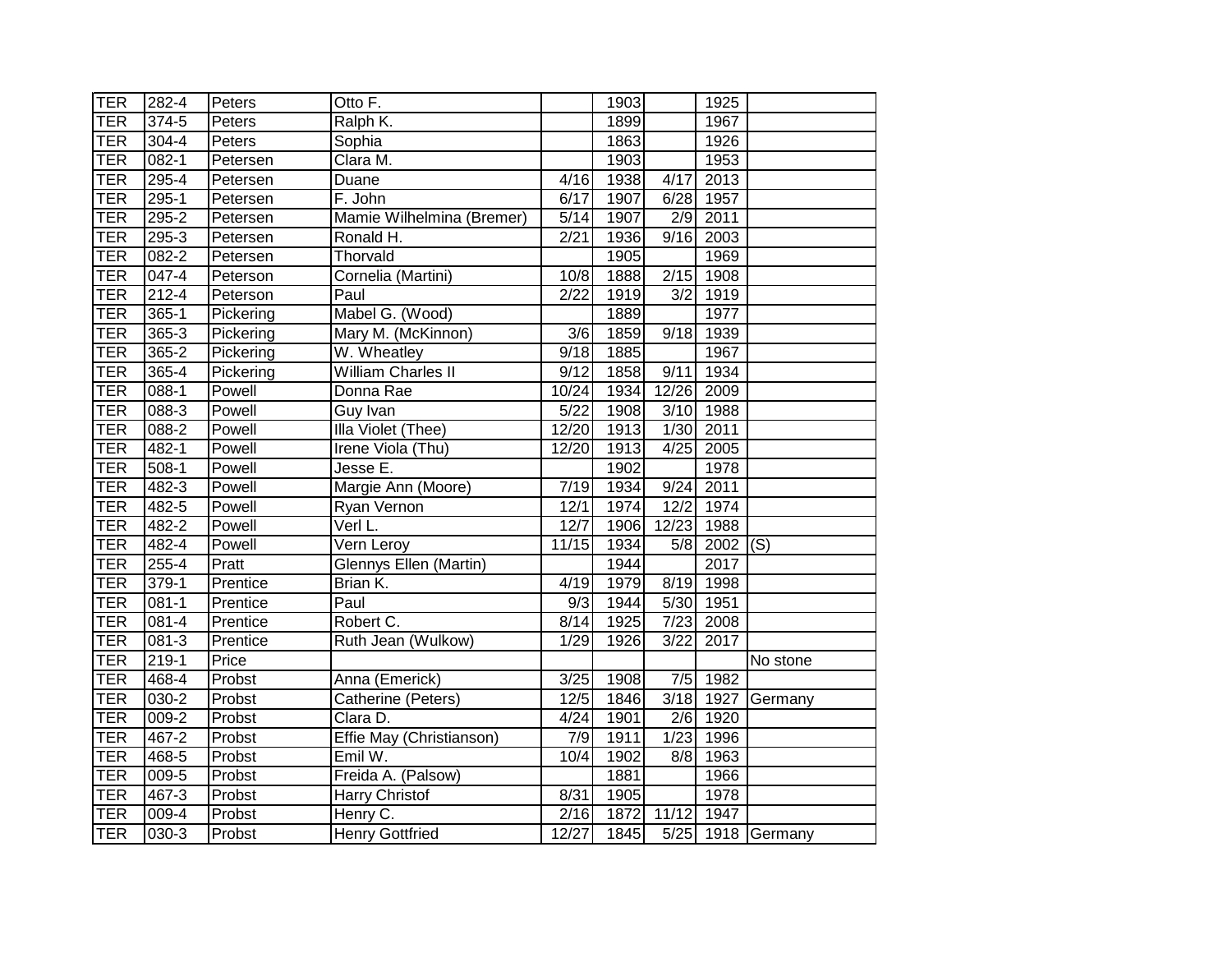| <b>TER</b> | 466-4              | Probst     | Henry William "Nick"      | 7/19              |      | 1907 10/30 1969 |           |          |
|------------|--------------------|------------|---------------------------|-------------------|------|-----------------|-----------|----------|
| <b>TER</b> | $030-1$            | Probst     | Hermann                   | $\frac{1}{1}$ /10 | 1884 | 5/28            | 1919      |          |
| <b>TER</b> | 466-3              | Probst     | Lilly L. (Wieland)        | 4/7               | 1909 |                 | 4/4 1971  |          |
| <b>TER</b> | $\overline{0}09-1$ | Probst     | Walter                    |                   | 1919 |                 | 1919      |          |
| <b>TER</b> | $030 - 4$          | Probst     | William                   | 8/30              | 1870 | 3/22            | 1931      |          |
| <b>TER</b> | $017 - 4$          | Prust      | David Mark                | 10/6              | 1958 | 11/20           | 2011      |          |
| <b>TER</b> | $017 - 3$          | Prust      | Eleanor Marie (Schroeder) | 6/10              | 1922 | 10/10           | 2013      |          |
| <b>TER</b> | $017 - 2$          | Prust      | Michael Bertram           | 3/24              | 1951 | 5/13            | 2016      |          |
| <b>TER</b> | $653 - 2$          | Rademacher | Warren Lee                | 4/10              | 1926 | 12/3            | 2017      | (S)      |
| <b>TER</b> | 653-1              | Rademacher | Zona Ann (Meyer)          | 4/29              | 1928 | 7/26            | 2019      |          |
| <b>TER</b> | $111 - 2$          | Randt      | Charles                   |                   | 1873 |                 |           |          |
| <b>TER</b> | $111 - 1$          | Randt      | Elizabeth (Kaus)          | 2/22              | 1880 | 4/10            | 1941      |          |
| <b>TER</b> | 132-2              | Randt      | Ferdnand                  |                   | 1834 |                 | 1911      |          |
| <b>TER</b> | $132 - 3$          | Randt      | Joachem                   | 2/26              | 1856 | 12/24           | 1943      |          |
| <b>TER</b> | $132 - 1$          | Randt      | Sophia (Peters)           | 8/12              | 1832 | 3/16            | 1923      |          |
| <b>TER</b> | $113 - 1$          | Reese      | Lillian                   |                   | 1857 |                 | 1907      |          |
| <b>TER</b> | $113 - 2$          | Reese      | Ruth                      | $\overline{7/25}$ | 1891 | 11/4            | 1900      |          |
| <b>TER</b> | $298-4$            | Reinken    | Andrew                    |                   | 1914 |                 | 1993      |          |
| TER        | $298-3$            | Reinken    | Charlotte                 |                   | 1914 |                 | 2008      |          |
| TER        | $061 - 2$          | Rekow      | Carl H.                   | 11/10             | 1839 | 9/28            | 1904      |          |
| <b>TER</b> | $312 - 4$          | Rekow      | Chris                     | 1/1               | 1883 | 5/4             | 1950      |          |
| <b>TER</b> | $048 - 1$          | Rekow      | Dorothea C. (Probst)      | 1/15              | 1878 | 9/21            | 1931      |          |
| <b>TER</b> | $061 - 1$          | Rekow      | Emilie C. (Beier)         | 1/28              | 1840 | 1/2             | 1914      |          |
| <b>TER</b> | $312 - 3$          | Rekow      | Minnie (Bahr)             | 7/19              | 1890 | 4/10            | 1967      |          |
| <b>TER</b> | $048 - 2$          | Rekow      | William A.                | 11/13             | 1875 | 1/8             | 1942      |          |
| <b>TER</b> | $269 - 2$          | Reno       | Amanda M.                 | 12/3              | 1886 | 3/10            | 1904      |          |
| <b>TER</b> | 245-2              | Reno       | Andrew R.                 |                   | 1895 |                 | 1957      |          |
| <b>TER</b> | $245 - 1$          | Reno       | Irene (Krantz)            | $\overline{2/5}$  | 1907 | 11/22           | 1989      |          |
| <b>TER</b> | $296-1$            | Reno       | Jean Ann (Bennington)     | 3/21              | 1940 | 9/7             | 1962      |          |
| <b>TER</b> | 269-3              | Reno       | John C.                   | 10/7              | 1850 | 10/27           | 1939      |          |
| <b>TER</b> | 269-4              | Reno       | Oliver E.                 | 5/25              | 1888 | 7/19            | 1940      | (S)      |
| TER        | $269-1$            | Reno       | R. Mary (Ellingson)       | 11/11             | 1863 | $\frac{9}{6}$   | 1896      |          |
| <b>TER</b> | 174-4              | Resseguie  | Arlene Jean               | 10/13             | 1921 | 10/21           | 1921      |          |
| <b>TER</b> | $044 - 1$          | Reunitz    | Child                     |                   | 1917 |                 | 1917      | no stone |
| <b>TER</b> | $238 - 4$          | Reunitz    | Clinton C.                | 11/18             | 1900 | 5/9             | 1925      |          |
| <b>TER</b> | $238 - 5$          | Reunitz    | Elizabeth (Wolters)       | 4/12              | 1878 | 9/7             | 1958      |          |
| <b>TER</b> | 238-1              | Reunitz    | Mary W. (Rekow)           | 11/19             | 1877 | 12/11           | 1914      |          |
| <b>TER</b> | $238 - 3$          | Reunitz    | Veda E.                   | 4/4               | 1906 | 9/18            | 1919      |          |
| <b>TER</b> | 238-2              | Reunitz    | William H.                | 2/19              | 1873 |                 | 9/10 1961 |          |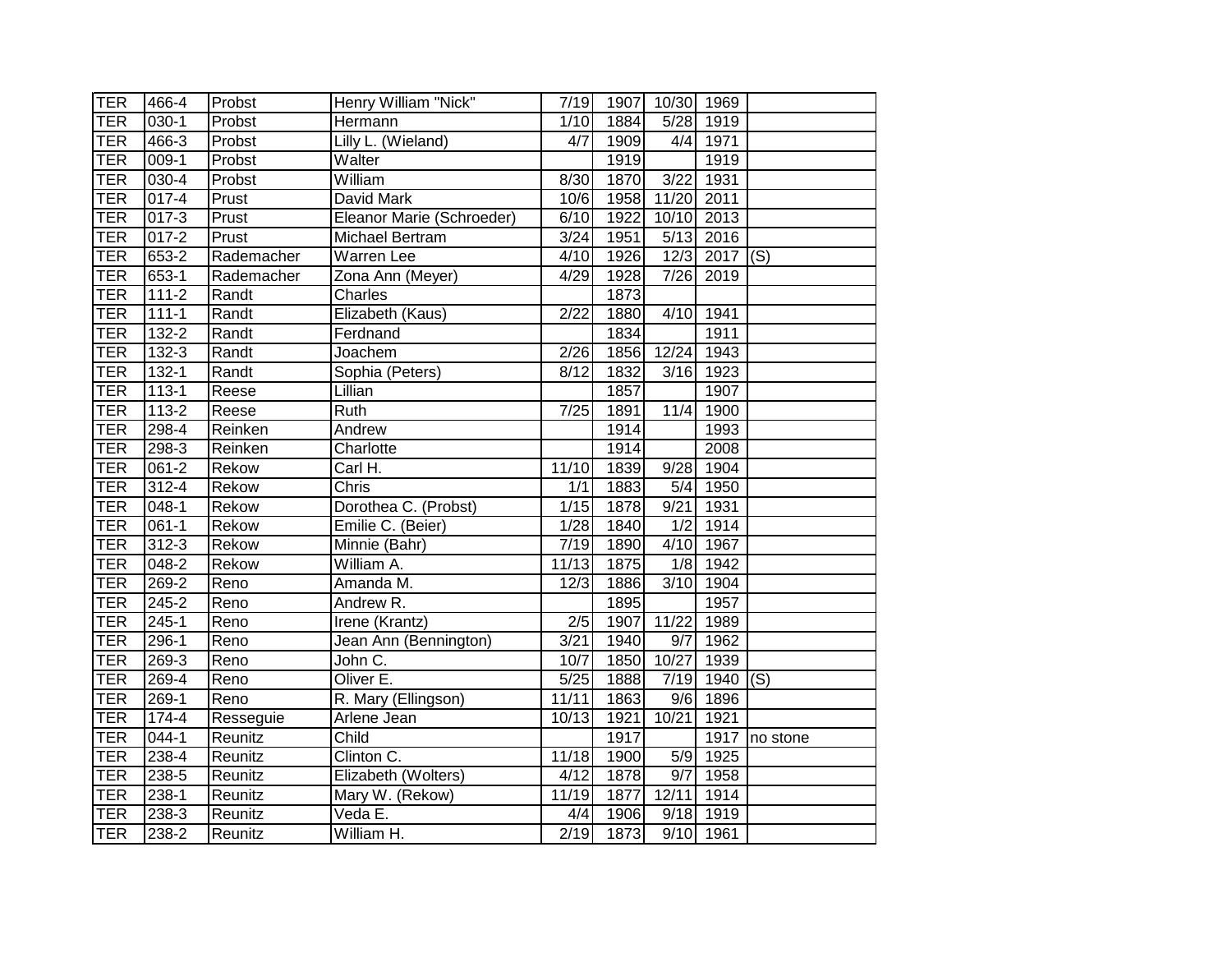| <b>TER</b> | 290-4     | Robinson      | Beryl (Lewis)          | 2/20              | 1919 |                   | 5/18 1968 |                           |
|------------|-----------|---------------|------------------------|-------------------|------|-------------------|-----------|---------------------------|
| <b>TER</b> | $430 - 3$ | Robinson      | Maude D. (Daugherty)   | $\overline{3/23}$ | 1907 | 4/30              | 1965      |                           |
| <b>TER</b> | 430-4     | Robinson      | Tommie L.              | 1/5               | 1902 |                   | 1987      |                           |
| <b>TER</b> | 290-5     | Robinson      | Willard A.             | 4/23              | 1916 | 5/15              | 1968      |                           |
| TER        | $405 - 3$ | Roe           | <b>Arthur Henry</b>    | 11/15             | 1890 | 10/17             | 1964      | (S)                       |
| <b>TER</b> | $305 - 1$ | Roe           | David Harold           | 2/16              | 1898 | 9/30              | 1951      | $\overline{(S)}$          |
| <b>TER</b> | 405-2     | Roe           | George H.              | 3/5               | 1910 | 11/15 1981        |           | (S)                       |
| <b>TER</b> | $305 - 2$ | Roe           | Pansa Nellie           | 1/21              | 1896 | 3/17              | 1950      |                           |
| <b>TER</b> | 405-4     | Roe           | Ralph L.               | 12/20             | 1901 | 11/19             | 1959      |                           |
| <b>TER</b> | $305 - 3$ | Roe           | Rebecca O. (Babcock)   |                   | 1866 |                   | 1926      |                           |
| <b>TER</b> | $305 - 5$ | Roe           | Ruth R.                | 6/7               | 1906 | 8/18              | 1995      |                           |
| <b>TER</b> | 305-4     | Roe           | <b>Ulysses Grant</b>   | 6/28              | 1867 | 8/7               | 1946      |                           |
| <b>TER</b> | $405 - 1$ | Roe           | William Joseph         | $\overline{3}/26$ | 1899 | $\overline{4/23}$ | 1975      |                           |
| <b>TER</b> | $099-3$   | Rohlf         | Fred                   | 11/18             | 1883 | 5/3               | 1948      |                           |
| <b>TER</b> | $099 - 4$ | Rohlf         | <b>William Charles</b> | 1/27              | 1888 | 9/23              | 1951      | (S)                       |
| TER        | $099-1$   | <b>Rohlfs</b> | Diedrich               | $\overline{3/1}$  | 1847 | 9/12              | 1900      |                           |
| <b>TER</b> | $099 - 2$ | <b>Rohlfs</b> | Helena W. (Meiners)    | 12/13             | 1848 | 5/3               | 1916      |                           |
| <b>TER</b> | $338-1$   | Rottunda      | <b>Arthur Herman</b>   | 7/15              |      | 1915 11/20        | 2003      |                           |
| TER        | $338 - 2$ | Rottundaq     | Mildred B.             |                   | 1913 |                   | 2005      |                           |
| <b>TER</b> | 493-3     | Rouse         | <b>Allen Dean</b>      | 8/5               | 1934 | 6/2               | 1999      | (S)                       |
| <b>TER</b> | 493-1     | Rouse         | Irma Marie (Philpot)   | 3/4               | 1914 | 3/21              | 2001      |                           |
| <b>TER</b> | $339 - 3$ | Rouse         | Juli Ann (Parks)       | 6/28              | 1959 | 5/22              | 2021      |                           |
| <b>TER</b> | 493-2     | Rouse         | Lyle F.                |                   | 1911 |                   | 1978      |                           |
| <b>TER</b> | 339-4     | Rouse         | Rodney A.              |                   | 1959 |                   | 1985      |                           |
| <b>TER</b> | 307-4     | Rowe          | Alphonso               | 12/23             | 1866 |                   | 1926      |                           |
| <b>TER</b> | $390 - 5$ | Rowe          | <b>Fred Arthur</b>     | 11/19             | 1893 | 8/1               | 1965      |                           |
| <b>TER</b> | 390-4     | Rowe          | Mary E. (Abraham)      |                   | 1894 |                   | 1967      |                           |
| <b>TER</b> | $307 - 5$ | Rowe          | Nancy Amelia (Wood)    |                   | 1873 | 2/25              | 1964      |                           |
| <b>TER</b> | $203 - 4$ | <b>Rubis</b>  | Andrew                 | 4/3               | 1892 |                   | 1981      | $\overline{(\mathsf{S})}$ |
| <b>TER</b> | $203 - 1$ | <b>Rubis</b>  | Elizabeth (Peters)     | 11/9              | 1888 | 12/2              | 1976      |                           |
| <b>TER</b> | $021 - 1$ | <b>Rubis</b>  | <b>Gerald Lavern</b>   |                   | 1928 |                   | 1928      |                           |
| <b>TER</b> | 203-3     | <b>Rubis</b>  | Iva M. (Vawter)        | 10/13             | 1898 | 3/22              | 1947      |                           |
| <b>TER</b> | $033-3$   | <b>Rubis</b>  | Mary (Guess)           | 8/4               | 1929 | 9/28              | 2012      |                           |
| <b>TER</b> | 033-1     | <b>Rubis</b>  | Monte C.               | 1/10              | 1954 | 8/11              | 1999      |                           |
| <b>TER</b> | $203 - 2$ | <b>Rubis</b>  | <b>Thomas</b>          |                   | 1884 |                   | 1949      |                           |
| <b>TER</b> | 033-4     | <b>Rubis</b>  | Weldon Clare "Tom"     | 5/11              | 1924 | 9/27              | 1999      | $\overline{(\mathsf{S})}$ |
| <b>TER</b> | 054-1     | Schar         | James T.               | 11/20             | 1939 | 10/7              | 1973      | $\overline{(\mathsf{S})}$ |
| <b>TER</b> | $315 - 4$ | Schmeling     | <b>Arthur Henry</b>    | 8/4               | 1897 | 12/27             | 1975      |                           |
| TER        | $315 - 1$ | Schmeling     | Donald Emil            | 1/24              | 1924 |                   | 4/16 1957 | (S)                       |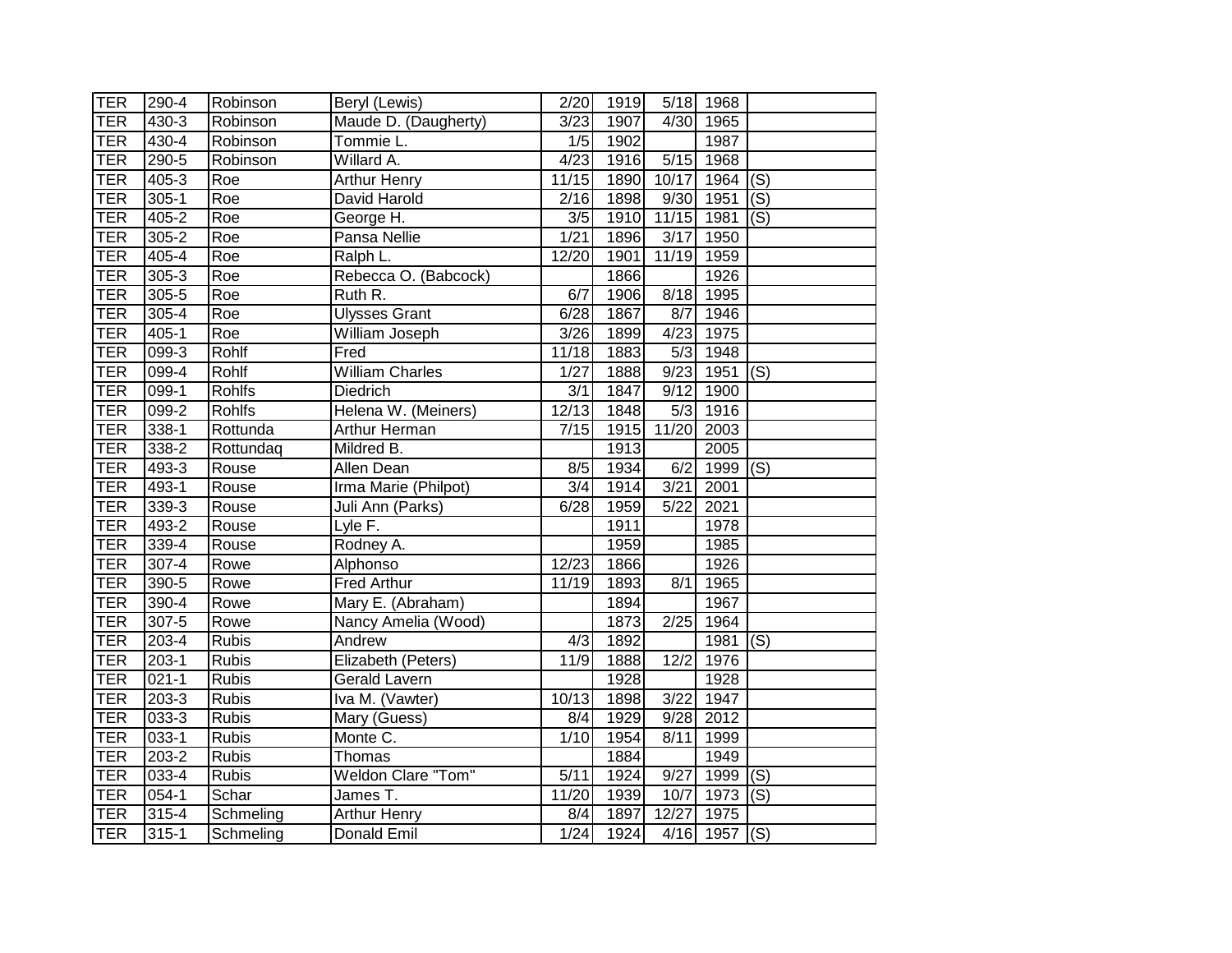| <b>TER</b> | 443-3                | Schmeling      | Marla Jo                   |                   | 1949       |            | 1971              |                           |
|------------|----------------------|----------------|----------------------------|-------------------|------------|------------|-------------------|---------------------------|
| <b>TER</b> | 443-5                | Schmeling      | Marv Alvin                 | 6/5               | 1929       | 4/27       | $\overline{2012}$ |                           |
| <b>TER</b> | 443-4                | Schmeling      | Mary Coleen (Johnson)      | 10/24             | 1930       | 6/2        | 2012              |                           |
| <b>TER</b> | $315 - 2$            | Schmeling      | Norma J. (Petersen)        | 11/8              | 1931       |            | 9/5 1988          |                           |
| <b>TER</b> | $315 - 3$            | Schmeling      | Rosa E. (Rambath)          | 9/7               | 1901       | 8/1        | 1993              |                           |
| <b>TER</b> | 402-4                | Schmeling      | <b>Timothy Eugene</b>      | 3/11              | 1968       | 7/7        | 1973              |                           |
| <b>TER</b> | $402 - 3$            | Schmeling      | Virgil Eugene              | $\frac{1}{5}{30}$ | 1931       | 8/5        | 2019              | $\overline{(\mathsf{S})}$ |
| <b>TER</b> | 486-4                | Schnell        | <b>August John William</b> | 9/26              | 1896       |            | 5/29 1988         | (S)                       |
| <b>TER</b> | $264 - 2$            | Schnell        | Emma (Buck)                |                   | 1872       |            | 1951              |                           |
| <b>TER</b> | $264 - 4$            | Schnell        | George                     |                   | 1908       |            | 1908              |                           |
| <b>TER</b> | $501 - 2$            | Schnell        | Harold William August      | 10/12             | 1925       | 3/29       | $2018$ (S)        |                           |
| <b>TER</b> | 442-4                | <b>Schnell</b> | Harry L.                   | 12/23             | 1900       |            | 1984              |                           |
| <b>TER</b> | 425-1                | Schnell        | Margaret E. (Roy)          | 11/12             | 1917       | 12/15      | 1999              |                           |
| <b>TER</b> | 442-5                | Schnell        | Margaret F. (Johnson)      | 6/4               | 1902       | 3/1        | 1997              |                           |
| <b>TER</b> | $501 - 3$            | Schnell        | Matthew John               | 10/8              | 1951       | 2/15       | 1981              | (S)                       |
| <b>TER</b> | 486-5                | Schnell        | Mildred M. (Willard)       | 12/22             | 1900       | 2/27       | 1991              |                           |
| <b>TER</b> | $501 - 1$            | Schnell        | Pearl Martha (Fretty)      | 4/6               | 1929       | 10/22      | 2000              | marker                    |
| <b>TER</b> | $425 - 2$            | Schnell        | <b>Wilbur Henry</b>        | 9/3               | 1913       |            | $1/3$ 1970        |                           |
| <b>TER</b> | $264 - 1$            | Schnell        | William                    | 8/27              |            | 1870 11/25 | 1949              |                           |
| <b>TER</b> | 264-5                | Schnell        | William                    |                   | 1895       |            | 1895              |                           |
| <b>TER</b> | $086 - 1$            | Schnelle       | Amy G. (Simpson)           | 4/7               | 1907       | 5/5        | 1981              |                           |
| <b>TER</b> | $117 - 2$            | Schnelle       | Chris                      | $\overline{5/15}$ | 1907 10 -- |            | 1907              |                           |
| <b>TER</b> | $117-3$              | Schnelle       | Clara                      | 5/23              | 1903       | 6/24       | 1903              |                           |
| <b>TER</b> | 192-4                | Schnelle       | Dorothy Katherine          |                   | 1844       |            | 1924              |                           |
| <b>TER</b> | 086-2                | Schnelle       | Edward H.                  | 12/21             | 1901       | 10/16      | 1987              |                           |
| <b>TER</b> | $252 - 2$            | Schnelle       | Henry William              | 11/4              | 1869       | 7/26       | 1945              |                           |
| <b>TER</b> | 192-5                | Schnelle       | John Henry                 | 10/30             | 1844       | 9/19       | 1925              |                           |
| <b>TER</b> | 086-3                | Schnelle       | Marlin Edward              | 7/27              | 1928       | 6/1        | 2018              | $\overline{(\mathsf{S})}$ |
| <b>TER</b> | $252 - 1$            | Schnelle       | Mary (Probst)              |                   | 1877       |            | 1959              |                           |
| <b>TER</b> | 389-3                | Schooley       | Alfred Heaten M.D.         | 10/7              | 1871       |            | 3/18 1935         | (S)                       |
| <b>TER</b> | $389-1$              | Schooley       | Allen H.                   |                   | 1909       |            | 1979              |                           |
| <b>TER</b> | $389-2$              | Schooley       | Bertha H. (Allen)          |                   | 1882       |            | 1975              |                           |
| <b>TER</b> | $\overline{094} - 1$ | Schroeder      | Chris                      |                   | 1891       |            | 1902              |                           |
| <b>TER</b> | $094 - 3$            | Schroeder      | Christopher Heinrich       | 10/12             | 1860       | 6/29       | 1936              |                           |
| <b>TER</b> | 094-5                | Schroeder      | Clara (Pape)               |                   | 1898       |            | 1952              |                           |
| <b>TER</b> | 094-2                | Schroeder      | Ina (Randt)                | 10/10             | 1867       | 3/10       | 7930              |                           |
| <b>TER</b> | 094-4                | Schroeder      | <b>William Henry</b>       | 6/11              | 1893       | 8/29       | 1971              |                           |
| <b>TER</b> | 116-3                | Schutz         | Henry H.                   |                   | 1850       |            | 1903              |                           |
| TER        | $142 - 2$            | Scribner       | James Dale                 | $\overline{3/6}$  | 1950       |            | 3/10 1950         |                           |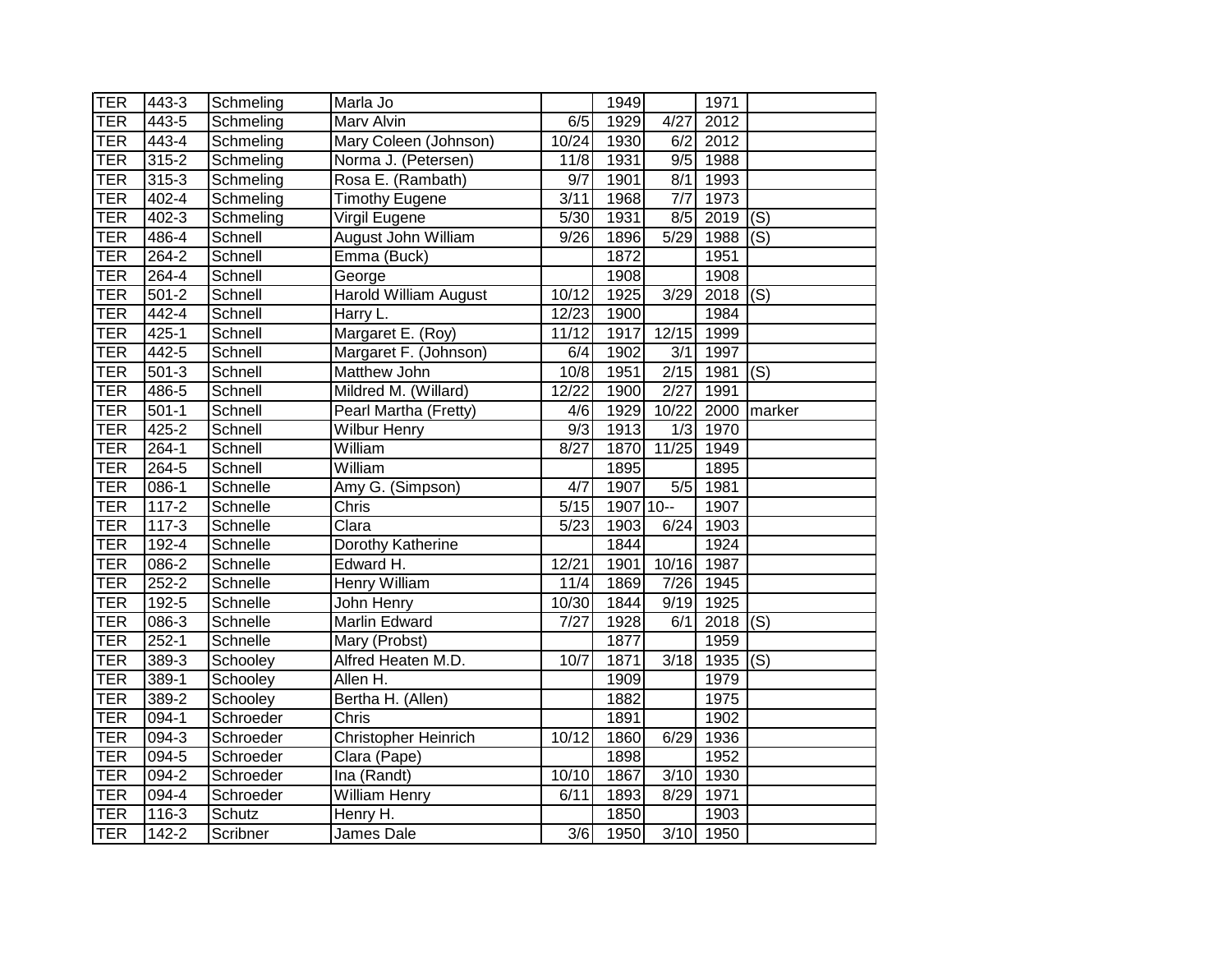| <b>TER</b> | 217-5     | Sexe          | Amond                    |       |      |                   |            | 1837 11/10 1892 Norway |
|------------|-----------|---------------|--------------------------|-------|------|-------------------|------------|------------------------|
| <b>TER</b> | $218 - 1$ | Sexe          | Julia (Sandwin)          |       | 1844 | 4/1               | 1864       |                        |
| <b>TER</b> | $123 - 3$ | Shaffar       | Bessie I. (Dawson)       | 8/19  | 1886 |                   | $1/5$ 1982 |                        |
| <b>TER</b> | $123 - 1$ | Shaffar       | Daniel M.                |       | 1862 |                   | 1952       |                        |
| <b>TER</b> | $123 - 2$ | Shaffar       | Grace W. (Feezer)        |       | 1870 |                   | 1957       |                        |
| <b>TER</b> | $123 - 4$ | Shaffar       | H. Rolland               |       | 1892 |                   | 1978       |                        |
| <b>TER</b> | $167 - 2$ | Shaffer       | <b>Claude Charles</b>    | 2/12  | 1920 | 1/3               | 1990       | (S)                    |
| <b>TER</b> | 167-3     | Shaffer       | <b>Harold Clebert</b>    | 6/14  | 1958 | 10/1              | 1978       |                        |
| TER        | $167 - 1$ | Shaffer       | Myrtle Mae (Farmer)      | 6/15  | 1929 | 1/5               | 1995       |                        |
| TER        | $175-1$   | Shull         | Anna (Kinney)            |       | 1862 |                   | 1932       |                        |
| <b>TER</b> | $174-2$   | Shull         | Freeman Wesley           | 6/7   | 1886 | $\overline{9}/20$ | 1968       |                        |
| <b>TER</b> | 175-2     | Shull         | Jonathan                 |       | 1837 |                   | 1922       |                        |
| <b>TER</b> | $174-1$   | Shull         | Maude (Sheets)           |       | 1890 |                   | 1924       |                        |
| <b>TER</b> | 193-3     | Shull         | Otis A.                  |       | 1891 |                   | 1924       |                        |
| <b>TER</b> | $335 - 5$ | Sifrit        | <b>Donald Dean</b>       | 7/20  | 1932 | 9/12              | 2001       | (S)                    |
| <b>TER</b> | $326 - 1$ | Sifrit        | Flora B. (McLane)        | 8/17  | 1876 | 10/22             | 1933       |                        |
| <b>TER</b> | $326 - 2$ | <b>Sifrit</b> | Franklin E.              | 11/12 | 1875 | 1/19              | 1939       | marker                 |
| <b>TER</b> | $143 - 1$ | Simpson       | Annie (Kinney)           |       | 1878 |                   | 1965       |                        |
| <b>TER</b> | $034 - 3$ | Simpson       | Elmer                    |       | 1897 |                   | 1971       |                        |
| TER        | $034 - 2$ | Simpson       | Hazel (Milton)           |       | 1897 |                   | 1979       |                        |
| TER        | $143 - 2$ | Simpson       | Joseph                   |       | 1870 |                   | 1951       |                        |
| TER        | $034-5$   | Simpson       | Merle                    |       | 1922 |                   | 2013       |                        |
| <b>TER</b> | $228-3$   | Singelstad    | Beulah LaVonne (Carroll) | 9/2   | 1924 | 5/4               | 2017       |                        |
| <b>TER</b> | 228-4     | Singlestad    | <b>Ernest Gerald</b>     | 5/11  | 1916 | 8/12              | 2003       |                        |
| <b>TER</b> | $272 - 2$ | Sloan         | Charley L.               | 10/19 | 1880 | $\overline{3/12}$ | 1962       |                        |
| <b>TER</b> | $272 - 1$ | Sloan         | Edna Mary (Chapman)      | 12/23 | 1881 | 4/25              | 1977       |                        |
| <b>TER</b> | $191 - 4$ | Smith         | <b>Blanche</b>           |       | 1890 |                   | 1988       |                        |
| <b>TER</b> | $246 - 1$ | Smith         | Diane Mae (Zelinsky)     | 7/24  | 1947 | 1/12              | 2020       |                        |
| <b>TER</b> | $037-1$   | Smith         | Dolly (Anderson)         | 5/17  | 1931 | $1/21$            | 2014       |                        |
| <b>TER</b> | $056 - 1$ | Smith         | Elizabeth M.             | 11/25 | 1904 | 1/24              | 1997       |                        |
| <b>TER</b> | $277-2$   | Smith         | <b>Elwood Clark</b>      | 4/17  | 1932 | 6/5               | 2001       | $\overline{(S)}$       |
| TER        | $297-1$   | Smith         | Eva L. (Shelton)         |       | 1898 |                   | 1979       |                        |
| TER        | $037 - 2$ | Smith         | Leonard                  |       | 1930 |                   | 1988       |                        |
| <b>TER</b> | 336-4     | Smith         | Opal Faye (Blum)         | 12/28 | 1921 | 3/13              | 2014       |                        |
| <b>TER</b> | 056-2     | Smith         | Orville M.               | 9/7   | 1908 | 11/12             | 2001       |                        |
| <b>TER</b> | 191-5     | Smith         | Ray                      |       | 1889 |                   | 1925       |                        |
| <b>TER</b> | $507 - 4$ | Smith         | Roger Eugene             | 8/7   | 1929 | 7/9               | 2013       |                        |
| <b>TER</b> | $297 - 2$ | Smith         | W. Merwin                |       | 1901 |                   | 1995       |                        |
| <b>TER</b> | 336-5     | Smith         | Wallace G.               |       | 1907 |                   | 1981       |                        |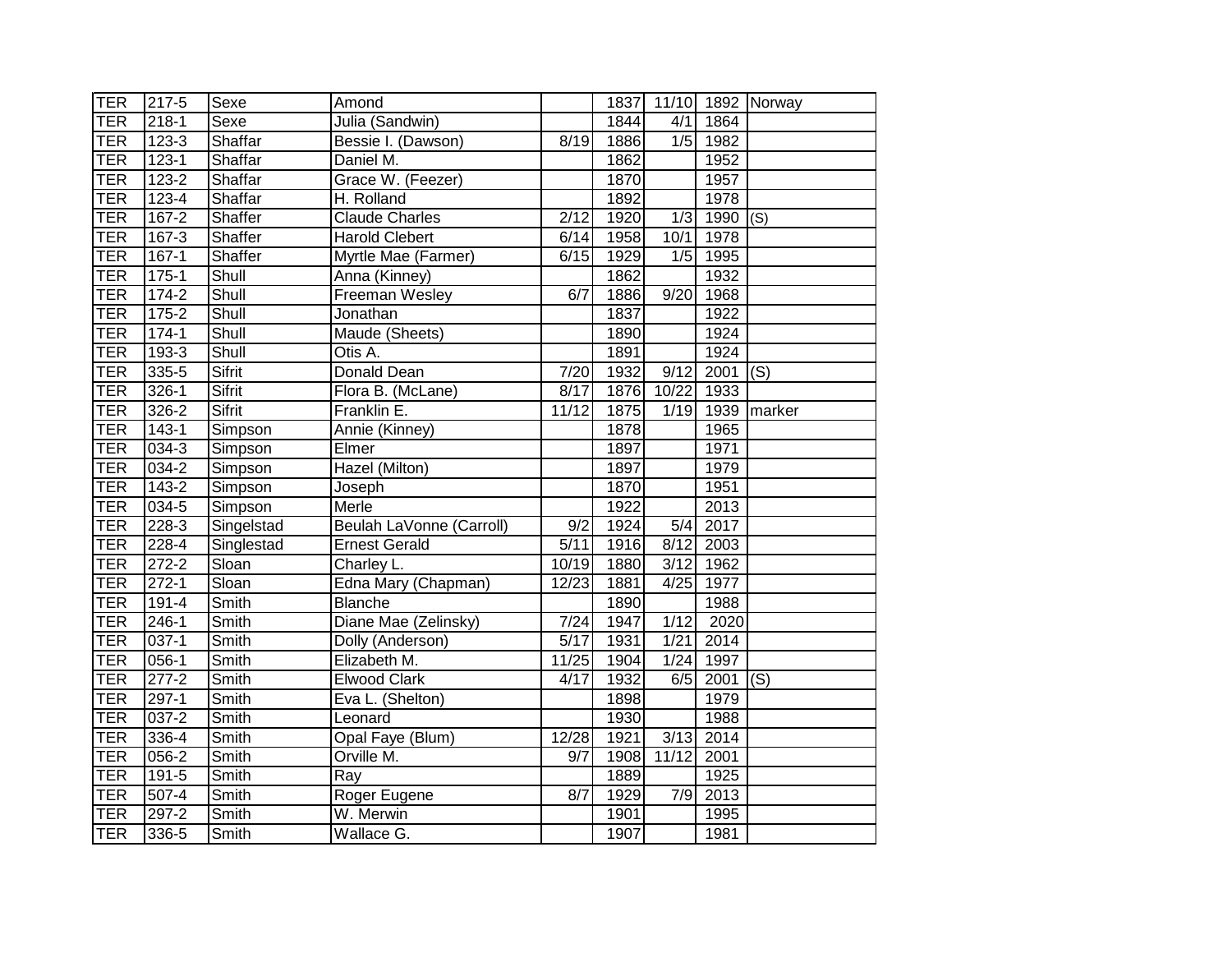| TER        | $431 - 1$ | Smitley        | Berdina A. (Lloyd)              | 10/21 | 1911 |       | 6/14 1990   |                           |
|------------|-----------|----------------|---------------------------------|-------|------|-------|-------------|---------------------------|
| <b>TER</b> | $431 - 2$ | Smitley        | Foster M.                       | 10/7  | 1909 | 3/19  | 2000        |                           |
| <b>TER</b> | 398-1     | Soat           | David Lee                       | 4/8   | 1961 |       | 6/10 1983   |                           |
| <b>TER</b> | 398-2     | Soat           | <b>Robert Scott</b>             | 12/1  | 1958 |       | $6/29$ 2006 | $\overline{(\mathsf{S})}$ |
| <b>TER</b> | $458 - 2$ | Soat           | <b>Robert Scott</b>             | 12/1  | 1958 |       | 6/29 2006   |                           |
| <b>TER</b> | 286-5     | Solberg        | Anne U.                         | 3/25  | 1844 |       | 6/16 1888   |                           |
| <b>TER</b> | $110-1$   | Solberg        | <b>Grace Susan</b>              | 10/24 | 1984 | 1/22  | 1985        |                           |
| <b>TER</b> | 286-4     | Solberg        | Peter U.                        | 10/10 | 1821 | 2/25  | 1904        |                           |
| <b>TER</b> | 428-4     | Sorensen       | Axel                            |       | 1889 |       | 1969        |                           |
| <b>TER</b> | 442-2     | Spencer        | Clyde E.                        | 9/22  | 1900 | 8/26  | 1990        |                           |
| <b>TER</b> | 442-1     | Spencer        | Esther M. (Probst)              | 7/9   | 1909 | 1/24  | 1989        |                           |
| <b>TER</b> | $194 - 4$ | Spencer        | Infant son                      |       |      | $9 -$ | 1913        |                           |
| <b>TER</b> | $502 - 2$ | Spencer        | James Jacob                     | 11/20 | 1898 | 3/9   | 1977        |                           |
| <b>TER</b> | $221 - 3$ | Spencer        | Jessie (Lenockner)              | 10/9  | 1874 | 11/13 | 1949        |                           |
| <b>TER</b> | $502-1$   | Spencer        | Verna D. (Schnell)              | 5/22  | 1903 | 1/20  | 1982        |                           |
| <b>TER</b> | $221 - 4$ | Spencer        | Walter                          | 3/14  | 1869 | 9/27  | 1947        |                           |
| <b>TER</b> | $502-3$   | Spencer        | Irwin W.                        | 10/14 | 1940 | 3/22  | 2010        |                           |
| <b>TER</b> | $366 - 4$ | Sprout         | Eliza J. (Thomson)              |       | 1878 |       | 1935        |                           |
| <b>TER</b> | 366-5     | Sprout         | Eugene J.                       |       | 1875 |       | 1970        |                           |
| <b>TER</b> | 366-2     | Sprout         | Lola (Graham)                   |       | 1900 |       | 1990        |                           |
| <b>TER</b> | $366-3$   | Sprout         | Thelma I.                       |       | 1915 |       | 1980        |                           |
| <b>TER</b> | 487-5     | Starkey        | Edwin J.                        |       | 1884 |       | 1970        |                           |
| <b>TER</b> | 487-4     | Starkey        | Laura B.                        |       | 1888 |       | 1985        |                           |
| <b>TER</b> | $250 - 1$ | Stellmach      | <b>Bernard Michael "Bernie"</b> | 1/3   | 1930 | 11/12 | 2006        | (S)                       |
| <b>TER</b> | $250 - 2$ | Stellmach      | Betty Ann (Olson)               | 8/5   | 1932 | 10/31 | 2015        |                           |
| <b>TER</b> | 483-1     | <b>Stevens</b> | Marcia K. (Probst)              | 9/17  | 1944 | 2/7   | 2003        |                           |
| <b>TER</b> | 390-1     | Straight       | Lafayette A.                    |       | 1863 |       | 1935        |                           |
| <b>TER</b> | $390 - 2$ | Straight       | Mary (Erne)                     |       | 1877 |       | 1958        |                           |
| <b>TER</b> | $134 - 1$ | Stratman       | <b>Baby Daughter</b>            |       | 1913 |       | 1913        |                           |
| <b>TER</b> | 134-4     | Stratman       | Claus                           |       | 1866 |       | 1945        |                           |
| TER        | $134 - 5$ | Stratman       | Gertrude                        |       | 1898 |       | 1969        |                           |
| <b>TER</b> | 134-2     | Stratman       | Jacob                           | 6/18  | 1904 | 4/12  | 1992        | (S)                       |
| <b>TER</b> | 134-3     | Stratman       | Mary (Martini)                  | 3/29  | 1877 | 12/18 | 1939        |                           |
| <b>TER</b> | $307 - 2$ | <b>Strube</b>  | August.                         |       | 1873 |       | 1926        |                           |
| <b>TER</b> | 063-2     | <b>Strube</b>  | Bertha W.D.                     | 4/24  | 1882 | 6/11  | 1899        |                           |
| <b>TER</b> | 354-5     | <b>Strube</b>  | Chris J.                        | 10/10 | 1896 | 9/24  | 1957        | (S)                       |
| <b>TER</b> | $063-1$   | <b>Strube</b>  | Christof                        | 6/21  | 1838 | 6/3   | 1900        |                           |
| <b>TER</b> | $147 - 3$ | <b>Strube</b>  | Coleen Ann (Blum)               | 7/6   | 1932 | 5/27  | 2015        |                           |
| <b>TER</b> | 354-4     | Strube         | Gladys G. (Lenox)               |       | 1902 |       | 1969        |                           |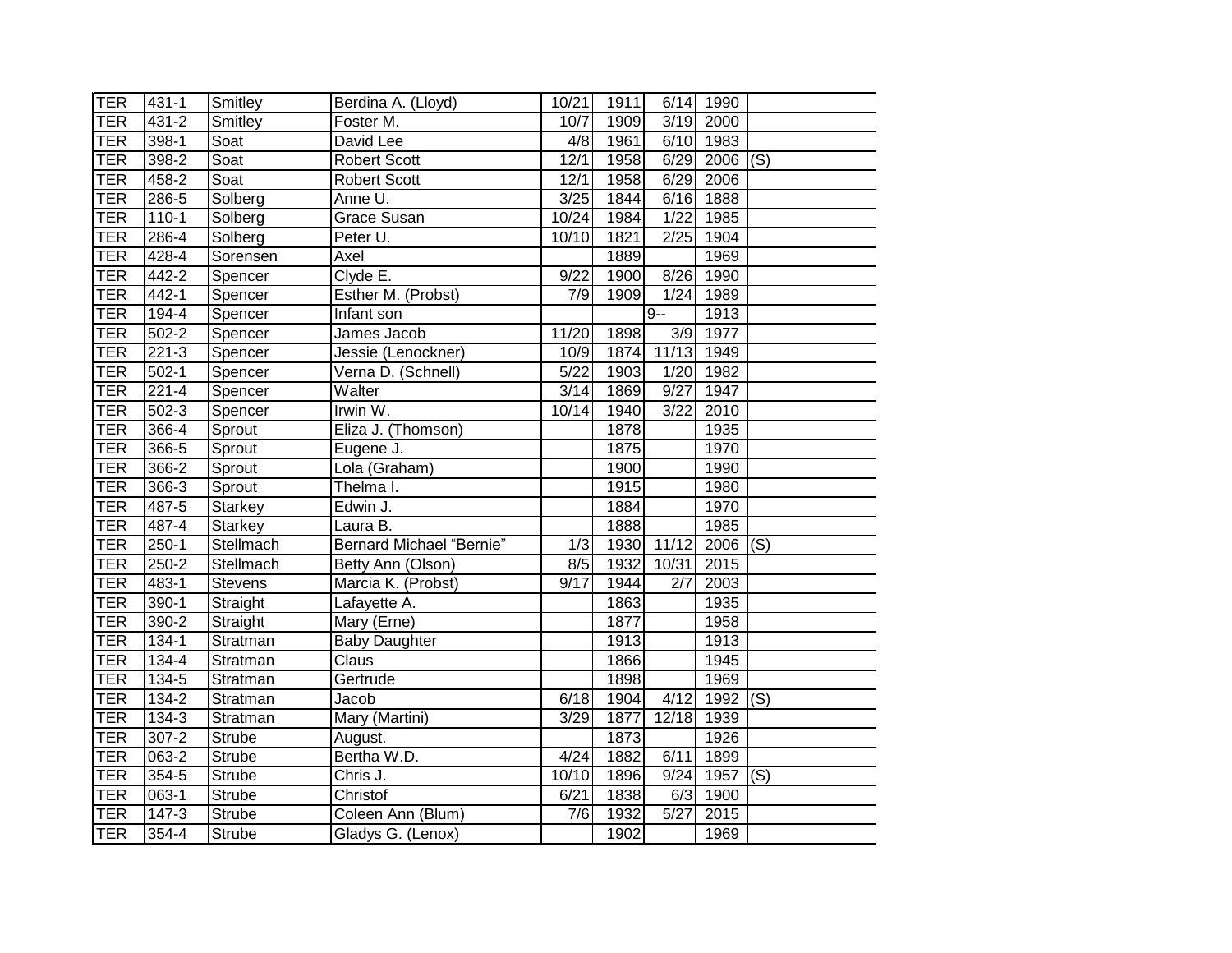| TER        | $307-1$   | Strube                | Sophie (Schnelle)            | 3/2               | 1881 | 10/22             | 1959 |                           |
|------------|-----------|-----------------------|------------------------------|-------------------|------|-------------------|------|---------------------------|
| <b>TER</b> | $192 - 1$ | <b>Strube</b>         | William C.                   | 12/25             | 1888 | 7/31              | 1924 | (S)                       |
| <b>TER</b> | $128 - 1$ | Sundall               | Dayton L.                    | 4/20              | 1920 | 1/26              | 1983 |                           |
| <b>TER</b> | $128 - 2$ | Sundall               | Evelyn                       | 6/10              | 1922 | 3/13              | 2015 |                           |
| <b>TER</b> | 483-2     | Swenson               | Hazel Victoria (Luehring)    | 11/8              | 1921 | 8/21              | 2007 |                           |
| <b>TER</b> | 483-3     | Swenson               | Marvin K.                    | 4/30              | 1925 | 7/25              | 2004 | $\overline{(\mathsf{S})}$ |
| <b>TER</b> | 470-2     | Sykes                 | Darrell Joe                  | 9/6               | 1937 | 1/20              | 2006 | (S)                       |
| <b>TER</b> | 468-2     | Taylor                | Durward B.                   | 3/8               | 1909 | 3/26              | 1991 |                           |
| TER        | $083 - 4$ | Taylor                | Ella M. (Wall)               |                   | 1883 |                   | 1973 |                           |
| <b>TER</b> | 488-2     | Taylor                | Gerald E.                    | 4/21              | 1918 | 9/16              | 1968 | (S)                       |
| <b>TER</b> | 488-1     | Taylor                | Gwenneth (Powell)            |                   | 1923 | 3/27              | 2008 |                           |
| <b>TER</b> | 083-3     | Taylor                | Harley A.                    |                   | 1881 |                   | 1955 |                           |
| TER        | 083-5     | Taylor                | Harry Raymond                |                   | 1901 |                   | 1975 | (S)                       |
| <b>TER</b> | 468-1     | Taylor                | Ida L. (Probst)              | 8/3               | 1911 | 9/15              | 1976 |                           |
| <b>TER</b> | $093 - 3$ | Taylor                | Lucy Maud (Knox)             | 6/13              | 1869 | 5/5               | 1902 |                           |
| <b>TER</b> | $149 - 2$ | Taylor                | <b>Wendell Oliver</b>        | 7/29              | 1919 | $\overline{5/7}$  | 1991 | (S)                       |
| <b>TER</b> | $149-1$   | <b>Taylor-Dirksen</b> | Dorothy (Long)               |                   | 1922 | 1/21              | 2020 |                           |
| <b>TER</b> | $292 - 1$ | <b>Ter Veen</b>       | <b>Herman Anton</b>          | 4/22              | 1890 | 1/13              | 1960 |                           |
| TER        | $052 - 3$ | Thiesen               | Virginia K.(Chapman) Andrese | 7/18              | 1943 | $\overline{7/22}$ | 2014 |                           |
| TER        | $316 - 5$ | Thomas                | Craig Eugene                 | 11/27             | 1964 | 11/27             | 1964 |                           |
| TER        | $020 - 3$ | Thornberg             | Marvin "Thorny"              | 12/17             | 1940 | 9/24              | 2010 | (S)                       |
| TER        | $060 - 4$ | Tifft                 | <b>Roger Earl</b>            | 7/20              | 1949 | 2/12              | 1994 | (S)                       |
| <b>TER</b> | $327 - 1$ | Tjaden                | Lowene Onalee                | 9/13              | 1928 | 3/9               | 1930 |                           |
| <b>TER</b> | 109-4     | Tonderum              | Claudia A. (Hansen)          | $\overline{2}/16$ | 1937 | 5/8               | 1986 |                           |
| <b>TER</b> | 161-4     | Tuel                  | Evelyn (Cruse)               | 10/27             | 1913 | 7/25              | 2008 |                           |
| <b>TER</b> | $181 - 1$ | Tuel                  | <b>Kae Elisabeth</b>         |                   |      | $\overline{5/17}$ | 1948 |                           |
| <b>TER</b> | $161 - 5$ | Tuel                  | Kenneth Eugene               | 10/18             | 1907 | 12/19             | 1957 | (S)                       |
| <b>TER</b> | $229 - 2$ | Upward                | Dale Leslie                  | 11/25             | 1919 | $\overline{3/7}$  | 1992 | (S)                       |
| <b>TER</b> | $229-1$   | Upward                | Eleanor A. (Blunt)           | 6/22              | 1923 | $\overline{3/7}$  | 2001 |                           |
| <b>TER</b> | $241 - 4$ | Van Bebber            | Marva Hazel                  | 10/7              | 1944 | 10/8              | 1944 |                           |
| <b>TER</b> | $652 - 1$ | Varney                | <b>Arthur Roland</b>         | 11/21             | 1916 | 5/24              | 1999 |                           |
| <b>TER</b> | 652-2     | Varney                | Myrtle Berdina               | 7/29              | 1919 | 6/19              | 2010 |                           |
| <b>TER</b> | $208-1$   | Von Ehwegen           | Bessie E. (Bouge)            | 5/18              | 1911 | 7/23              | 2001 |                           |
| <b>TER</b> | 628-2     | Von Ehwegen           | Duane Arlen                  | 8/27              | 1935 | 10/8              | 2015 |                           |
| TER        | 208-2     | Von Ehwegen           | Reinhardt F.                 | $\overline{3}/17$ | 1907 | 7/10              | 1995 |                           |
| <b>TER</b> | 492-3     | Von Ehwegen           | Rodney                       |                   |      |                   | 1968 | Infant                    |
| TER        | $273-1$   | Wade                  | Capt. Ralph V.               | 11/24             | 1917 | 4/23              | 1944 | $\overline{(\mathsf{S})}$ |
| <b>TER</b> | 273-4     | Wade                  | Lyle Elwyn                   | 10/26             | 1909 | 3/3               | 1968 |                           |
| <b>TER</b> | $273-2$   | Wade                  | Maude P. (Clark)             | 12/29             | 1884 | 11/21             | 1981 |                           |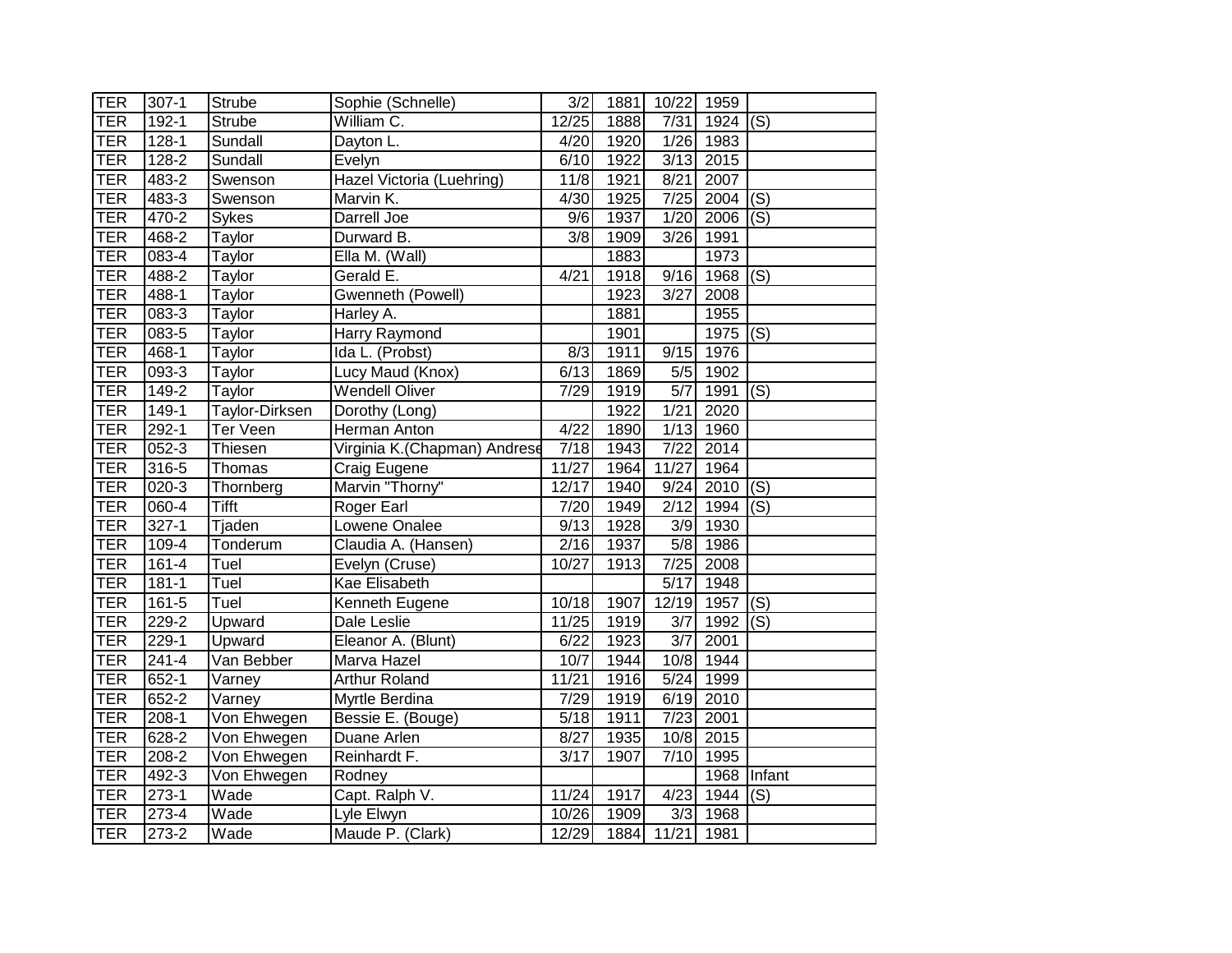| <b>TER</b> | 273-3     | Wade       | Paul Milton              | 3/26  |                   | 1886 10/20 1985   |      |             |
|------------|-----------|------------|--------------------------|-------|-------------------|-------------------|------|-------------|
| <b>TER</b> | 476-4     | Wantnaby   | Archie L.                | 9/21  | 1945              | 12/15             | 2012 | (S)         |
| <b>TER</b> | 054-4     | Ware       | George E.                | 5/3   | 1893              | 7/1               | 1980 |             |
| <b>TER</b> | $054 - 3$ | Ware       | Mattie A. (Milton)       | 7/27  | 1894              | 11/24 1968        |      |             |
| <b>TER</b> | 105-2     | Weber      | Irene E. (Lutz)          | 11/21 | 1914              | 3/21              | 1962 |             |
| <b>TER</b> | $105 - 1$ | Weber      | Mark Steven              | 2/22  | 1956              | 10/7              | 1958 |             |
| <b>TER</b> | $105 - 3$ | Weber      | Walter F.                | 4/22  | 1911              | 1/8               | 1965 |             |
| <b>TER</b> | $373-1$   | Whiteford  | Alice E. (Rich)          | 1/19  | 1867              | 3/26              | 1942 |             |
| <b>TER</b> | $197 - 2$ | Whiteford  | <b>Ernest Irwin</b>      | 11/7  | 1895              | 5/11              | 1966 |             |
| <b>TER</b> | $373-3$   | Whiteford  | Ethel V. (Anderson)      | 10/9  | 1911              | 2/14              | 1998 |             |
| <b>TER</b> | $373-4$   | Whiteford  | Glenn Leonard            | 4/7   | 1909              | 11/9              | 1986 |             |
| <b>TER</b> | $197-1$   | Whiteford  | Mable C. (Butler)        |       | 1902              |                   | 2000 |             |
| <b>TER</b> | 373-2     | Whiteford  | Ralph William            | 4/20  | 1866              | 6/6               | 1942 |             |
| <b>TER</b> | $321 - 5$ | Wilcox     | Clayton H.               | 11/19 | 1912              | 4/18              | 1976 |             |
| <b>TER</b> | $301 - 3$ | Wilcox     | Daisy Elizabeth          | 3/9   | 1908              | 1/29              | 1984 |             |
| <b>TER</b> | $301 - 5$ | Wilcox     | Henry Clay               | 8/15  | 1880              | 10/17             | 1949 |             |
| <b>TER</b> | $301 - 4$ | Wilcox     | Lizzie A. (Krause)       | 2/11  | 1877              | 3/14              | 1948 |             |
| <b>TER</b> | $321 - 4$ | Wilcox     | Pearl Lillian (Bendixen) | 8/21  | 1914              | 11/9              | 2006 |             |
| <b>TER</b> | $375 - 4$ | Wilkey     | Iona (Birt)              | 3/20  | 1902              | 11/15             | 1989 |             |
| <b>TER</b> | $375 - 5$ | Wilkey     | Lloyd H.                 | 1/21  | 1900              | 2/25              | 1959 |             |
| <b>TER</b> | $510-1$   | Will       | Gwendolyn M. (Hopkins)   | 4/16  | 1932              | 6/23              | 1977 |             |
| <b>TER</b> | $510 - 2$ | Will       | Robert Lowell            | 6/22  | 1925              | $\overline{5/27}$ | 1984 |             |
| <b>TER</b> | $087 - 2$ | Willemssen | Claude                   | 1/13  | 1909              | 12/11             | 1984 | (S)         |
| <b>TER</b> | 087-1     | Willemssen | Lavonne M. (Kathman)     | 3/6   | 1922              | 3/13              | 2004 |             |
| <b>TER</b> | $141 - 4$ | Wilmot     | Bernice (Werner)         |       | $\overline{1913}$ |                   | 2000 |             |
| <b>TER</b> | $141 - 5$ | Wilmot     | Clifford G.              |       | 1907              |                   | 1980 |             |
| <b>TER</b> | 394-1     | Wilson     | Alice May (Wood)         | 3/13  | 1888              | 5/6               | 1960 |             |
| <b>TER</b> | $312 - 1$ | Wilson     | Norman                   |       | 1927              |                   | 1941 |             |
| <b>TER</b> | $185 - 5$ | Wilson     | Peggy (Pedersen)         | 12/4  | 1957              | 8/25              |      | 2017 Marker |
| <b>TER</b> | $394-2$   | Wilson     | Roswell W.               |       | 1885              |                   | 1959 |             |
| <b>TER</b> | $285 - 4$ | Wingerson  | Clarence E.              |       |                   |                   | 1925 |             |
| <b>TER</b> | 285-3     | Wingerson  | Frank Leroy              | 2/9   | 1924              | 3/24              | 1924 |             |
| <b>TER</b> | $285 - 2$ | Wingerson  | Henry R.                 | 9/25  | 1888              | 9/11              | 1927 |             |
| <b>TER</b> | $285 - 1$ | Wingerson  | Mae Brown (Glover)       |       | 1898              |                   | 1980 |             |
| <b>TER</b> | 234-4     | Winslow    | Evelyn M. (Robinson)     |       | 1859              |                   | 1915 |             |
| <b>TER</b> | 234-3     | Winslow    | Uriah A.                 | 11/8  | 1856              | 1/17              | 1943 |             |
| <b>TER</b> | $234-1$   | Winslow    | Walter $\overline{Z}$ .  |       | 1894              |                   | 1928 |             |
| <b>TER</b> | 435-3     | Winter     | Alice (Brix)             | 7/19  | 1926              | 11/24             | 2009 |             |
| TER        | 435-3A    | Winter     | <b>Edward "Ted"</b>      |       |                   |                   |      |             |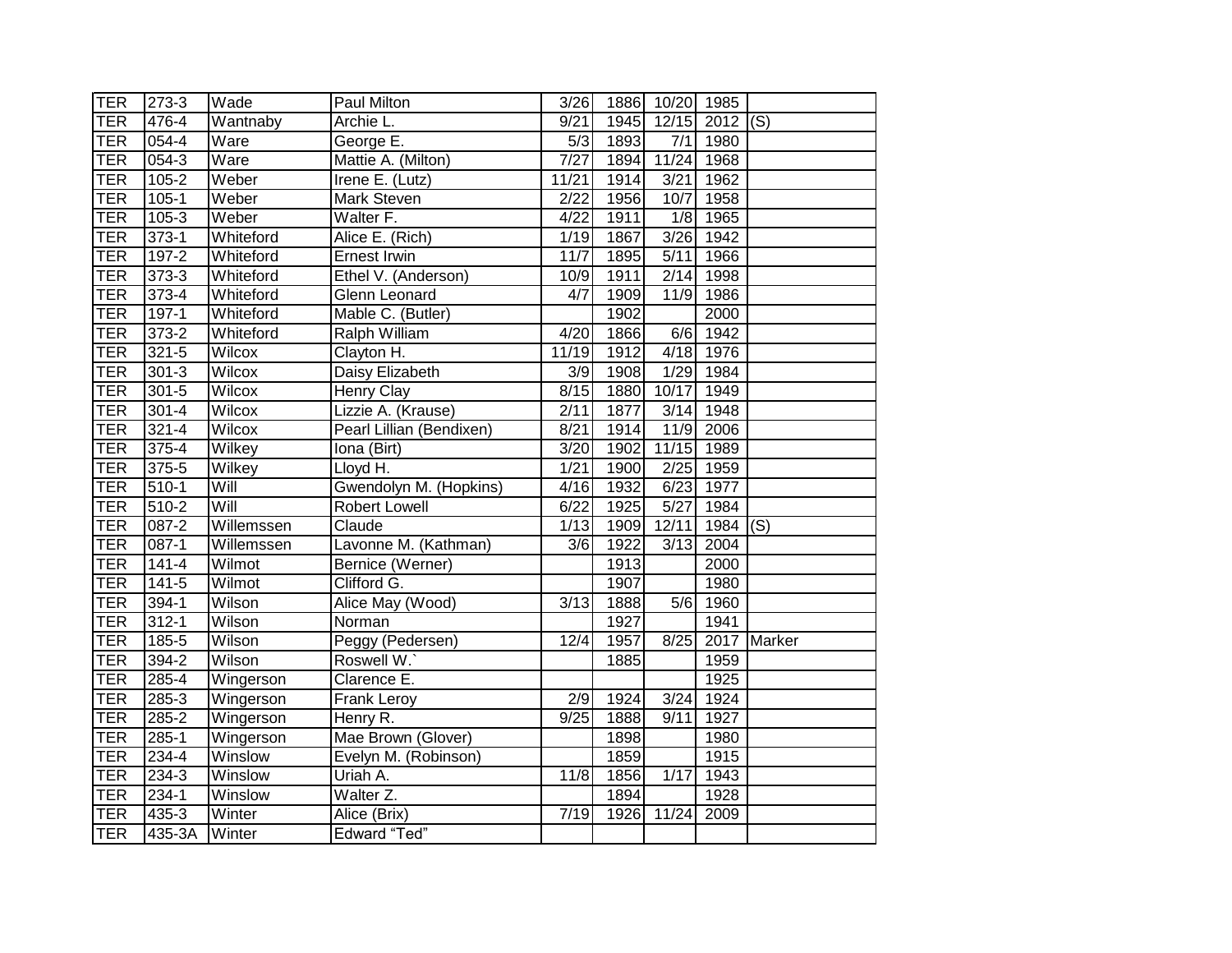| TER        | 435-2     | Winter                 | Richard                |                   |      |                   |             | $\overline{2012}$ No stone |
|------------|-----------|------------------------|------------------------|-------------------|------|-------------------|-------------|----------------------------|
| <b>TER</b> | $031 - 1$ | Winterberg             | Anna                   |                   | 1888 |                   | 1981        |                            |
| <b>TER</b> | $385 - 1$ | Wittchen               | Anna (Oldenburg)       | 2/13              | 1877 | 3/13              | 1965        |                            |
| <b>TER</b> | 428-1     | Wittchen               | Ava M. (Barkley)       | 4/9               | 1905 | 7/2               | 1986        |                            |
| <b>TER</b> | $385 - 3$ | $\overline{W}$ ittchen | Oral Walter            | 6/10              | 1907 | 7/7               | 1939        |                            |
| <b>TER</b> | $385 - 2$ | Wittchen               | Oscar                  |                   | 1875 |                   | 1961        |                            |
| <b>TER</b> | $428 - 2$ | Wittchen               | Roy E.                 | $\overline{5/20}$ | 1905 | 10/29             | 1999        |                            |
| <b>TER</b> | 045-3     | Wolle                  | Christopher            |                   | 1836 | 1/30              | 1900        |                            |
| <b>TER</b> | $045 - 5$ | Wolle                  | Herman C.              | 5/8               | 1884 | 12/30             | 1915        |                            |
| <b>TER</b> | $045 - 4$ | Wolle                  | Kathrine M. (Schnelle) | 12/24             | 1848 | 5/22              | 1918        |                            |
| <b>TER</b> | 176-5     | Wood                   | Anna E. (Ploss)        | 12/23             | 1884 | 4/7               | 1919        |                            |
| <b>TER</b> | $176 - 2$ | Wood                   | Annie (Cryer)          | 11/29             | 1863 | 6/26              | 1947        |                            |
| <b>TER</b> | $008-1$   | Wood                   | Daniel                 | 7/19              | 1840 | 6/20              | 1925        |                            |
| <b>TER</b> | $176 - 1$ | Wood                   | David                  | 11/26             | 1862 | $\overline{6}/12$ | 1953        |                            |
| <b>TER</b> | $117 - 5$ | Wood                   | Jesse C.               |                   | 1872 |                   | 1935        |                            |
| <b>TER</b> | $008 - 2$ | Wood                   | Margaret E. (Phillips) |                   | 1848 |                   | 1921        |                            |
| <b>TER</b> | $155 - 2$ | Wood                   | Marinda                |                   | 1830 |                   | 1913        |                            |
| <b>TER</b> | $117 - 4$ | Wood                   | Mary E.                |                   | 1875 |                   | 1955        |                            |
| <b>TER</b> | $155 - 1$ | Wood                   | Samuel A.              |                   | 1831 | 8/23              | $1913$ (S)  |                            |
| TER        | $176 - 4$ | Wood                   | Samuel J.              | 8/18              | 1884 | 2/4               | 1972        |                            |
| <b>TER</b> | $202-3$   | Wright                 | Burr C.                | 5/16              | 1895 | 11/9              | $1975$ (S)  |                            |
| TER        | $202 - 2$ | Wright                 | Gladys L. (Root)       | 9/20              | 1899 | 3/28              | 1996        |                            |
| <b>TER</b> | $331 - 1$ | Young                  | Judith A.              | 10/17             | 1937 | 11/19             | 1940        |                            |
| <b>TER</b> | $331 - 2$ | Young                  | L. Ardon               | 8/13              | 1936 | 12/9              | 1936 infant |                            |
| <b>TER</b> | 473-2     | Zakrzewski             | Frank                  |                   | 1899 |                   | 1976        |                            |
| <b>TER</b> | $473-1$   | Zakrzewski             | Joseph C.              |                   | 1894 |                   | 1976        | (S)                        |
| <b>TER</b> | 173-4     | Zaske                  | Wilhemine (Friske)     |                   | 1844 |                   | 1918        |                            |
| <b>TER</b> | $319 - 2$ | Zehnder                | <b>Carl Francis</b>    | 4/27              | 1914 | 1/11              | $2010$ (S)  |                            |
| <b>TER</b> | $319-3$   | Zehnder                | Elsie M. (Kohlwes)     | 8/27              | 1905 |                   | 6/28 1990   |                            |
| <b>TER</b> | $213 - 2$ | Zehnder                | Emil                   | 10/7              | 1872 | 10/5              | 1938        |                            |
| <b>TER</b> | $319 - 4$ | Zehnder                | Emil A.                | 6/6               | 1905 | 11/21             | $1980$ (S)  |                            |
| <b>TER</b> | $213 - 1$ | Zehnder                | Frieda (Griffke)       |                   | 1882 |                   | 1964        |                            |
| <b>TER</b> | $319-1$   | Zehnder                | June (Peckham)         | 6/5               | 1916 | 10/15             | 2007        |                            |
| <b>TER</b> | 320-3     | Zehnder                | Lois M. (Hall)         | 3/28              | 1914 | 1/11              | 2006        |                            |
| <b>TER</b> | $320 - 1$ | Zehnder                | Marie I. (Gifford)     | 9/27              | 1917 | 6/18              | 1989        |                            |
| <b>TER</b> | 416-5     | Zehnder                | Robert Harold          | 8/4               | 1909 | 4/26              | 1973        |                            |
| <b>TER</b> | 320-4     | Zehnder                | Rudolph F.             | 8/29              | 1912 | 9/6               | 1985        |                            |
| <b>TER</b> | $320 - 2$ | Zehnder                | Samuel William "Sam"   | 8/20              | 1910 | 5/22              | 1997        | (S)                        |
| <b>TER</b> | 416-4     | Zehnder                | Vivian (Zenor)         | 4/14              | 1914 |                   | 2/12 1998   |                            |